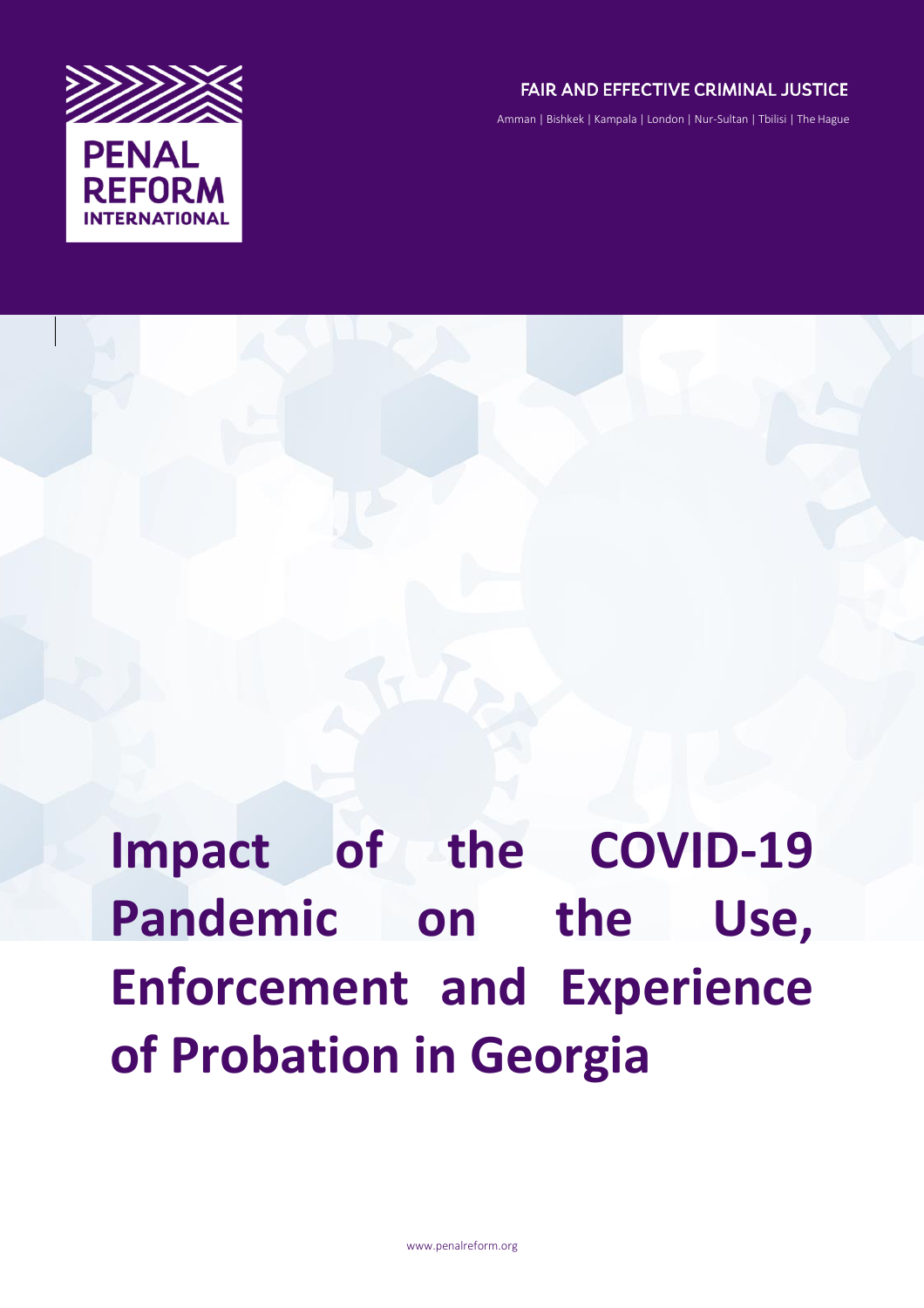Penal Reform International would like to thank the National Probation Agency of Georgia for their cooperation and the interviewed respondents for their participation in the research. We would also like to thank the Georgian Association Women in Business and Georgian Professional Psychologists' Association for their partnership and support in carrying out the surveys.

This report was completed with the financial support of the International Penal and Penitentiary Foundation (IPPF) as part of the project '*Addressing gaps in the implementation and management of alternatives to imprisonment and post-release support during the Covid-19 global pandemic*.' The project received IPPF funding in support of the Foundation's goal to ensure that criminal justice systems equitably and effectively deal with the impact of COVID-19 on offenders who are in either custodial or non-custodial settings.



#### Penal Reform International report

Contact person at PRI: Tanja Dejanova, Project Coordinator Alternatives to Imprisonment Europe tdejanova@penalreform.org

Tsira Chanturia, Regional Director, Penal Reform International in South Caucasus tchanturia@penalreform.org

Twitter: @penalReformInt Facebook: @penalreforminternational www.penalreform.org

First published in January 2022 © Penal Reform International 2022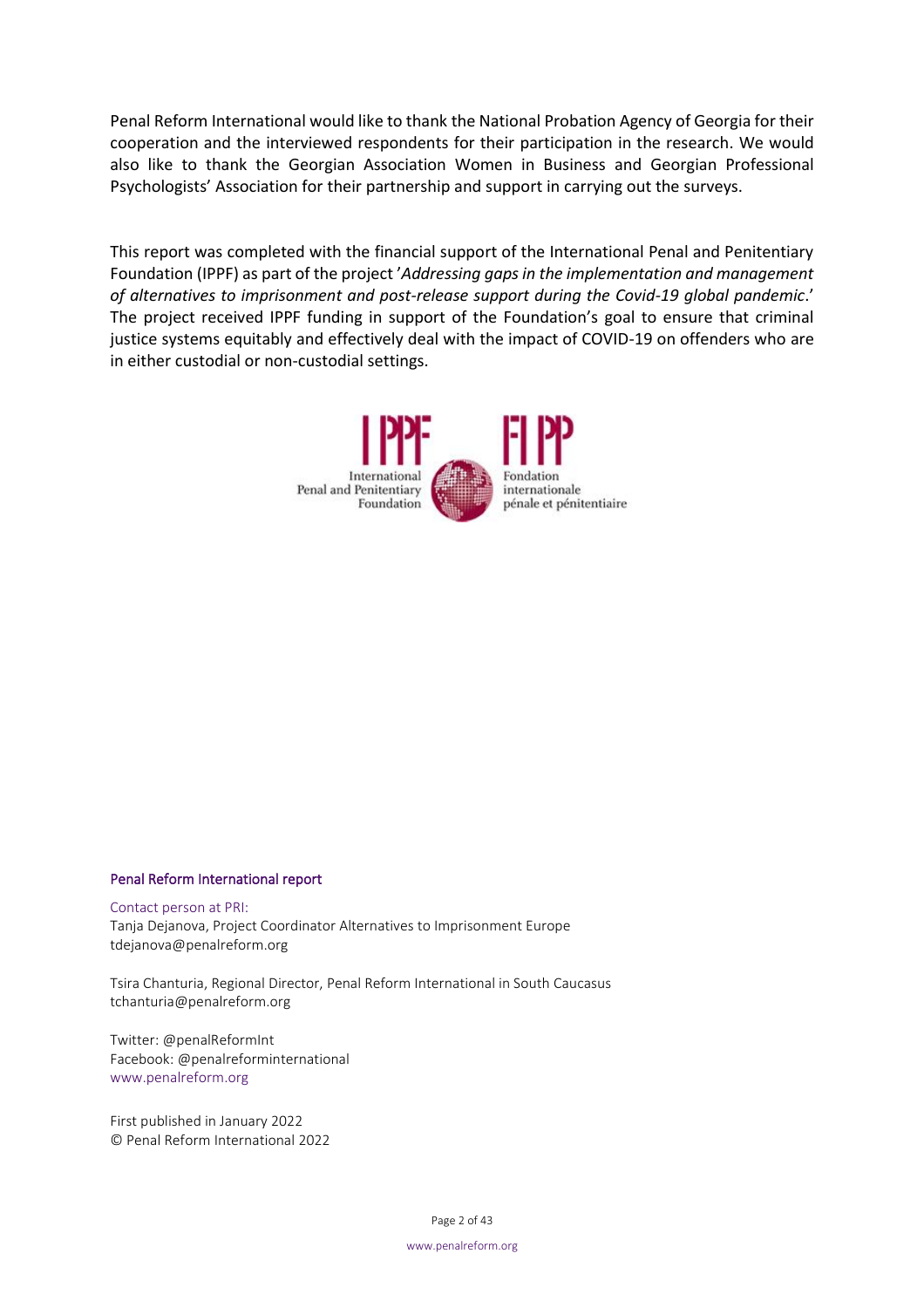# Table of Contents

| Release on parole (as envisaged by Article 72 of the Criminal Code of Georgia) 14 |  |
|-----------------------------------------------------------------------------------|--|
|                                                                                   |  |
|                                                                                   |  |
|                                                                                   |  |
|                                                                                   |  |
| Impact of the pandemic on the operation of the Agency, its bureaus and delivery   |  |
|                                                                                   |  |
| Measures put in place to respond to and curb the spread of COVID-19 19            |  |
|                                                                                   |  |
|                                                                                   |  |
|                                                                                   |  |
|                                                                                   |  |
|                                                                                   |  |
|                                                                                   |  |
|                                                                                   |  |
|                                                                                   |  |
|                                                                                   |  |
|                                                                                   |  |
|                                                                                   |  |
|                                                                                   |  |
|                                                                                   |  |
| Services and support for people on probation or those released from prison 29     |  |
|                                                                                   |  |
|                                                                                   |  |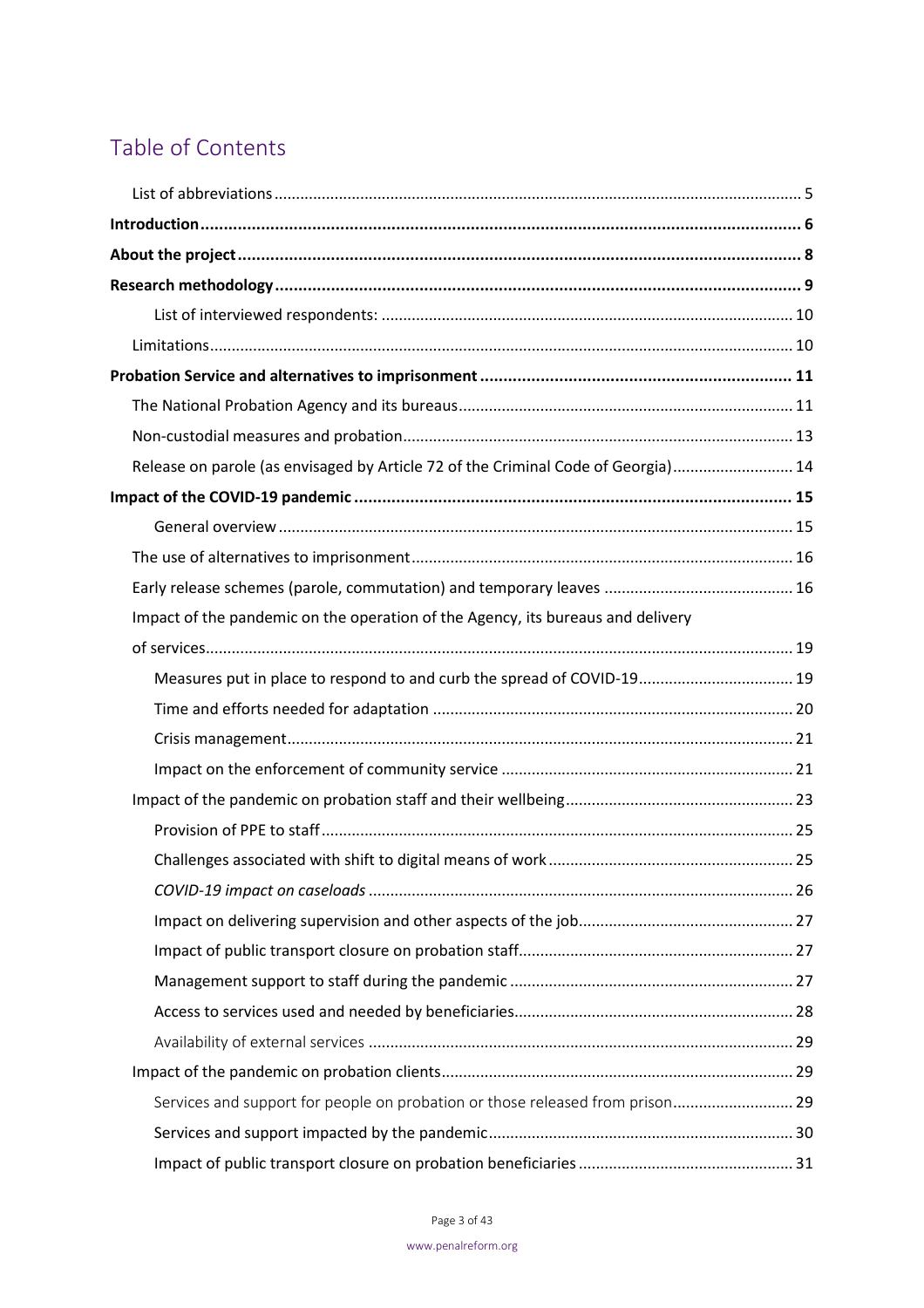| Beneficiaries' views on the measures currently in place vis-a-vis challenges presented by |  |
|-------------------------------------------------------------------------------------------|--|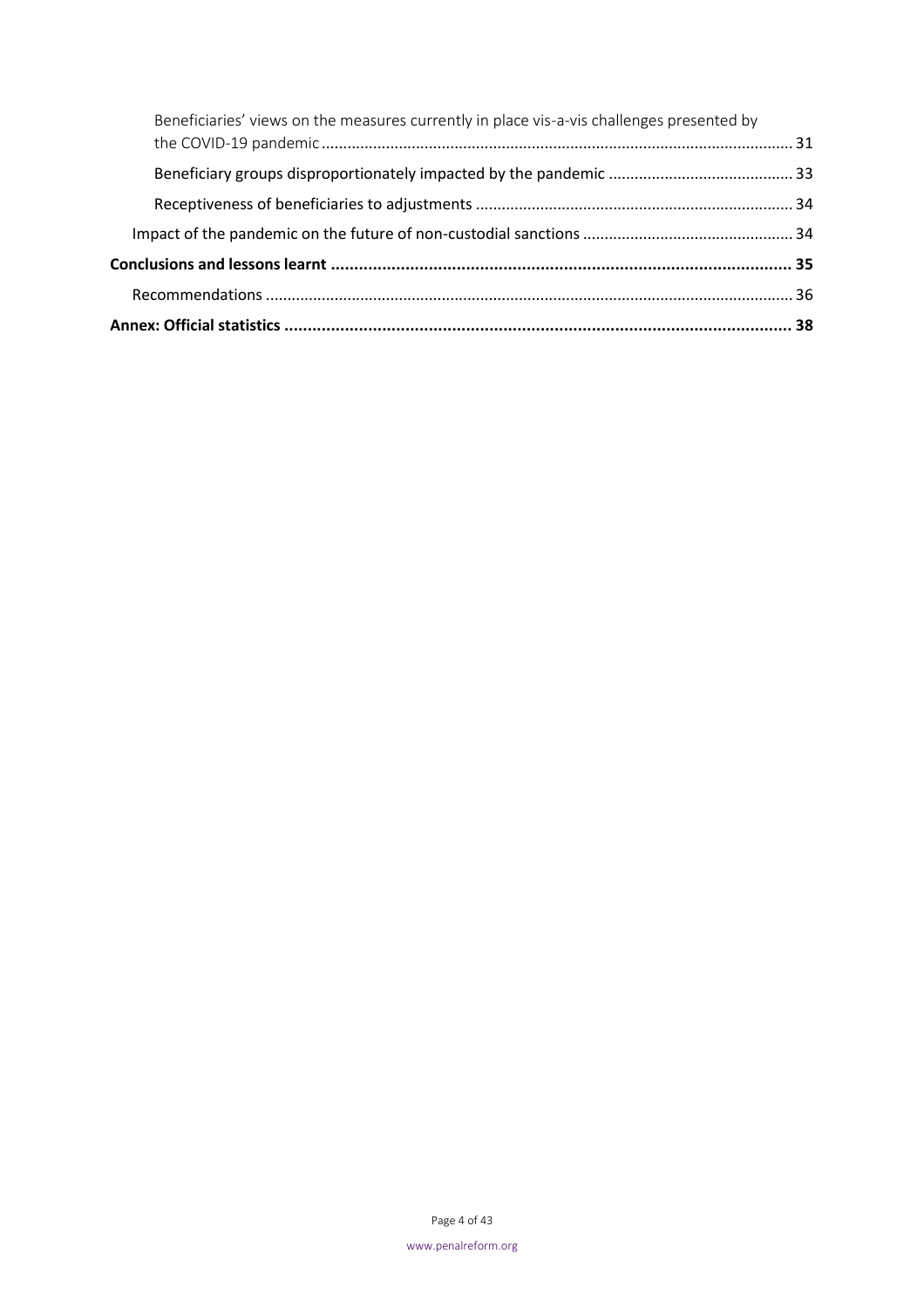## <span id="page-4-0"></span>**List of abbreviations**

COVID-19- new virus SARS-CoV-2 and related disease GoG – the Government of Georgia NCDC – National Centre for Disease Control and Public Health NGO - Non-governmental organisation PPE - Personal Protective Equipment RNA – Risk and Needs Assessment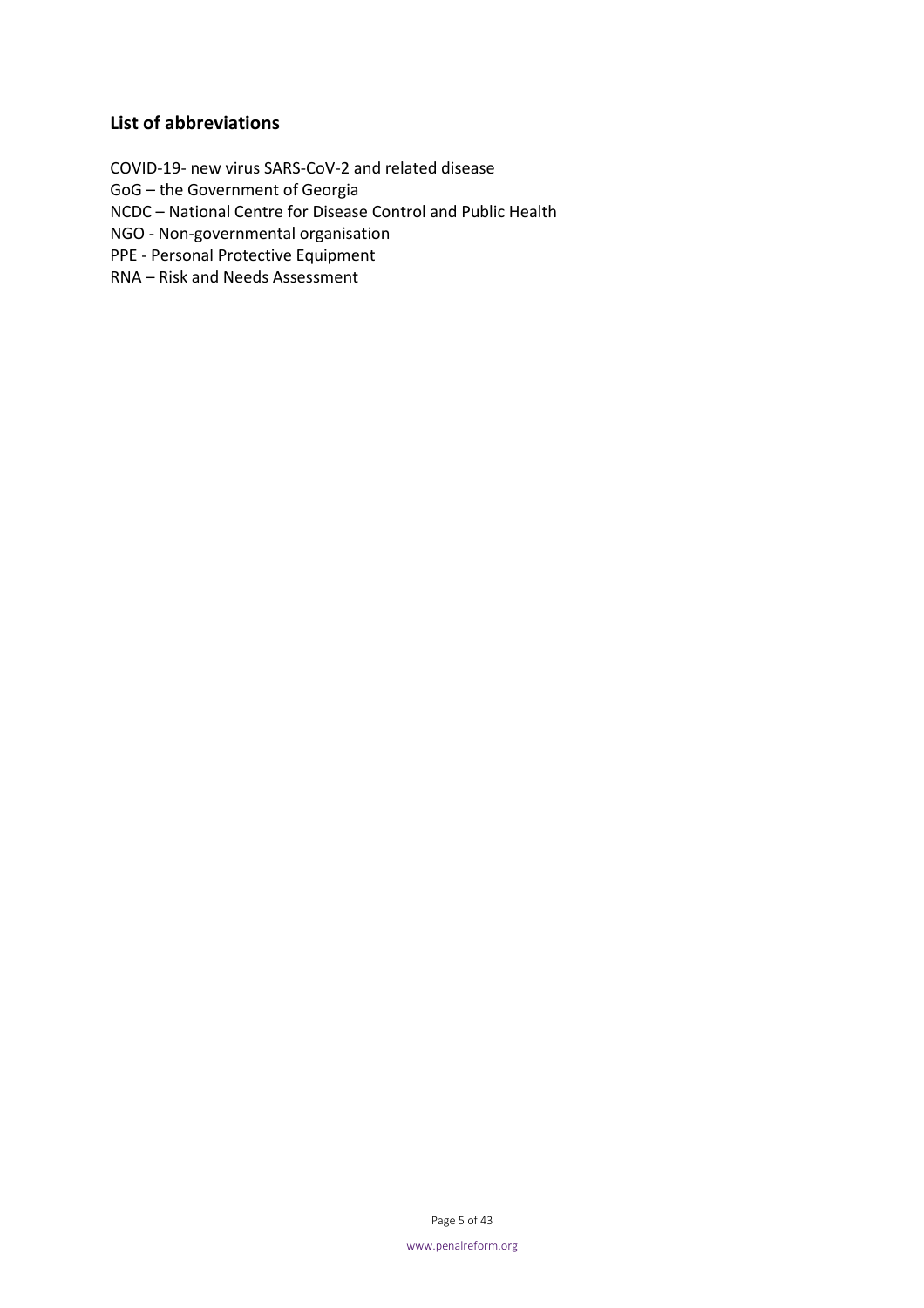## <span id="page-5-0"></span>**Introduction**

At the end of 2019, a new virus SARS-CoV-2 and a related disease (COVID-19) emerged in China's Wuhan province, rapidly spreading across the globe. On 30 January 2020 the World Health Organisation (WHO) declared an international public health emergency and on 11 March declared it as a global pandemic. The first case of the coronavirus in Georgia was reported on 26 February 2020. In early March 2020, Georgia was among the 190 countries affected by the pandemic, and government efforts were focused on mitigating the impact on individuals and on the economy.<sup>1</sup> Measures were taken in stages, at first devoted to preventing the spread of the virus, then to targeted efforts to slow the spread of the virus (stage two) and to managing its spread (stage three).

A state of emergency was declared in the country on 21 March 2020 due to the need to restrict numerous areas of public life simultaneously, marking the start of stage three of the fight against the pandemic, which implied the management of the spread of the virus. The state of emergency was subsequently extended until 22 May 2020.

The state of emergency was declared on the basis of a decree issued by the President of Georgia on 21 March 2020, and certain rights and freedoms provided for in Chapter 2 of the Constitution of Georgia were restricted (measures that were later extended until 10 May 2020). Moreover, the decree included only those rights and freedoms the restriction of which was determined as critical to the management of the epidemiological situation. With regard to the provision of criminal sanctions, the following changes were put in place:

- The Minister of Justice of Georgia was granted the right to regulate the obligation to fulfil the conditions established by law for conditionally sentenced persons or persons released on parole, as well as the obligation to appear at the time and place determined by the probation officer, in a manner that is different from the current legislation;
- It became possible to hold court hearings remotely, via electronic means of communication, as envisaged by the Criminal Procedure Code of Georgia. When sessions were held in this manner, participants' right to refuse to hold a session remotely on the grounds of preferring an in-person session was suspended. $2^2$

During the initial phase of the pandemic, in parallel to the prevention of the spread of COVID-19, the Government of Georgia (GoG) provided social support benefits to its citizens and assistance to entrepreneurs, recognising the difficult circumstances for many affected by job loss and the shutdown of businesses. This included provision of targeted social assistance of 200 Georgian Lari (GEL), which is approximately 64 USD per month, for six months to those who lost their job or were given unpaid leave due to the spread of the pandemic (an estimated 350,000 people received this assistance). Furthermore, employers received a state subsidy for each job

<sup>1</sup> Government of Georgia, '*Measures Implemented by the Government of Georgia against COVID-19'*, June 2020, at https://stopcov.ge/Content/files/COVID\_RESPONSE\_REPORT\_ENG.pdf.

<sup>&</sup>lt;sup>2</sup> Article 332<sup>5</sup> of the CPC, (temporary rule in force until January 1, 2022) In the situation of pandemic and / or an epidemic particularly dangerous to public health, the court session provided for by the criminal procedure legislation of Georgia may be held remotely, using electronic means of communication, if defendants or convicted people agree; b) detention is used as a measure of restraint or the convict is sentenced to imprisonment, and / or failure to hold a court hearing in this manner may lead to the opening of a crime and violation of the public interest in criminal liability of the person. 2. In case of holding a court session in accordance with the procedure provided for in Paragraph 1 of this Article, no person participating in it shall have the right to refuse to hold the hearing remotely on the grounds of wanting to attend it directly.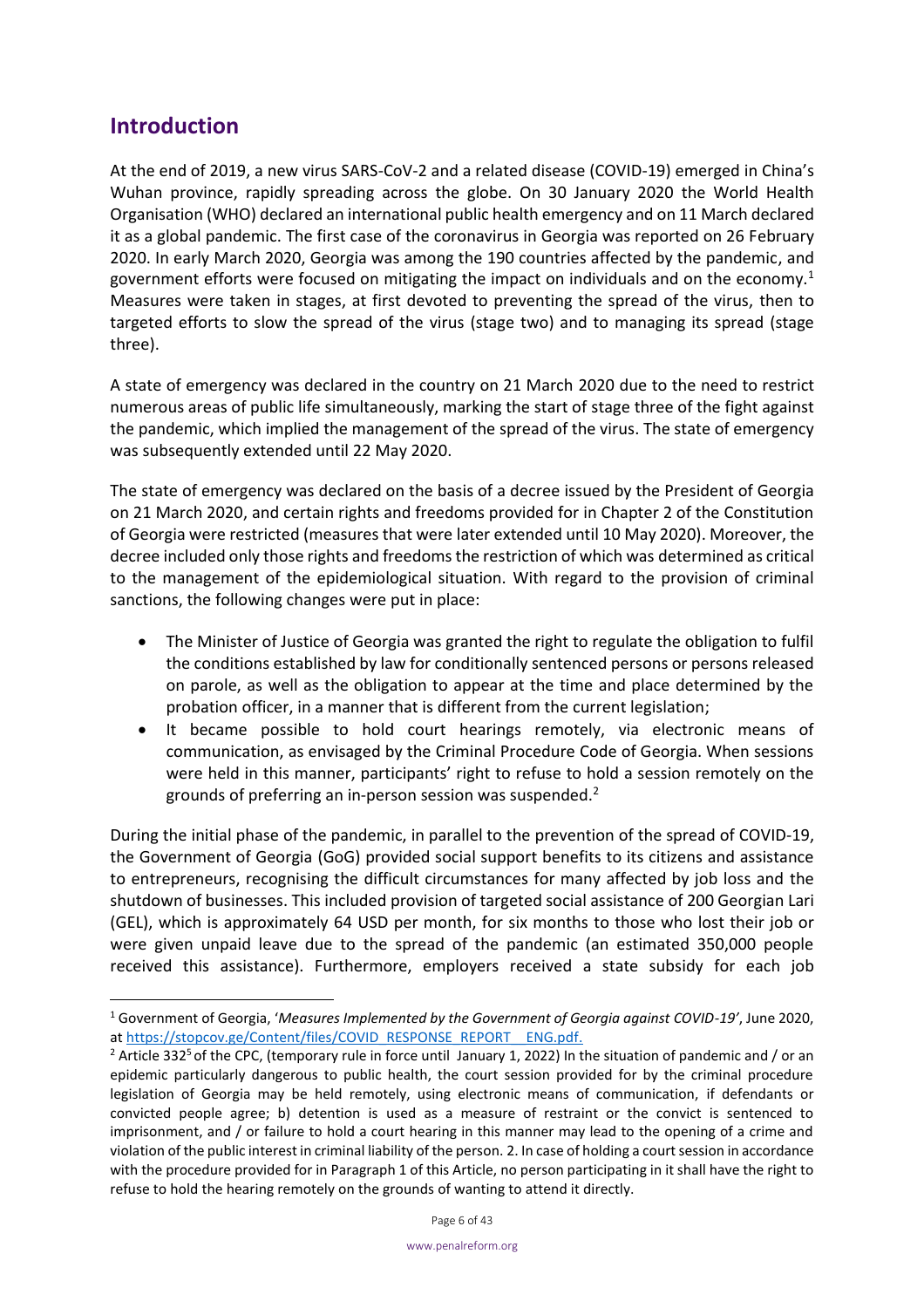maintained. One-time assistance of 300 GEL (96 USD) was provided to people who were selfemployed or employed in the "informal sector". A one-time payment of 200 GEL (64 USD) per child was provided for families with children, while families living under the poverty line received 600 GEL (189 USD) in further assistance. Financial support in the same amount was also provided to persons with severe disabilities and children with disabilities.<sup>3</sup>

At the beginning of March 2020, special conditions were introduced in penitentiary establishments by the Presidential Decree imposing a ban on all family visits until the end of the month. Prisons across Georgia were subject to strict quarantine and some staff were transferred to either remote working (including social workers, psychologists, educators) or were stationed inside prisons (780 regime and security staff in direct contact with detainees had to stay on prison premises for over two weeks at a time, taking shifts). The right of the people in prison to family visits as well as short visits outside prisons, including leave for extraordinary reasons, were suspended. In early March 2020, many government employees were switched to a remote mode of operation, including the staff of the National Probation Agency.

In line with probation staff's move to remote working, persons serving a suspended sentence were released from the obligation of regular visits to the probation bureaus, initially for one month from 12 March to 12 April 2020. On 17 April, it was decided to prolong the term during which persons serving suspended sentences were not obliged to report at the probation bureaus. As a result of a reassessment of the epidemiological situation on 18 May, reporting at the probation bureaus resumed for those convicted of family violence offences, in response to a perceived higher risk of domestic violence due to stay-at-home orders. During this period and throughout the pandemic, meetings of the Standing Commission, which deals with issues such as cancellations of conditional sentences and lifting of convictions as well as restoration of rights stripped by the Court, have been taking place by way of videoconferencing.

2020 was marked by a number of strict measures aimed at curbing the spread of the virus and reducing death and infection rates in Georgia. Some of the measures imposed on the public included: 4

- Closure of border crossings and suspension of international flights
- Closure of public transport (in March and again later in the year)
- GoG and all state institutions switched to remote work, with the same recommendation extended to all private organizations (12 March).
- All shopping and retail facilities throughout the country were closed, with the exception of food stores, pharmacies, gas station chains, post offices and bank branches, in order to reduce gatherings of large numbers of people and limit mobility in the country (19 March)
- A night-time curfew was imposed starting from 31 March (9 PM to 6 AM). Throughout the curfew, lockdowns were imposed in four major cities (Tbilisi, Rustavi, Batumi, and Kutaisi), including a ban on passenger car movement
- Gatherings of more than 3 people in public spaces was prohibited until mid-May, later gatherings of more than 10 people were in effect

<sup>&</sup>lt;sup>3</sup> Irina Guruli, EPRC, p. 8, at: [https://eprc.ge/uploads/Covid19Georgia\\_eng.pdf.](https://eprc.ge/uploads/Covid19Georgia_eng.pdf)

<sup>&</sup>lt;sup>4</sup> For chronology of restrictions in 2020 and 2021, see: 'Chronology and Preventive Measures Against the Spread of the Coronavirus in Georgia', *Factcheck*, 28 September 2021[, https://factcheck.ge/en/story/38395-chronology](https://factcheck.ge/en/story/38395-chronology-and-preventive-measures-against-the-spread-of-the-coronavirus-in-georgia)[and-preventive-measures-against-the-spread-of-the-coronavirus-in-georgia.](https://factcheck.ge/en/story/38395-chronology-and-preventive-measures-against-the-spread-of-the-coronavirus-in-georgia)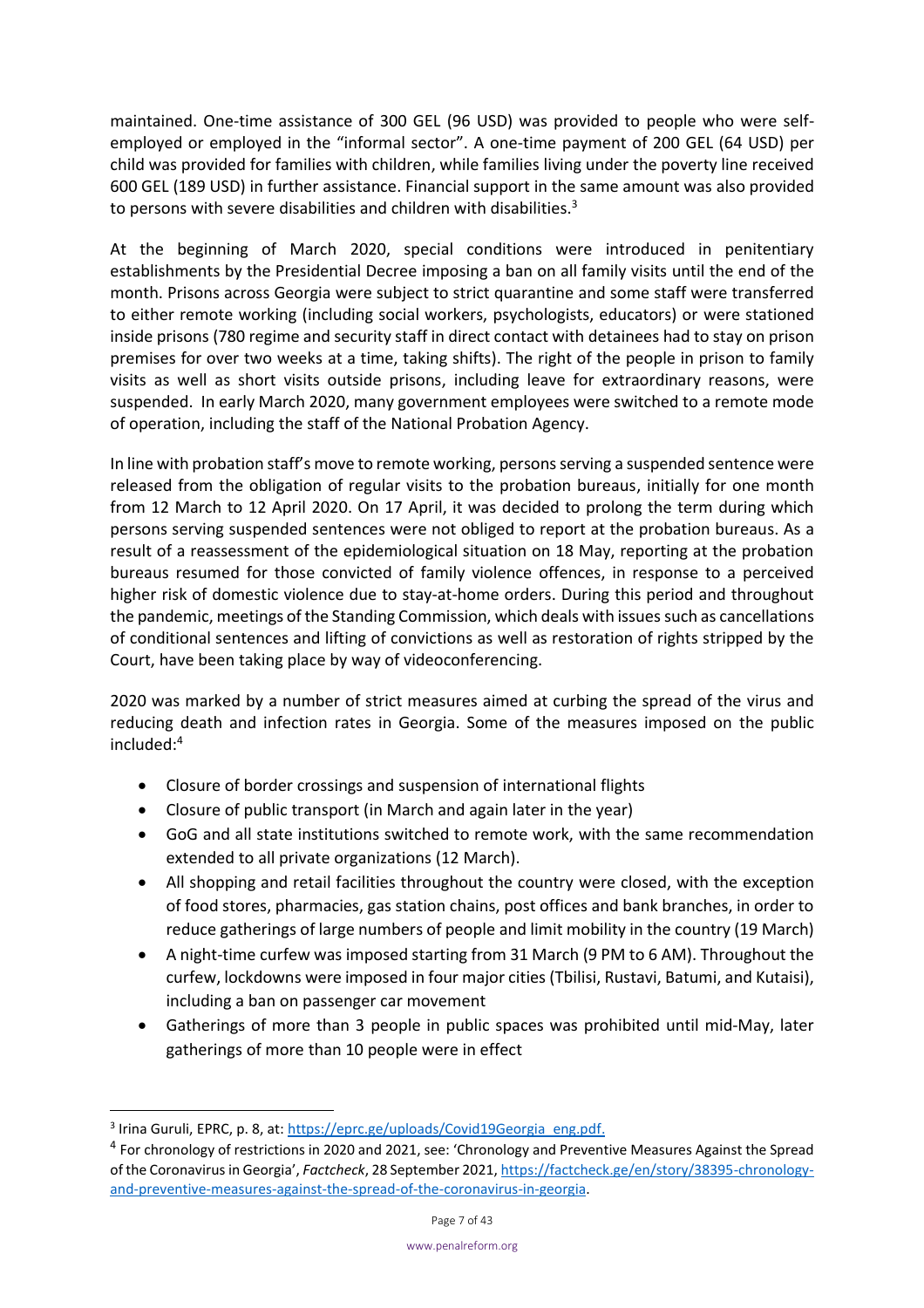- The maximum number of individuals allowed to gather in public spaces was reduced to three
- Restrictions imposed on the number of passengers per vehicle on the intercity travel

At the same time, the following specific restrictions applied within the criminal justice system, impacting persons subject to non-custodial sanctions or measures or detained in the country's penitentiary institutions:

- Individuals serving probation were liberated from a duty of reporting to probation bureaus between 12 March and 18 May, with certain probation clients' obligations suspended even longer.
- Special conditions were enforced for two weeks restricting contact between penitentiary institutions and the outside world, suspending rights to family, long-term and short-term visits.

Periodic restrictions were also imposed in 2021 in connection with particular surges in the infection rate. Public transport was closed again for about a month, between 12 August and 13 September 2021,<sup>5</sup> to slow down the surge in the rate of infections and deaths caused by COVID-19. An obligation to wear face masks in both closed and open public spaces remained in force, along with other restrictions pertinent to populous gatherings, etc. In addition, public institutions were instructed to continue remote working as much as possible, and the Coordination Council issued the same recommendation for private employees.

On 24 August 2021, a total of 5,128 new cases of COVID-19 infection were reported, and 49 people died within the prior 24 hours in Georgia. The daily test positivity rate was 10.4%, with a 9.6% average across the prior 14 days.<sup>6</sup> By 13 September the overall number of deaths had reached almost 8,000.<sup>7</sup>

The reported impact of the pandemic on the country's economic situation has been manifold, as anticipated, including a reduction of aggregate demand, an increase in unemployment levels (both temporary and long-term), an increased depth and severity of poverty, pressure on the national currency and a decrease in receipts from tourism and remittances. <sup>8</sup>

## <span id="page-7-0"></span>**About the project**

The current research was undertaken within the remits of the project '*Addressing gaps in the implementation and management of alternatives to imprisonment and post-release support during the COVID-19 global pandemic,*' coordinated by Penal Reform International (PRI). The project aims to help understand the impacts of the COVID-19 pandemic on probation and postrelease services and help criminal justice systems react and adjust better to future crises.

<sup>5</sup> 'Public transport, in-person studies suspension extended in Georgia', *Agenda.ge*, 31 August 2021, [https://agenda.ge/en/news/2021/2477,](https://agenda.ge/en/news/2021/2477) [https://agenda.ge/en/news/2021/2310.](https://agenda.ge/en/news/2021/2310)

<sup>6</sup> 'Chronology and Preventive Measures Against the Spread of the Coronavirus in Georgia', *Factcheck*, 28 September 2021, [https://factcheck.ge/en/story/38395-chronology-and-preventive-measures-against-the](https://factcheck.ge/en/story/38395-chronology-and-preventive-measures-against-the-spread-of-the-coronavirus-in-georgia)[spread-of-the-coronavirus-in-georgia.](https://factcheck.ge/en/story/38395-chronology-and-preventive-measures-against-the-spread-of-the-coronavirus-in-georgia)

<sup>&</sup>lt;sup>7</sup> See: [http://gov.ge/index.php?lang\\_id=geo&sec\\_id=556&info\\_id=80291.](http://gov.ge/index.php?lang_id=geo&sec_id=556&info_id=80291)

<sup>&</sup>lt;sup>8</sup> Irina Guruli, EPRC, p. 5, at: [https://eprc.ge/uploads/Covid19Georgia\\_eng.pdf.](https://eprc.ge/uploads/Covid19Georgia_eng.pdf)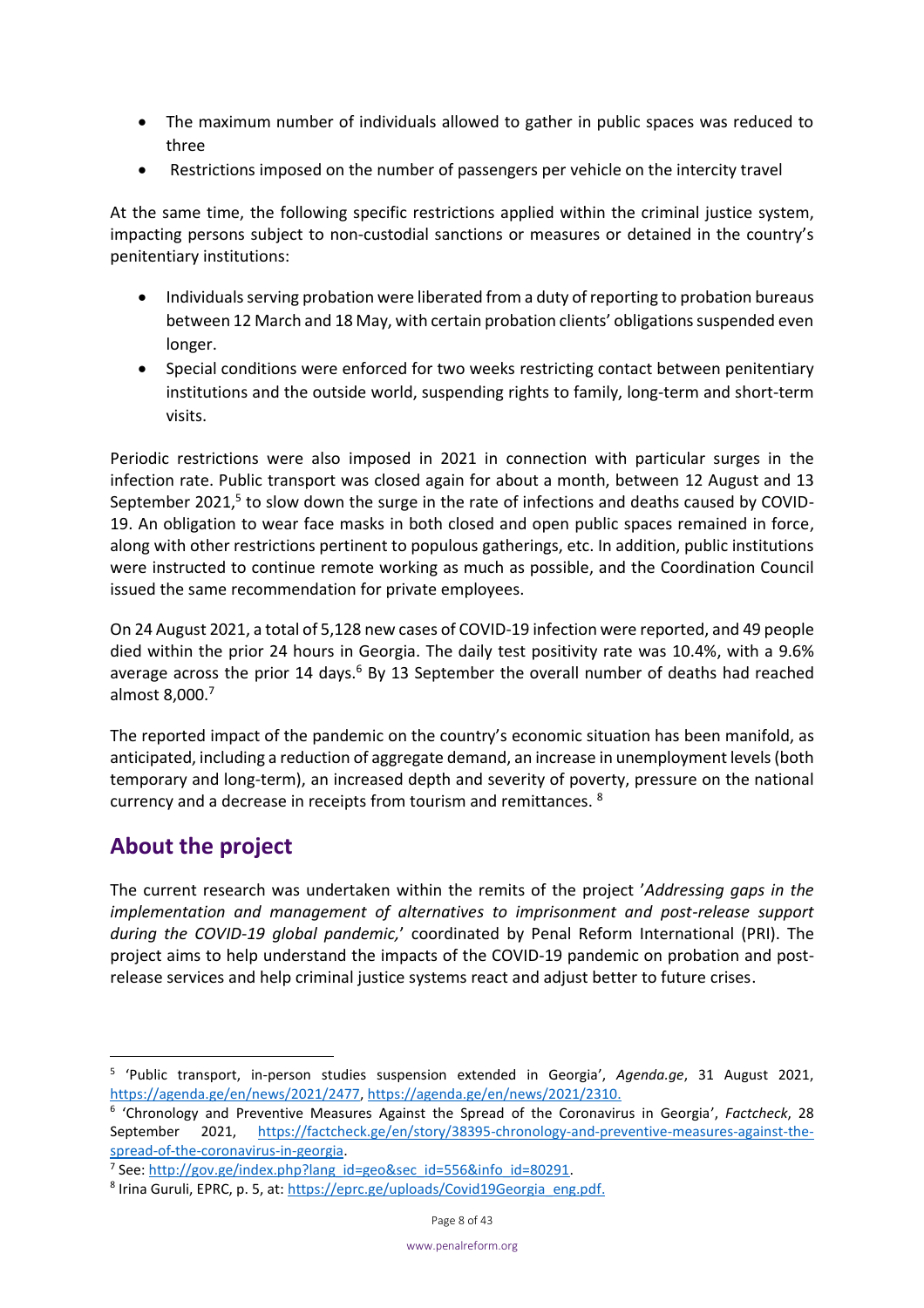The project encompasses different activities, including research into information online, discussions with experts and meetings with people who work in criminal justice or are in contact with the criminal justice system and probation services due to a conviction. While the project's indepth research activities are taking place in four countries: Georgia, Hungary, Kyrgyzstan and Portugal, it also includes comparative research into the impact of COVID-19 on the use and implementation of non-custodial sanctions across the European Union. <sup>9</sup> These activities aim to support recommendations that countries beyond the project's four focus countries can also follow to make their probation and community-sanctions processes and services better, more accessible and more helpful to those they are intended to serve – also in times of crises and national turmoil.

The project is supported by the International Penal and Penitentiary Foundation (IPPF), a nonprofit foundation that deals with the prevention of crime and the treatment of offenders. The IPPF supports the project because it wants to ensure that criminal justice systems fairly and effectively deal with the impact of COVID-19 on people who are in either custodial or noncustodial settings.

## <span id="page-8-0"></span>**Research methodology**

Data collection within the remits of the research was based on a mix of methods, including initial desk research and review of documents, in-depth interviews of selected respondents and surveys, which enabled the gathering of information from both primary and secondary sources.

**Desk research** enabled an in-depth understanding of the legislative and situational context through an analysis of legislation, policy documents and official statistics around the use and enforcement of non-custodial sanctions and measures, alongside other relevant research documents. The desk research also looked at the news articles during 2020 and 2021, specifically about COVID-19-related measures and their impact.

Target groups were identified at the outset of the research, and **in-depth semi-structured online interviews** were conducted with 16 individuals including probation staff (probation officers, psychologists, social workers and mid-level management) from four different regional bureaus, a judge from Tbilisi City Court, two staff of the Special Penitentiary Service and three NGO representatives who have worked with the National Probation Agency and its clients (see table below). A general interview guide was developed, and relevant sections were used while interviewing the respondents. Interviews were held through video conferencing due to the high number of COVID-19 cases in the country and the need to maintain social distancing. **Surveys** were also completed by 32 probation clients either by phone call or written response to learn about their experiences during the pandemic.

These data collection methods allowed for significant insights into the first-hand experiences of those who use, enforce or serve probation and other non-custodial sanctions or who have been released from prison during the pandemic.

<sup>&</sup>lt;sup>9</sup> The focus country reports are available at: [www.penalreform.org/resource/country-reports-impact-of-covid-](http://www.penalreform.org/resource/country-reports-impact-of-covid-19-on-non-custodial-measures/)[19-on-non-custodial-measures/.](http://www.penalreform.org/resource/country-reports-impact-of-covid-19-on-non-custodial-measures/) For the comparative research, see: PRI and University of Coimbra, 'The impact of the COVID-19 pandemic on non-custodial sanctions and measures: Summary report of a comparative study in Member States of the European Union', January 2022, conducted as part of a larger comparative study within the context of the EU-funded project '*PRI Alt Eur: Promoting non-discriminatory alternatives to imprisonment across Europe*'.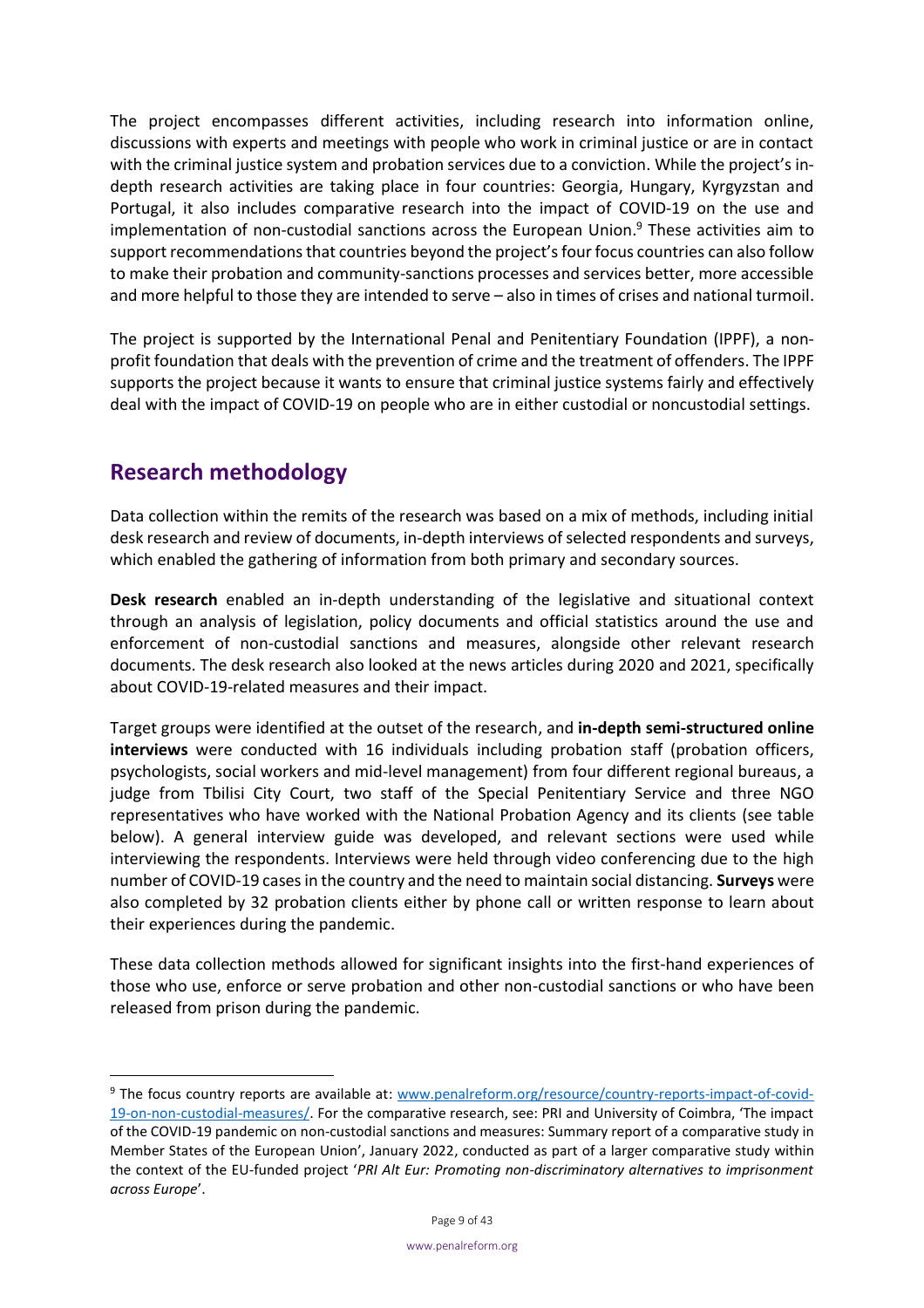Interviews and surveys were conducted between 27 July and 7 October 2021.

## <span id="page-9-0"></span>List of interviewed respondents:

| <b>STAKEHOLDER GROUP</b>                                                                                            | <b>NUMBER OF CONDUCTED INTERVIEWS</b>           |
|---------------------------------------------------------------------------------------------------------------------|-------------------------------------------------|
| Probation staff (officers, psychologists, social workers, 10 interviews, representing four probation<br>management) | bureaus (Tbilisi, Rustavi, Kutaisi and Zugdidi) |
| <b>Probation clients</b>                                                                                            | 32 interviews                                   |
| Special Penitentiary Service representatives                                                                        | 2 interviews                                    |
| NGO representatives                                                                                                 | 3 interviews                                    |
| Tbilisi City Court judge                                                                                            | 1 interview                                     |

Probation staff were selected for interviews based on a list of contacts provided by the National Probation Agency (Research and Services Department) after a research outline and detailed information was provided about the research and its intended goals and objectives. Some probation clients were reached through the probation staff or through NGO partners who work with them. The Special Penitentiary Service authorised interviews with its staff based on an official letter requesting permission for interviews on pre-release support for prisoners and about parole issues.

At the start of the interviews, information was shared about the goals and objectives of the research, purposes for which the gathered information will be used, and the ethical framework. Respondents were informed about the anonymous and confidential nature of the information gathering and recording. Informed consent forms were provided to all potential respondents, and interviews and surveys were only conducted on a fully voluntary basis.

## <span id="page-9-1"></span>**Limitations**

Key modes of collecting information were through online meetings or phone calls with all interlocutors. However, a sufficient number of respondents was selected for qualitative research to get insight into their experiences across target groups and in terms of geographical coverage.

As it was possible to reach out and interview only one judge at the City Court, the noted views from the judiciary's perspective are rather limited and complemented by official statistics depicting sentencing practices and trends during the pandemic.

The study has not taken a look at issues concerning children in the justice system serving probation. Therefore, the work of the Probation Service in relation to juvenile clients impacted by the pandemic has not been reflected in this research and report.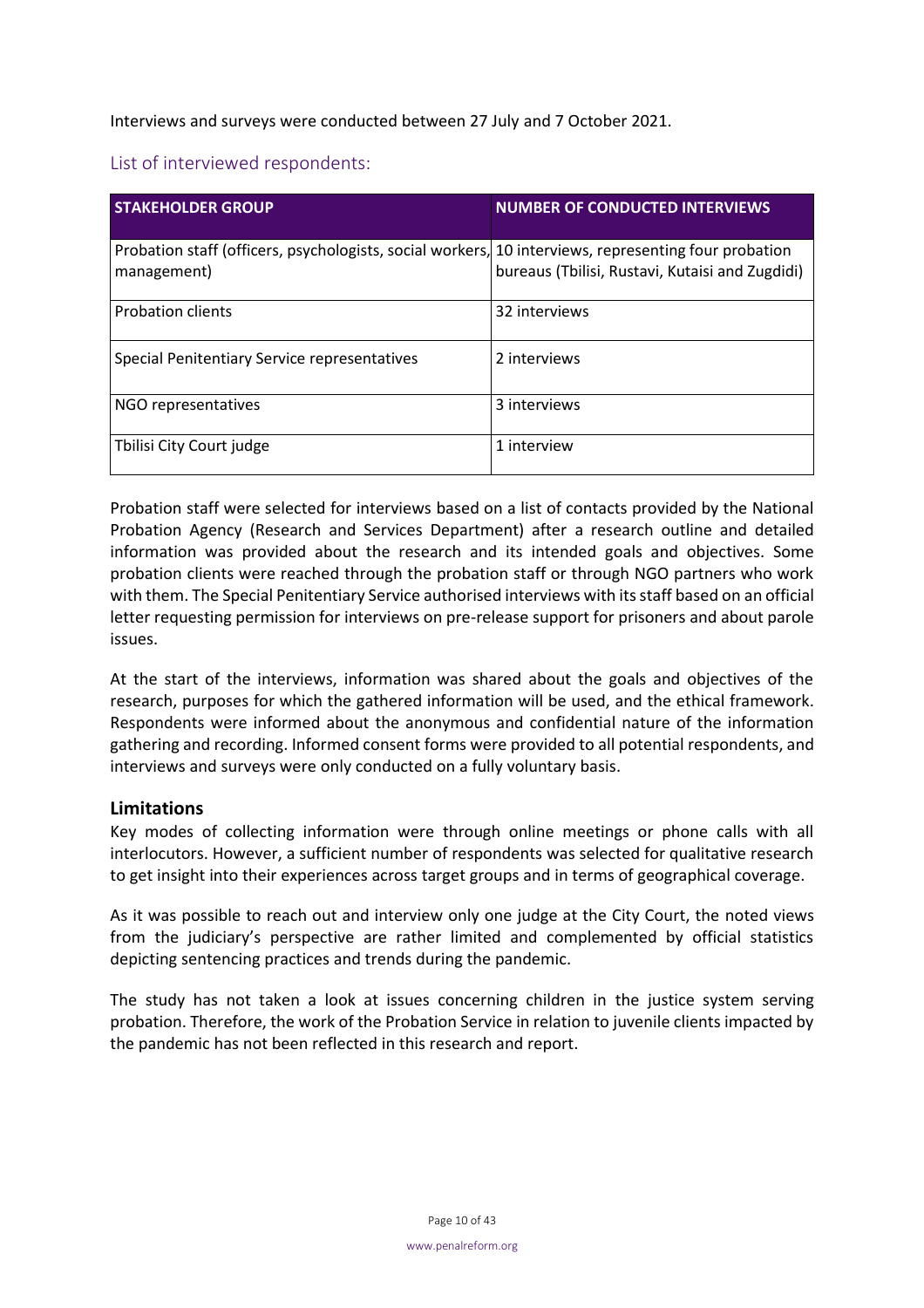## <span id="page-10-0"></span>**Probation Service and alternatives to imprisonment**

#### <span id="page-10-1"></span>**The National Probation Agency and its bureaus**

The Probation Service of Georgia, currently named the National Agency for Crime Prevention, Execution of Non-Custodial Sentences and Probation (hereinafter, referred to as the National Probation Agency), has existed in various forms since 2003. Currently, it represents a legal entity under Public Law (i.e. a semi-autonomous body), operating under the Ministry of Justice. Its work is regulated by the Constitution of Georgia and other legal acts, predominantly the Law of Georgia on the Prevention of Crime and Procedure for Enforcing Non-custodial Sentences and Probation<sup>10</sup> (initially adopted on 19 June 2007) and sub-legislation in the form of orders issued by the Minister of Justice.

The objective of the National Probation Agency is to ensure public safety by enforcing noncustodial sanctions and probation measures, conducting crime prevention and providing resocialisation and rehabilitation services to individuals currently serving a sentence and formerly incarcerated persons (Article 7 of the Law on Probation).

The National Probation Agency undertakes the following tasks to achieve its objectives:

- risk and needs assessment of clients;
- individual sentence planning;
- compulsory supervision and control and;
- facilitating and supporting the resocialisation and rehabilitation of clients.

The Agency closely cooperates with another entity of the Ministry of Justice, the Professional Training Centre for Convicts, in order to assist in the resettlement and resocialisation of probation clients. It is also represented on Parole boards (Local Parole Councils) and participates in the review of parole applications from people in prison. The Agency conducts assessments of family environment as part of preparation for release solely of juveniles, women and those in the country's low security prison facility for men due to limited resources.

Through its probation bureaus, the National Probation Agency ensures the organisation of **video conference calls** for detained individuals to connect with their friends and family outside prison facilities, as provided for by Article  $17<sup>1</sup>$  of the Imprisonment Code (Article 3, para. 9). During these calls individuals use computers within the prison to connect with family or friends who go to a respective probation bureau to utilise the video conference facilities.

The Agency is also entitled to finance cultural, social, healthcare and other events for the purpose of fostering re-socialisation and rehabilitation of probation clients and those who have served prison sentences.

The National Probation Agency employs a staff of probation officers, psychologists and social workers to carry out its tasks.<sup>11</sup> Powers that are given by the legislation (Article 40) to probation officers and social workers reflect the supervision and support functions of the Service.

<sup>10</sup> Law N4956, dated 19 June 2007, last amended in July 2020, available at: [https://matsne.gov.ge/en/document/view/21610?publication=26.](https://matsne.gov.ge/en/document/view/21610?publication=26)

<sup>&</sup>lt;sup>11</sup> As defined by the Statute of the National Probation Agency, 31 December 2019, and in force from 1 January 2020 by the Order N485 of the Minister of Justice.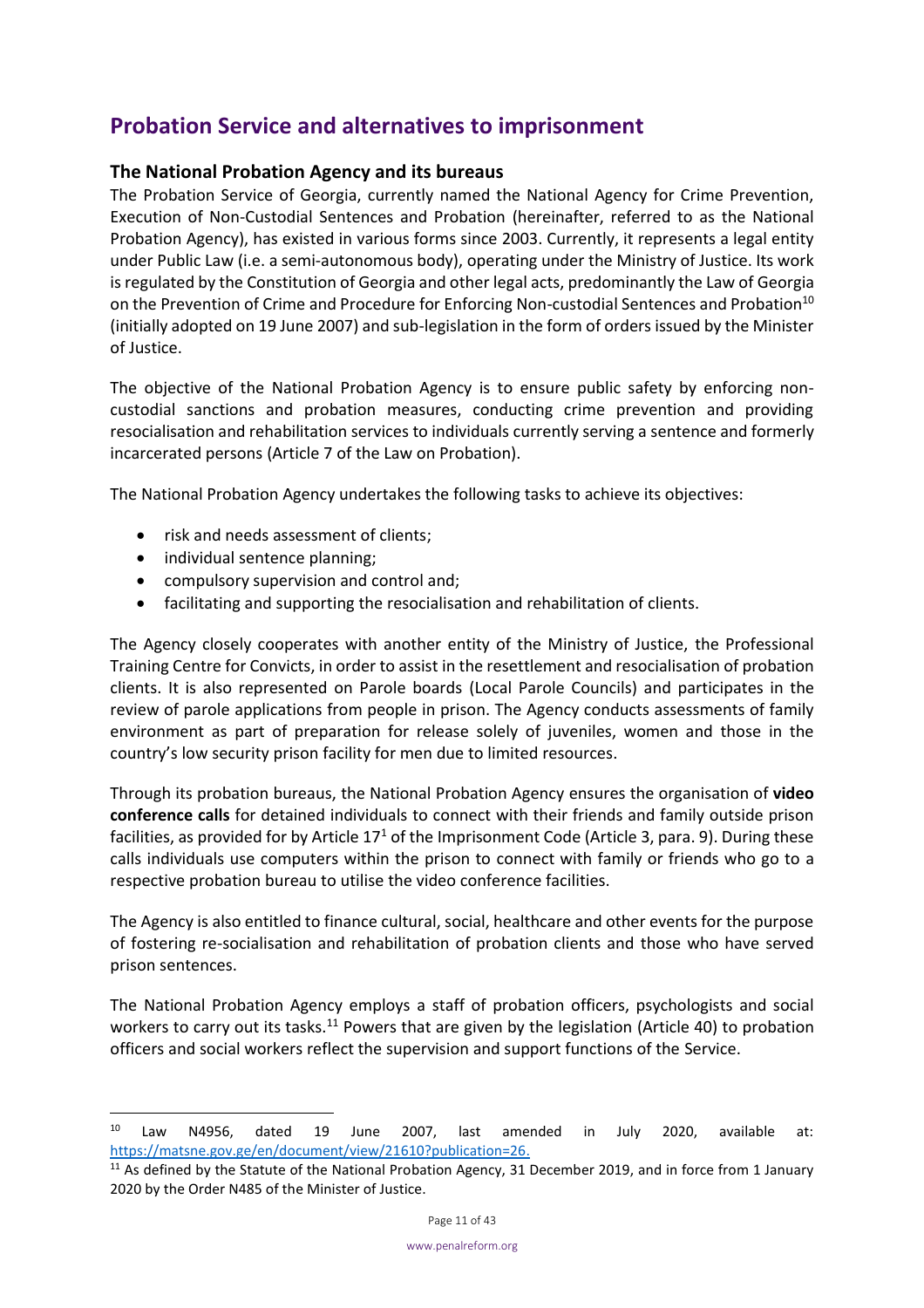Probation officers fulfil the following tasks:

- monitor the fulfilment of the obligations imposed on a probation client by a court;
- control the behaviour of the probation client and provides assistance to him/her;
- conduct measures of an educational nature with a client;
- assist a probation client with employment, as far as possible;
- conduct other measures facilitating the re-socialisation of a client, for which, where necessary, the probation officer may establish communication with local self-government bodies and with other state and non-state bodies;
- enforce a relevant legal act based on the assessment of the risk of the client and the individual sentence plan. In performing this function, a probation officer shall cooperate with a social worker and a psychologist;
- register information on the observance of the statutory regime by clients, as well as other information on convicts, in a special electronic programme in accordance with the Instructions on the Enforcement Proceedings relating to Non-custodial Sentences and Probation Acts approved by the Minister of Justice;
- A probation officer, while supervising a client during the fulfilment by him/her of obligations imposed by a court, may:
	- a. summon the client for registration with the frequency and in the cases determined by this Law;
	- b. obtain an explanation from them;
	- c. receive information on the behaviour of the person from his/her relatives, acquaintances, place of work and educational institution;
	- d. request information on the client from relevant state and medical institutions.

Social workers of the National Probation Agency work under the Department of Rehabilitation and Re-socialisation, and their work is guided by the Law on Probation as well as Georgian Law on Social Work.<sup>12</sup>

Social workers employed by the Probation Service carry out a number of tasks for the purpose of facilitating re-socialisation and rehabilitation of a probationer and prevention of reoffending:

- Assess risks and needs of people on probation.
- Participate in the work of a multidisciplinary team to assess risks of harm and likelihood of reoffending and develop sentence plans together with other specialists.
- Provide a rehabilitation service to beneficiaries on the basis of individual sentence plans;
- Work with families of conditionally sentences people through family conferencing and counselling.
- Participate in designing training modules for needs-based rehabilitation of probationers.
- Connects probationers with those organisations/agencies which facilitate their rehabilitation and re-socialisation.
- As part of the coordinated work of the Special Penitentiary Service and the National Probation Agency in the process of preparing a detainee for release, and to prepare for the Parole Board (Local Parole Councils) an opinion on the assessment of the risks and needs of the family of a person serving prison sentence and their social environment.

Social workers who work with juveniles and young offenders (18-21 years) also participate in diversion and mediation schemes and the preparation of pre-trial enquiry reports for courts.

<sup>&</sup>lt;sup>12</sup> Adopted on 13 June 2018, available at<https://matsne.gov.ge/en/document/view/4231958?publication=0>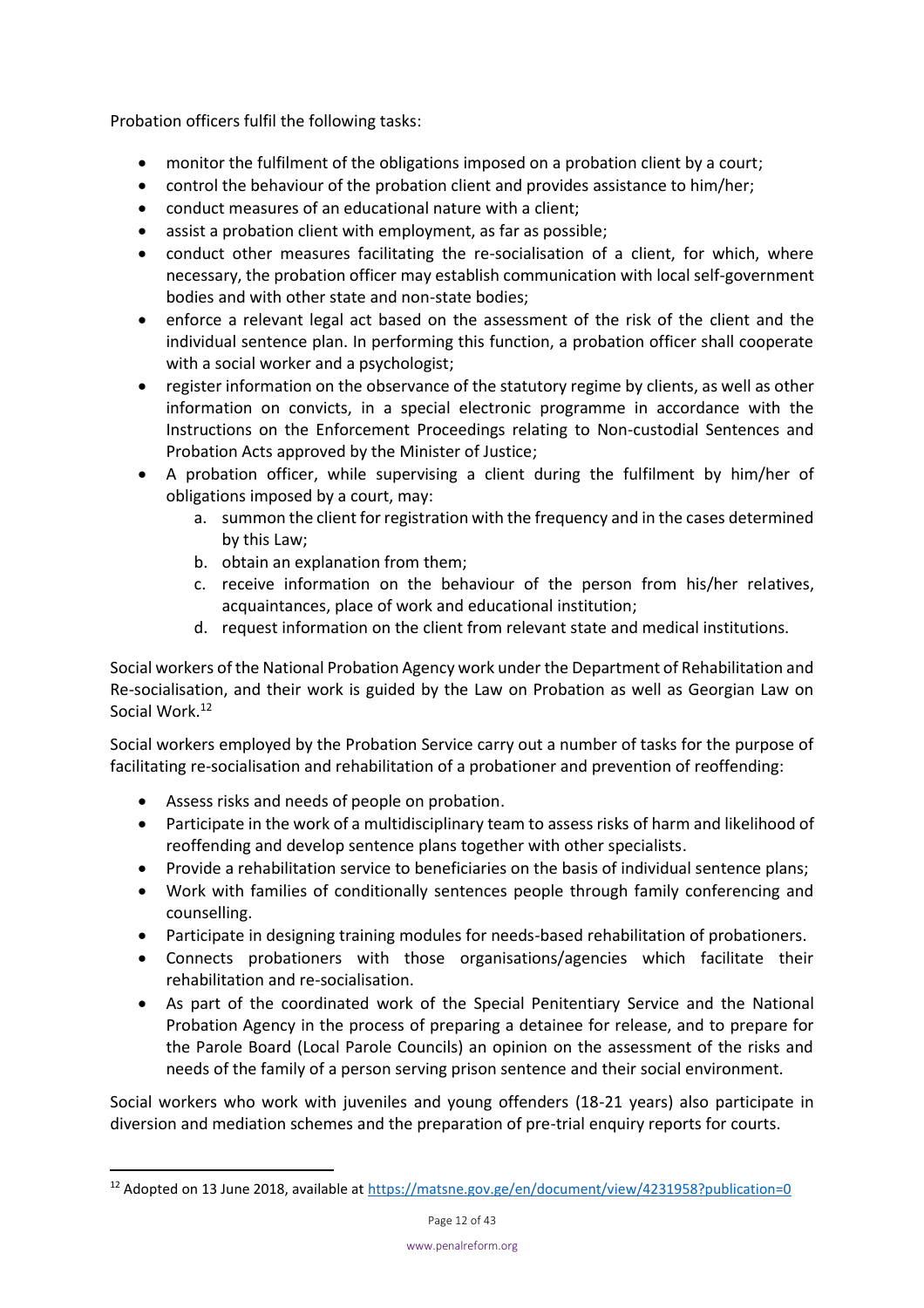Psychologists participate in Risk and Needs Assessment (RNA), individual sentence planning and case management as part of the multi-disciplinary team of specialists. They also provide rehabilitation programmes to the probationers defined as an activity focused on offending behaviour and related to offence or targeting the development of personal or social skills.<sup>13</sup>

### <span id="page-12-0"></span>**Non-custodial measures and probation**

In order to get an insight into how non-custodial sanctions, probation measures or release processes have been impacted by the pandemic, it merits taking a look at how these work in legislation and practice. This was examined through desk research into the relevant legislative framework, policy documents and official statistics, supplemented by existing knowledge of the local probation system, gained from continued work in the country.

The following non-custodial sanctions are included in the Criminal Code of Georgia and the Law on Probation (Article 2) which are enforced by the National Probation Agency:

- deprivation of the right to occupy a certain position or to carry out certain activities as punishment;
- deprivation of a legal person of the right to carry out certain activities as punishment;
- community service;
- correctional labour;
- house arrest and;
- restriction of rights linked to possessing arms.

Additionally, the following probation measures are stipulated by the law:

- conditional sentence;
- release on parole;
- suspension of a sentence (for women who are pregnant at the time of sentencing and for new mothers up to one year after delivery).<sup>14</sup>

These might be accompanied by requirements relating to compulsory measures of an educational and/or medical nature.

The performance of unpaid community service imposed on convicted individuals subject to diversion is also subject to enforcement in accordance with the procedure and terms laid down by this Law. The National Probation Agency and its bureaus enforce **community service orders** (Article 29) referred to by courts or parole councils. The Probation Service defines the type and daily duration of work to be performed. Work placements for community service are provided by public bodies and, if beneficial for the society, also in exceptional cases, by private companies. Agreements are signed between probation bureaus and providers of work placements defining the type of work to be performed by a probation client, the total duration and daily hours of the work, the workplace, title of the employer and address, and other relevant details. Community service may be performed at any time of the day, and probation clients are entitled to work on weekends, if they so wish and conditions allow.

<sup>&</sup>lt;sup>13</sup> Order N502 of the Minister of Justice (dated 12 March 2020) on approval of rules for risk and needs assessment, and also individual sentence planning, implementation and monitoring (case management) for the purpose of resocialisation and rehabilitation of adult convicts and former prisoners

<sup>&</sup>lt;sup>14</sup> Article 75 of the Criminal Code of Georgia, Deferral of serving a sentence by pregnant women, at <https://matsne.gov.ge/en/document/view/16426?publication=235>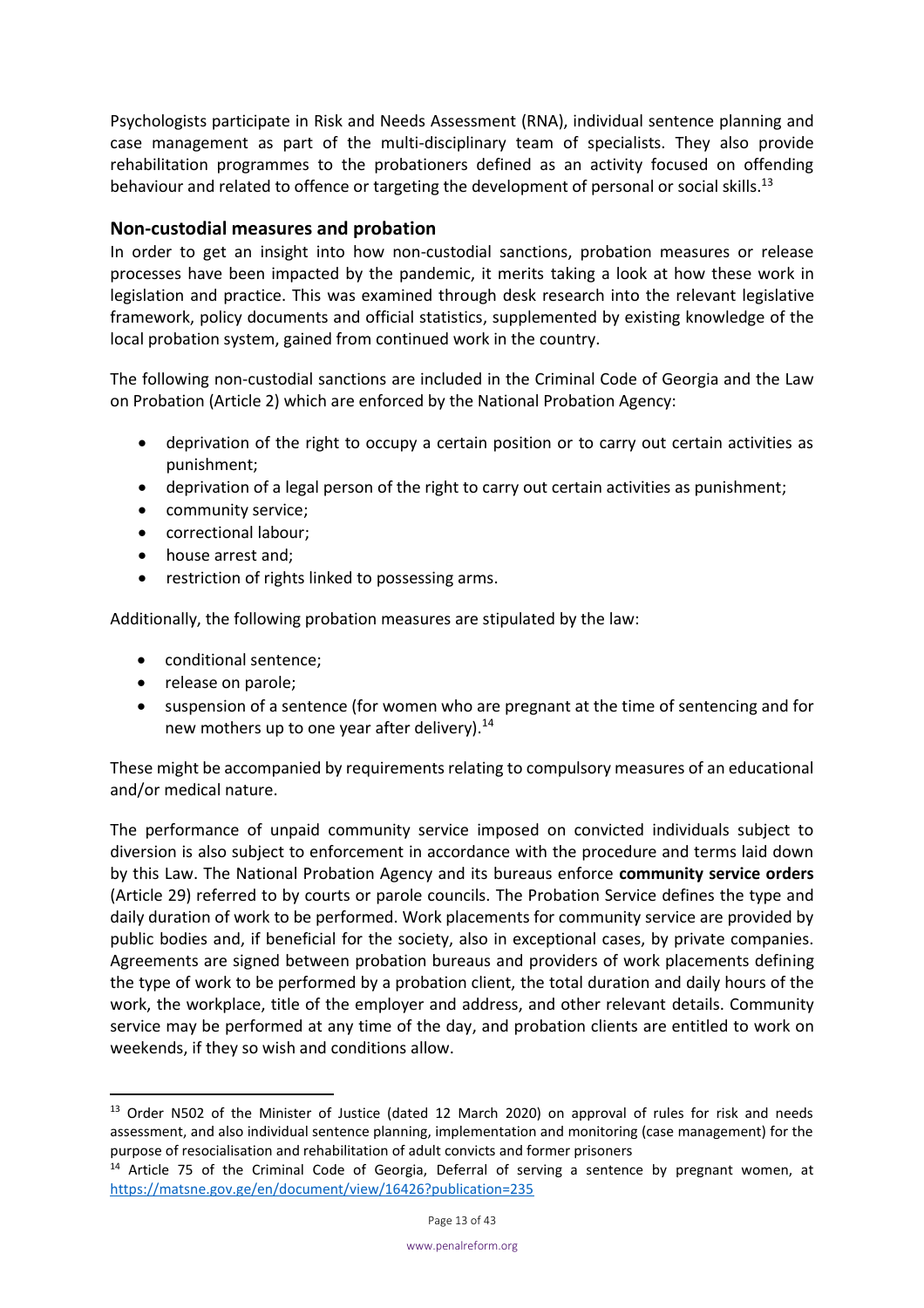It is the National Probation Agency's duty to ensure that clients meet the terms of their sentence, such as persons who are convicted of domestic crimes, completing compulsory training courses focused on changing violent attitudes and behaviour (as per Article  $40^1$  of the Law on Probation). The National Probation Agency can organise relevant training courses or refer clients to a social institution with relevant experience and services (i.e., competence), a non-commercial legal entity or an individual with relevant education on the basis of an agreement (memorandum) entered into with the Agency.

In the case when probation clients fail to fulfil their obligations (such as non-compliance with a lawful demand of a probation officer, non-fulfilment of obligations imposed by a court or refusal to fulfil such obligations, the failure of probation client to appear at least three times at a time and place determined by the probation officer or the refusal or evasion by the client to fulfil obligations, probation officers can use this as grounds for a recommendation to the court to revoke or alter the terms of non-custodial sentence, as envisaged by Article 44 of the Law on Probation.

According to the Criminal Code of Georgia (1999, Article 47<sup>1</sup>), **house arrest** implies imposition on a convicted person of the obligation to stay in his or her place of residence during a specified period of the day. This sanction, imposed for a period from six months to two years, is only applicable to individuals with no criminal record. If a prison sentence, community service, corrective labour or fine is substituted by the house arrest, it may be imposed for a term less than six months and more than two years.

Generally, house arrest is enforced with the use of a means of electronic supervision. House arrest may not be imposed on a conscripted military servant or a person who has committed domestic violence. It is forbidden for a convicted person to cross the border of Georgia during the period of serving the house arrest.

Certain obligations might be imposed by the court in the case of a **conditional sentence**, and in the case of parole, by Local Councils, fulfilment of which is then supervised by the Probation Service (as per article 65 of the Criminal Code). These obligations might include: not being allowed to change one's permanent place of residence without the permission of the Probation Bureau, not being allowed to establish relationships with persons who may encourage engagement in antisocial activities, not to visit a particular place, to provide material support to one's family, to undergo a treatment course for alcohol or drug dependence and, if the convicted person has committed domestic violence, to undergo a mandatory training course directed at changing violent behaviour and conduct. The court may also impose other obligations in support of individual rehabilitation or re-socialisation. Parole Councils might also impose an obligation to continue educational or rehabilitation courses, started while in prison, after release.

## <span id="page-13-0"></span>**Release on parole** (as envisaged by Article 72 of the Criminal Code of Georgia)

Decisions about the release of persons serving a definite prison sentence are taken by Local Councils of the Ministry of Justice of Georgia (quasi-judicial bodies under the Special Penitentiary Service), except for persons placed in a high-security penitentiary institution (deemed of "special risk"). Parole applications are eligible for review only after an individual has served set tariff sentences, stipulated by the Criminal Code for various degrees of gravity of crimes. Parolees are then supervised by the National Probation Agency's respective territorial body – a probation bureau.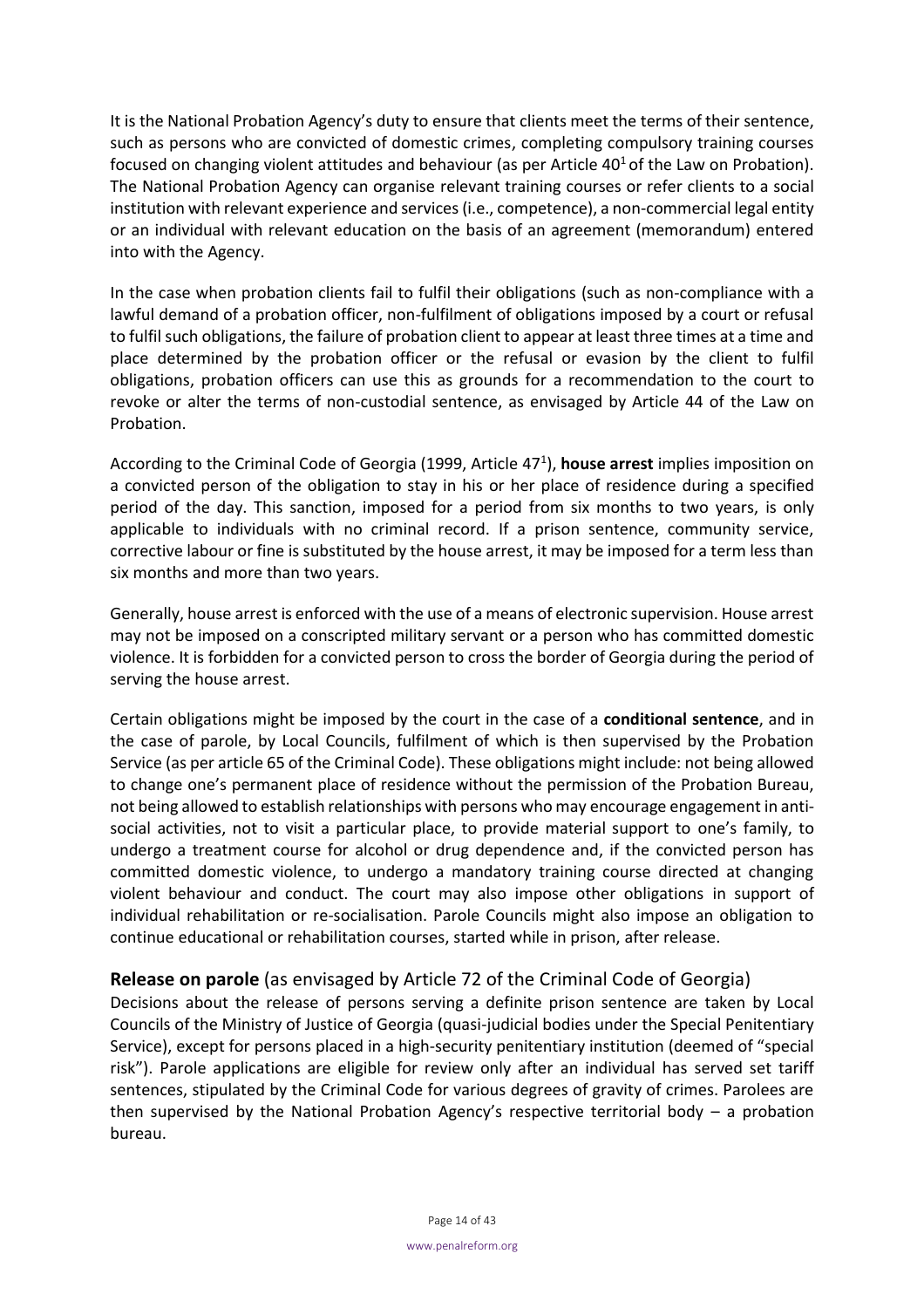According to the Law (Code on Imprisonment, article 42.1), if a convicted individual, except for a high-risk prisoner, has served the prison term set by law for eligibility for parole, the penitentiary institution shall immediately file a relevant application with the Council and notify the convicted person about it. When reviewing an application, the Council takes into account the conduct of the convicted person during imprisonment, prior criminal acts, if any, his or her character and family status, the nature of the crime committed and other circumstances that may influence the decision of the Council. The Council conducts an oral hearing if it considers that it is necessary to obtain additional information from the convicted person to make a decision on his or her release on parole. Following the oral hearing, the Council must decide whether to deny or grant parole. If the Council decides to deny parole, an application with the same request may be considered only after six months, except when the outstanding sentence does not exceed six months and/or there is a special circumstance. The issue of the release on parole of convicted persons shall be considered every six months (Article 42.7). If the outstanding sentence does not exceed six months, the Council shall review the matter with regard to parole on the basis of a written application. In the case of releasing a prisoner on parole, the Council shall be authorised to apply to the National Agency of Probation with the recommendation to determine and impose additional conditions as part of post-release probation.

According to Article 43 of Georgian Code on Imprisonment, Local Councils on Parole also take decisions on commuting a prison sentence to alternative, non-custodial sanctions. Prisoners (except for those classified as highly dangerous) or their lawyers or other legal representatives file an application, including any additional information as needed, for the Council to consider the possibility of commutation. In these cases, Local Councils must similarly consider multiple factors and apply assessment criteria, defined by the Minister of Justice, while reviewing cases following administrative procedures. The decision on commuting the sentence of a convicted person is made by a Council only by oral hearing after having interviewed the applicant. The Council must decide on the substitution of the outstanding prison sentence with community service or house arrest only with the consent of the convicted person. A Council decision refusing to commute a sentence may be administratively appealed to a court. If, after appeal, the Council refuses to commute a sentence, an application with the same request may only be reviewed after six months, except when the outstanding sentence does not exceed six months and/or there are special circumstances.

## <span id="page-14-0"></span>**Impact of the COVID-19 pandemic**

#### <span id="page-14-1"></span>General overview

During the first year of the pandemic there seemed to be no particular concern on the part of the authorities in Georgia to curb the spread of COVID-19 in prisons by restricting new admissions or activating release mechanisms, as the strict measures put in place from early on made it possible to manage the situation with the virus with some effectiveness. This might explain why, at least in 2020, there were no increased numbers of releases or significantly reduced use of prison sentences (please refer to Figure 1 in the Annex for comparative statistics in 2020-2021/June). According to official statistics, the median average use of imprisonment in 2020 was 27,4% of all sentences given, which reduced slightly to 22,8% in the first six months of 2021. Within the same time frame the use of conditional sentence increased slightly, from around 50% in the structure of sanctions on average in 2020 to 55% in early 2021.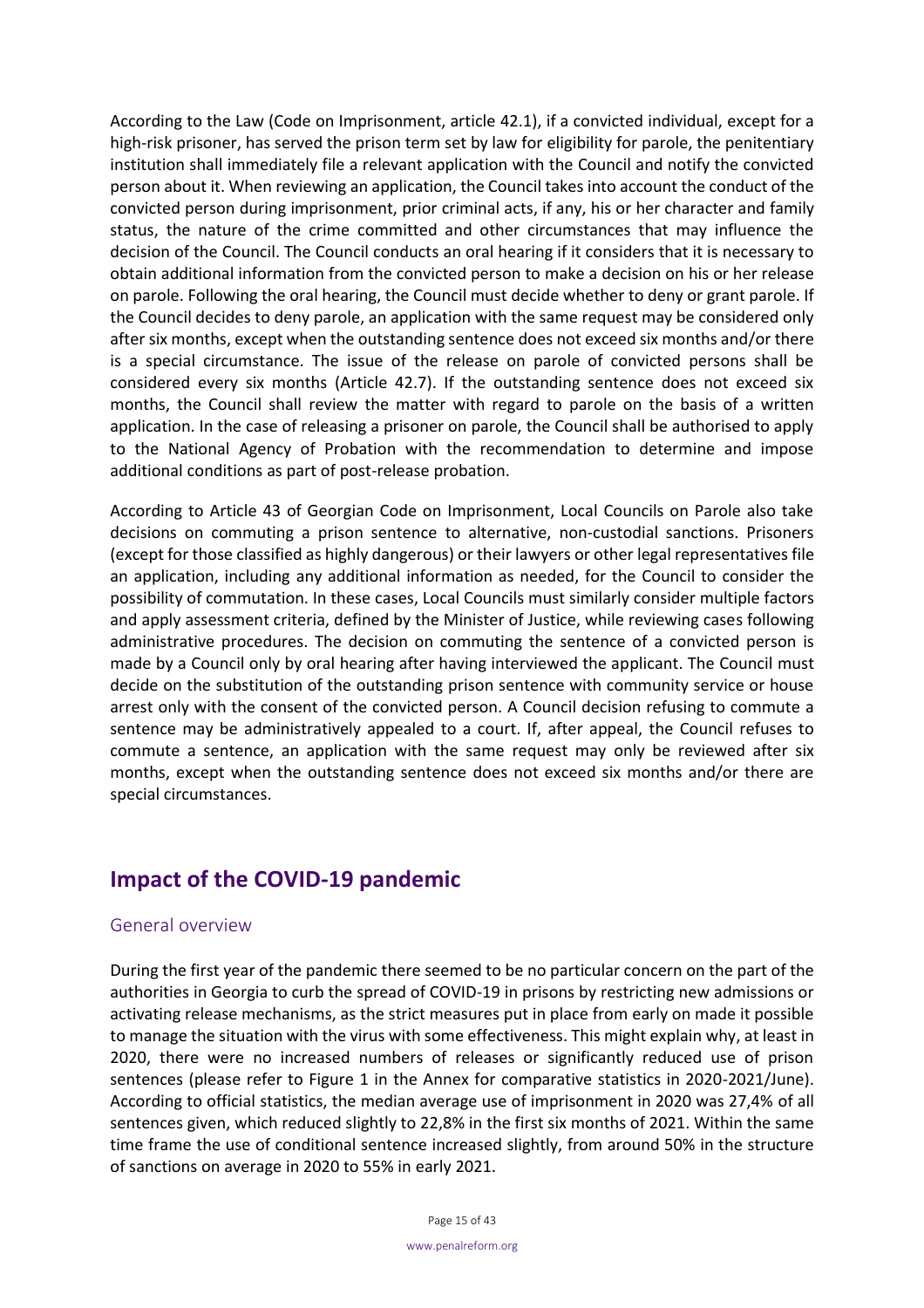COVID-19 was first officially reported in Georgia's prisons only in late 2020, with the first COVIDrelated death among prisoners in January 2021. A law on amnesty was passed on 11 January 2021 and concerned some of the crimes committed prior to 11 December 2020, granting release to some people in prison, or reducing their prison sentences or commuting them to non-custodial alternatives. This did not have much impact on the number of people released from prison which remained rather meagre (254 persons between January – July 2021).

## <span id="page-15-0"></span>**The use of alternatives to imprisonment**

According to the respondent judge of Tbilisi City Court no changes to sentencing were affected during the pandemic, apart from a move of most court hearings to an online format. To this end, the Supreme Council of Justice held a session to develop guidelines concerning organisational and technical issues related to holding online court proceedings. The Criminal Collegium also continued to work in the regular mode, with the only change being a switch to online hearings and the necessary development of standards and practical approaches in this regard.

Only jury trials continued to take place as in-court sessions due to the involvement of many parties and the difficulty of transferring to an online work mode given this specificity.

According to the respondent judge, conducting online court sessions has its pros and cons. On one hand, it shortens the time needed to review a case and allows wider geographical coverage, as the parties can log on from any part of the country. However, on the other hand, there are technical glitches and irregularities that interfere with the proceedings. Sometimes, parties do not have mobile phones or computers that would allow them to connect, or the Internet connection is often a problem. When defendants are remanded in custody, proceedings are often impacted by connection problems or technical issues, and sometimes judges also have to wait for prisoners to get access to the few computers each prison establishment has (as they are also used for other purposes, including video conferences, parole board online sessions, etc).

House arrest is actively applied as a sanction in relation to first-time offenders and non-violent crimes, and this continued to be the case throughout the pandemic. According to the statistics (see the Appendix) this sanction is more frequently used as a back-end sanction (as in commutation of a prison sentence) rather than during sentencing.

According to the respondent judge, the impact of the pandemic is meagre as regards the practice of suspending sentences (for those with certain ill health, pregnancy, etc) and with respect to compassionate release (due to grave health condition, elderly age) and follows usual judicial practice and standards for review of criminal case and standards. This is confirmed by the official statistics (please refer to the Annex).

## <span id="page-15-1"></span>**Early release schemes (parole, commutation) and temporary leaves**

Despite the pandemic, Local Parole Councils (parole boards) continued to work and review applications from prisoners. The Secretariat continued to receive applications from prisoners, their lawyers or their family members and respond in a timely manner. After the announcement of the state of emergency, the Minister of Justice issued an order on temporary rules for reporting by conditionally sentenced individuals and the operation of parole councils, pursuant to which the parole councils adopted specific modus operandi. The Councils adopted an online working format and adapted oral hearings to video calls, which has allowed Council members to maintain the possibility of interviewing prisoners for parole decision-making. The number of monthly sessions of the Councils increased within the remits of the temporary rules, which, according to the interlocutor, was proportionately reflected in release processes and related statistics.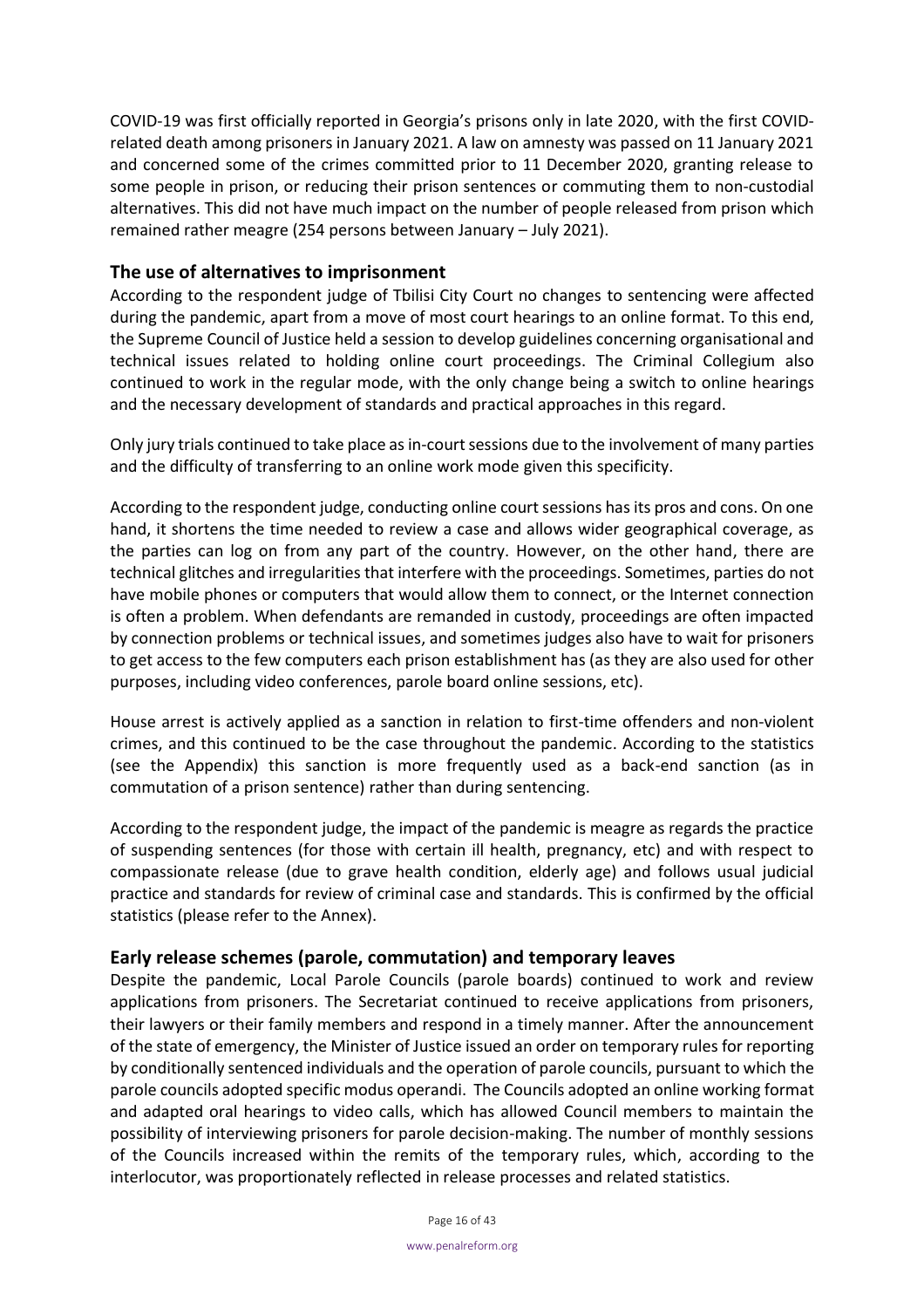During the pandemic two amendments were made to Order N320 of the Minister of Justice (dated 7 August 2018) about the rules for reviewing and decision-making by the local Councils of parole issues. The first amendment was made on 27 March 2020 (effective until 1 August 2020) and the consecutive one on 20 January 2021 (effective until 1 March 2021). According to the amendment, a review of each application for parole by a detained individual was authorised with periodicity fixed by the Special Penitentiary Service, with the consent of the applicant, at least every six months. In the event of a refusal of parole or a sentence commutation to a more lenient sanction, an application could be filed again after three weeks from the previous decision on refusal, rather than the usual six-month period.

Women and juveniles are considered priority groups for early release consideration, underlined by the presence of dedicated Councils for reviewing of applications by each group. Family circumstances are one of the criteria used by local Councils in their decision-making for parole or commutation. This is indeed a significant criterium, and the Councils are to assess it within the remits of their discretion. While assessing family conditions, Local Councils take an individualised approach and take into consideration an individual's attitude toward family members, whether he or she has underage children and the number of children, whether there are family members who live with disabilities, the financial status of close relatives, et cetera. During the pandemic, this criterion received additional attention, as family conditions were significantly affected by COVID-19 and its consequences.

Parole decisions are at times taken without oral hearings, which are conducted predominantly when the Local Councils need to get additional information, particularly by interviewing individuals applying for parole. However, Council sessions about the commutation of a prison sentence to community service or house arrest are only held through oral hearings.

During oral hearing sessions, the Councils generally have face-to-face interviews, however due to the pandemic the noted amendments to the general rules by the Ministerial Order allowed the oral hearings to be held through video conferencing as a safety measure against the spread of COVID-19. This form of operation has allowed the Councils to maintain the possibility of interviewing applicants for parole over the course of the pandemic despite the operational challenges and restrictions on in-person meetings.

During periods when temporary rules were in place, the number of Council sessions per month increased as reflected on the number of releases, according to the Secretariat. The proportion of releases from prison by Councils' decisions have consistently accounted for around 40% of all releases over the past three years.

According to data provided by the Secretariat of the Local Councils (see the figures below), the number of decisions Local Councils took in favour of release or commutation increased during the pandemic.

In 2018, 2,309 out of 3,213 released individuals fully served their prison sentences, while 904 (28,1 %) were released by local Councils. In 2019 and 2020, the proportion of individuals released on parole or due to sentence commutations was significantly higher: out of 3,721 individuals released in 2019, 2,199 had fully served their prison sentences, while the local Councils released 1.522 prisoners (40,9 %); in 2020, 2,091 out of 3,466 convicted individuals who were released had served their full sentences, whereas 1,375 (39,6%) were released by local Councils.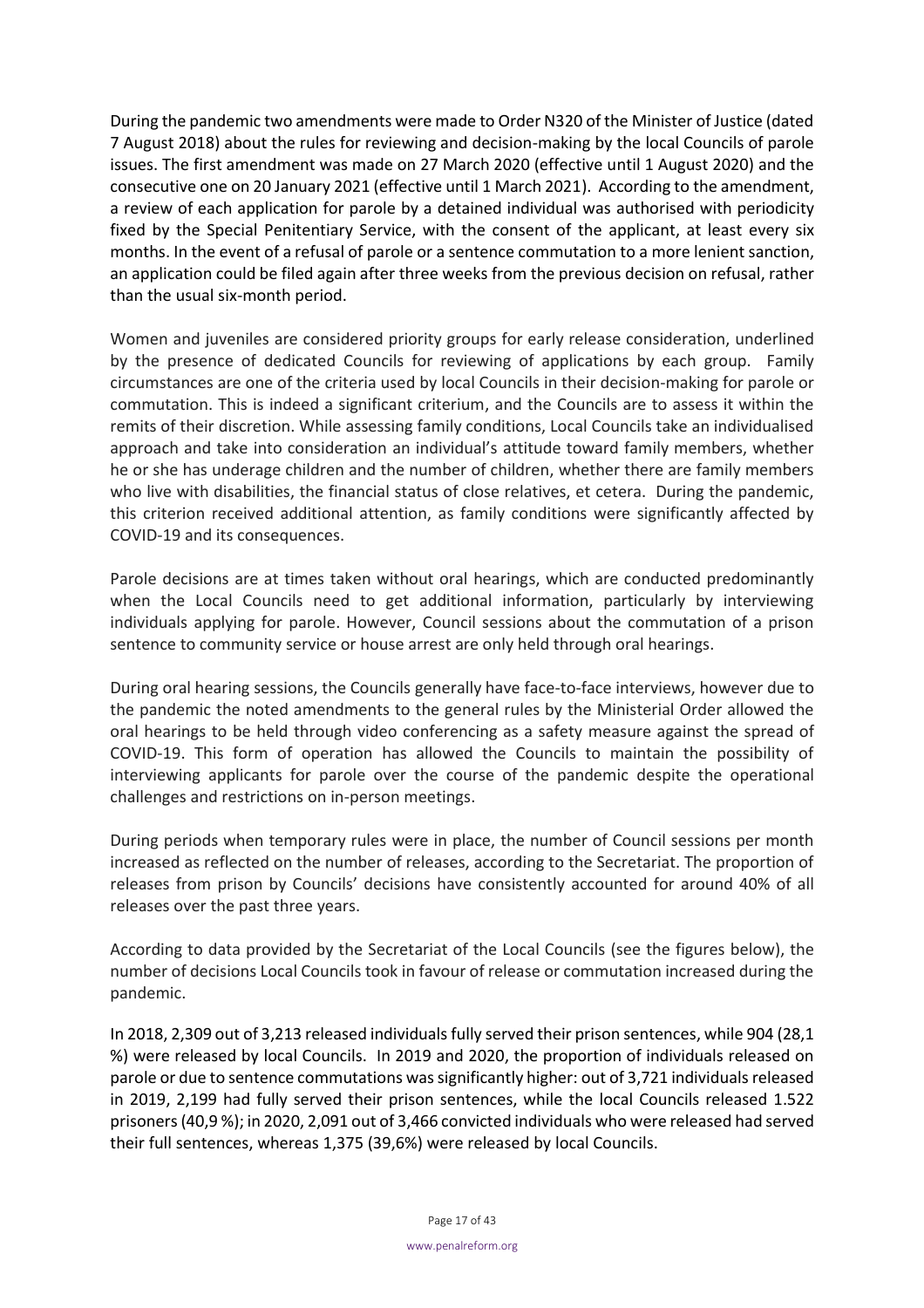In 2020 the Local Councils ratified 1,375 out of the 9,411 received applications (including 830 of the 6,067 applications received for parole; 408 of 2,407 applications on commutation to house arrest; 137 out of 937 applications on commutation to community service). This was 9,6 percent less compared to 2019 and 52% more than in 2018.

Local Councils took decisions in favour of release at first review in 67% of considered cases, at second review in 19% of applications, and at third review in 11% of cases. Favourable decisions were reached only through further, subsequent reviews in 3% of cases.

According to the statistical data provided by the Secretariat of the Local Councils:

- In 2018 the Local Councils held oral hearings on 578 applications from detainees.
- In 2019, the number of applications reviewed on oral hearings was 571.
- In 2020, such hearings were held on cases of 798 detainees (using video-conferencing facilities in prisons/and probation bureaus).

According to the Secretariat of the Local Councils, the conducting of oral hearing sessions through video conferencing proved to be quite efficient in practice. Therefore, its official introduction as a mode for conducting oral hearings would allow more prisoners to be interviewed by the Council which would improve the quality and effectiveness of the Councils. This point merits examination vis-à-vis technical quality of video conferencing and the extent it allows for reasonable participation and full perceptions of visual and auditory data.

According to the information provided by respondents, prior to release from prison, people were provided with some information about the pandemic, measures of prevention and supplied with masks and encouraged to take care. However, it seems no particulars were given about the level of the pandemic in specific regions/areas.

Some respondent beneficiaries did not receive PPE, while some said they were provided with masks upon release and were given COVID tests (quick antigen and PCR tests). Some were provided with masks and hand sanitizers by an NGO that also provides training courses and shelter support to homeless women with lived experience of prison. One respondent said it would be good if the Probation Service also provided them with masks (like the Prison Service).

*"I got information about the pandemic and was encouraged to take care."*

## *Interviewee released from prison during the pandemic*

According to one of the respondents, **temporary leaves/releases** were banned during the pandemic, especially in 2020 when the state of emergency took effect. No prisoners were released home to attend funerals of their family members or to attend court hearings.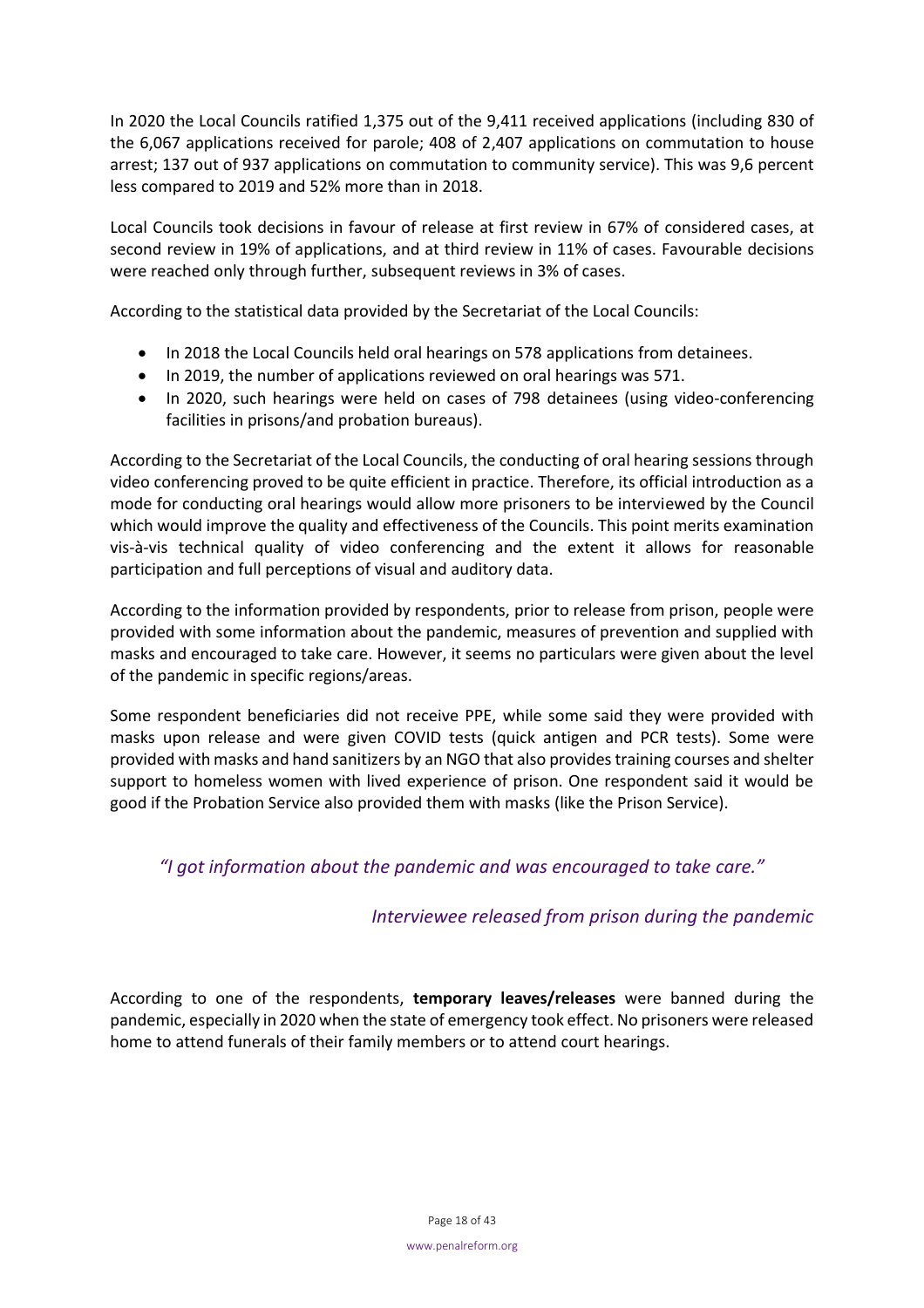## <span id="page-18-1"></span><span id="page-18-0"></span>**Impact of the pandemic on the operation of the Agency, its bureaus and delivery of services**

## <span id="page-18-2"></span>Measures put in place to respond to and curb the spread of COVID-19

The National Agency for Crime Prevention and Probation developed an action plan in response to the COVID-19 pandemic, according to which a number of changes to the delivery of community sanctions and measures were realised. In order to inform the clients of probation of changes to services or obligations, all beneficiaries were sent a short text message, and a hotline and e-mail communications were also used. By mail, the relevant staff of the agency and bureaus were provided with the necessary information on a regular basis.

At the outset of the pandemic, when COVID-19 was first reported in Georgia, the National Probation Agency halted the reporting obligation of probation clients and transferred probation staff to online/distance working mode to minimise risks of spreading the virus. It is worth noting, however, that some probation clients, likely those who did not have communication means or did not check short text messages on their phones, sometimes reported to the probation bureaus despite being informed of the alternative processes in advance through text messages.

Enforcement of community service orders was also suspended for some time. To maintain necessary levels of support and monitoring, probation officers and social workers undertook home visits to check upon probation clients classified as high risk (particularly those charged with violent offences including domestic crimes/violence) and psychologists engaged with "crises cases", i.e., clients with suicidal and self-harm tendencies. The Service ensured that those deemed at need of higher levels of services were visited on a weekly basis. At the initial stage only heads of probation bureaus retained the obligation to go to work, as usual, in order to address administrative tasks (including, getting mails, and ensuring running of some essential services).

Video conferencing services to prisons kept running throughout the pandemic without interruption. This was deemed essential and prioritised as the video link was the only means for many detained individuals to contact their families under the strict lockdown during the state of emergency. Visitors would even come to probation bureaus by foot for video conferencing when public transport was not running.

There were two Orders issued by the Minister of Justice to regulate the reporting by probationers and parolees to probation bureaus during the initial phases of the pandemic. First Ministerial Order N 522<sup>15</sup>, stipulated that "In connection with the declaration of a state of emergency on the entire territory of Georgia on the measures to be taken "issued by the Decree №1 of the President of Georgia on March 21, 2020, until the state of emergency is lifted on the whole territory of Georgia, conditionally sentenced convicts [probationers] and parolees will be released of the obligation established by the Law on Probation, to report and register [by finger-check] with the periodicity fixed by the probation officer. The Order also imposed duties on probation bureaus to carry out periodical control of probationers and parolees at their residential address, after a preliminary phone call by a probation officer. COVID rules and regulations, as recommended by the NCDC were to be observed during these home visits. The Order also envisaged a fine in case a probationer or parolee was not at home during the probation officer's visit. Those probationers

<sup>15</sup> *On determining a different rule for the observance of the regime established by law for probationers and parolees to help prevent the spread of the new coronavirus (COVID-19) in Georgia, was issued on 16 April 2020*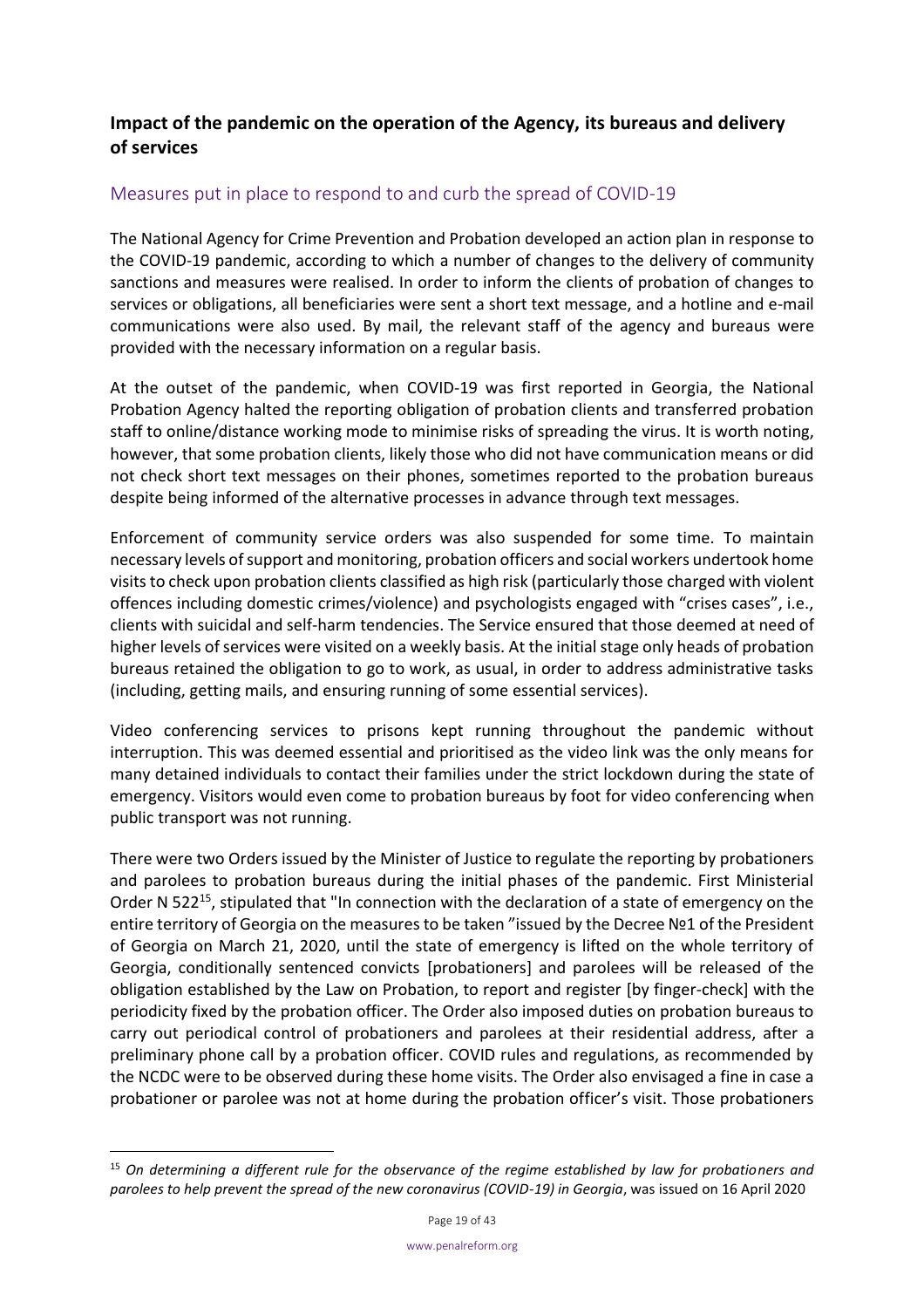who were unable to return from abroad upon the expiration of the term of permission due to the global pandemic, were exempted from respective liability.

Order N545<sup>16</sup> determined rules and an order for resuming reporting to probation bureaus by probationers and parolees convicted for certain categories of crimes until July 15, 2020, with those convicted for violent crimes, including domestic violence, to resume reporting in the first order.

At the end of September 2020, the COVID-19 situation was particularly grave in the country's Adjara region, related to the high tourist season over the summer. In connection with this, the Minister of Justice issued one more Order  $N637^{17}$  in order to facilitate the prevention of the further spread of the coronavirus in Georgia, defining a different rule for the observance of the regime established by law, affecting only the relevant probation bureaus of Adjara and Guria. The contents were similar to that of the Order N522. For similar reasons, Order N  $680^{18}$  was issued by the Minister, covering Tbilisi, Imereti and Kvemo Kartli regions for the term of one month initially, and later shortened to 15 February 2020<sup>19</sup>), in line with the general COVID-19 measures imposed in the country.

Throughout the pandemic, Probation bureaus took into account advice and recommendations from the Ministry of Healthcare concerning safety measures and closely followed restrictions and guidelines imposed by public authorities. During the lockdown and restrictions on intercity travel and public transport closures, probation clients were released from the obligation to report to the probation on a weekly basis. However, rehabilitation work continued with them through teleworking.

In November 2020 probation bureaus were teleworking in terms of providing rehabilitation services but also for the conducting of assessment interviews. From December 2020 onwards varying levels of hybrid work was adopted with some staff teleworking while others were going to probation bureaus. Probation officers have two weekly shifts, while psychologists and social workers go to the office two days a week and do some of their work online.

## <span id="page-19-0"></span>Time and efforts needed for adaptation

According to the interviewed respondents from the probation service, the National Probation Agency responded immediately to the crisis situation and increasing risks, and it took roughly two weeks to make all necessary adaptations. Already in March 2020 the service transferred its staff to teleworking, and clients were relieved from their obligation to report to probation. Guidelines from the Ministry of Healthcare about safety measures and restrictions were closely followed.

As soon as new restrictions were announced by public bodies as a response to the deteriorating – or improving - epidemiological situation with COVID-19, the National Probation Agency followed

<sup>&</sup>lt;sup>16</sup> Order N545 of the Minister of Justice was issued on 25 May 2020, on the definition of a temporary rule, for probationers and parolees, different from the general procedures of protection of the regime established by law <sup>17</sup> Order N637, dated 2 October 2020, On the definition of a different rule of observing the established regime, by law for convicts and parolees, in the area of action of the Bureau of Crime Prevention and Probation of Adjara and Guria, Territorial body of the National Agency for Crime Prevention, Non-custodial Sanctions and Probation, in order to prevent the spread of the new coronavirus (COVID-19) in Georgia

<sup>&</sup>lt;sup>18</sup> Order N680 of the Minister of Justice issued on 2 February 2021, On the definition of a different rule of observing the established regime, by law for convicts and parolees, in the area of action of the Bureau of Crime Prevention and Probation

<sup>&</sup>lt;sup>19</sup> By the Order N685 dated 10 February 2021, amending the Order N680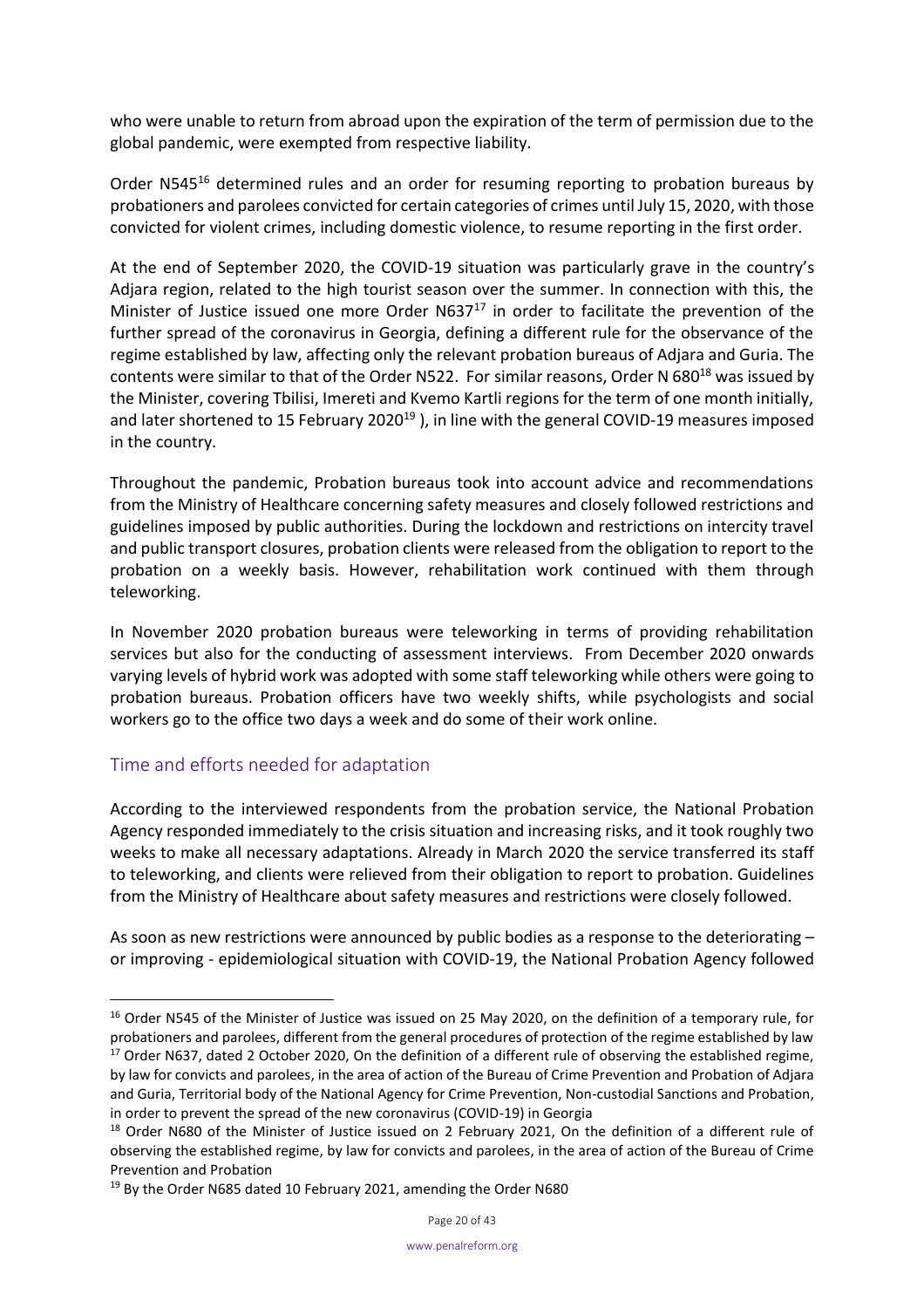up by determining appropriate adjustments to its work and circulating written instructions to its staff in the central and territorial offices as to the mode of operation to adopt.

The Rehabilitation Department together with the Referral Centre for Juveniles developed a small guide to regulate the process of the rehabilitation of probation clients. In parallel, the head of the Department, professional supervisors and managers maintained constant contact with specialists under their line management, to hear what challenges they faced, to provide professional communication and advice and to prevent communication breakdowns between them. Instructions were given to all staff on how to work with clients in crisis situations, specifically noting those who self-harm or are deemed at suicide risk. With such higher-need groups, the instruction was to provide support and monitoring services more intensely, conducting face-toface meetings, in either probation bureaus or in an open space nearby, if and as needed. Besides responding to crisis cases, instructions also covered the provision of remote services to probation clients in general, including considerations of professional ethics and client privacy (including how to prevent unauthorised recording, conducting diversion and pre-trial assessment interviews strictly on a one-to-one basis).

Additionally, a series of online training workshops were conducted for social workers and psychologists of the Agency to help develop and enhance skills for teleworking with clients.

#### <span id="page-20-0"></span>Crisis management

A management team consisting of senior level staff was put together to issue written instructions, provide professional supervision for staff in their line management, and organise supervision of clients with particular risks. Specific crisis response efforts were extended by probation staff to provide for the urgent humanitarian needs faced by some beneficiaries, including those facing socio-economic hardships and particularly destitute, unemployed people without a support network, family households of probation clients with several young children and those who had mobility problems due to disabilities or ill-health. As no institutional funding was available, crowdfunding among probation staff was conducted and money raised for these purposes.

## <span id="page-20-1"></span>Impact on the enforcement of community service

#### *Adaptations made to community service orders*

At the initial outbreak of the pandemic in the country, similar to probationers, clients of the probation agency serving non-custodial sanctions were transferred to a stand-by mode until further instructions in an attempt to strictly follow the initial heavy restrictions. During the later adaptation phase, in consideration of periodic closures of public transport and a restriction on public gathering in buildings, probation bureaus, providers of work placements and convicted individuals continued with community service based on mutual agreement, to enable the execution of the sanction on one hand and the protection of rights of the convicted people.

During this initial period of pandemic, significant number of imprisoned individuals got their prison sentences commuted to community service and the enforcement faced great challenges. Many of these individuals are still serving their community service orders. When restrictions were imposed by public authorities, the term of sanction was affected and the suspension caused a delay in completion.

Caution has been exercised to prevent the spread of COVID-19 due to the pandemic, including the termination of contracts with those service providers (for work placements) who engaged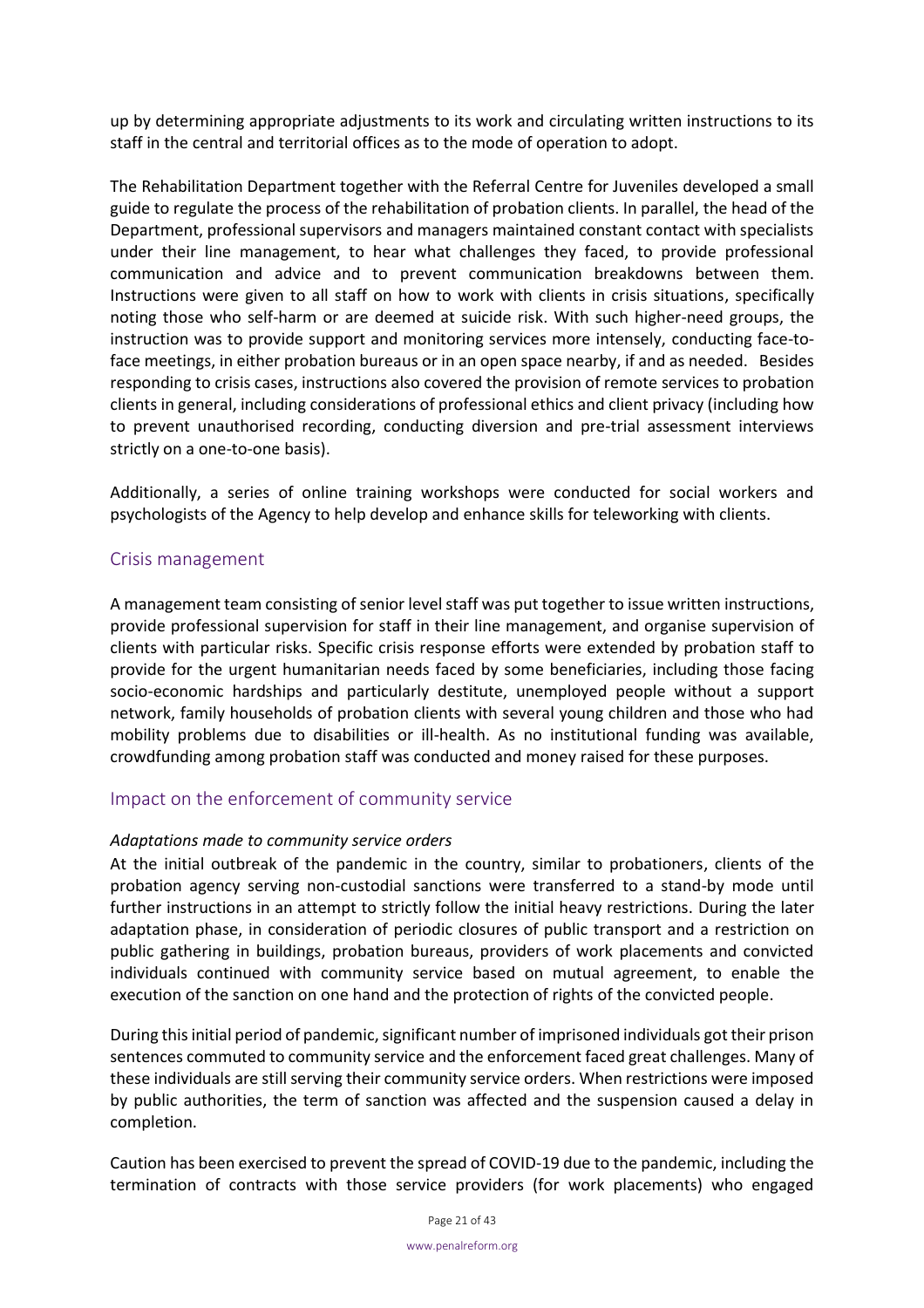probation clients in closed buildings. The Agency retained contracts with institutions that provided open space work placements. For instance, municipal mayor's offices provide placements in their services, such as municipal greening and cleaning services, where the nature of work allows workers to be on open air and maintain physical distancing. These open air work placements were maintained in order to allow those probation clients who had a certain number of hours left to be served under community service to finish their sentences. Most of them managed to complete their sentences.

Beyond limited work placement options, the enforcement of community service was significantly impacted by public transport closures as measures to curb the spread of the COVID-19. In these circumstances, it was rather difficult for probation clients as well as staff of service provider institutions to reach their workplaces. Those who could walk or drive their own cars, were given the possibility to continue serving community service to meet the requirements of their sentence. This non-standard approach is taken given the unusual situation. During public transport closures, the enforcement of the sentence can be postponed until the running of municipal transport resumes again.

*"When the public transport is closed during the pandemic, we cannot oblige probation clients to continue working under the community service orders."*

#### *Representative of the National Probation Agency*

Additional flexibility was also provided by the National Probation Agency by facilitating community service opportunities during weekends, when a client was unable to work on weekdays for one reason or another, as allowed by the legislation, and permitting the changing of community service placements when a new provider emerges closer to the probation client's place of residence.

Enforcement of community service orders during the pandemic is implemented based on individual consultations with probation clients serving this non-custodial alternative. While clients on probation are generally instructed by short text messages when to report to probation and when not, in the case of community service enforcement, this individual dialogue approach is taken in order to consider all the circumstances of the client when deciding on work suitability.

*"Concerning the community service, we had such an approach that once one individual on probation completed his community service order, we would send another one to the same work placement. We had such an agreement with providers of work placement. There were not enough available work placements during the pandemic which made the enforcement difficult."*

*Representative of the probation service*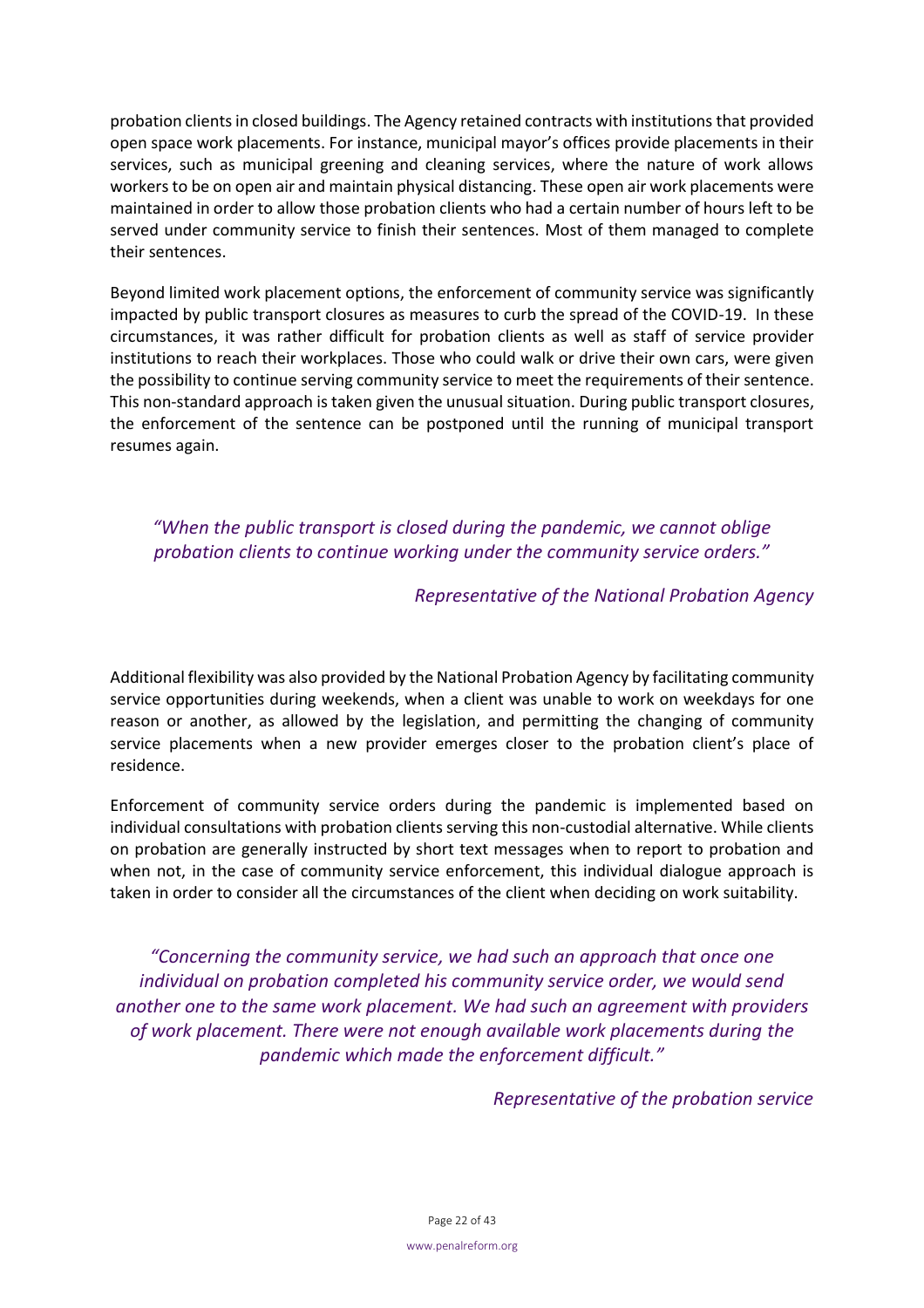#### *Suspension of community service orders*

For some, community service orders were suspended as the nature of work did not allow their enforcement during the lockdown or public transport closures, based on agreements between probation officers and clients. In such cases when the enforcement of community service orders was suspended, the sentence lengths were extended accordingly.

The practice followed a common policy adopted by the leadership of the National Probation Agency, as issued during one of the "waves" or surges of the COVID pandemic. When a client was serving community service, he or she should be given choice to decide whether (able) to continue serving it or have the sentence suspended until later when the circumstances and lifting of restrictions would allow to serve and complete the sentence.

#### *Relationships and cooperation with community partners during the pandemic*

Depending on the nature of work placements provided by community partners for the community service, relationships and cooperation was impacted. Community service contracts were terminated with those providers that did not provide COVID-safe work placements, where risk of spreading the virus was particularly high, or that were particularly susceptible to closures due to the pandemic (such as kindergartens).

For all those who continued serving a community sentence, measures of safety and physical distance were considered while selecting or transferring to different work placements. However, some probation bureaus reported not having been able to exercise such flexibility and instead suspending enforcement of all community service orders.

In September 2021, the Minister of Justice signed a number of Memoranda with a dozen heads of municipalities in Georgian cities and towns based on which convicted people serving community service will be provided work placements by Mayor's offices in greening and other municipal services.

#### <span id="page-22-0"></span>**Impact of the pandemic on probation staff and their wellbeing**

The working hours of probation staff were significantly affected by the various restrictions imposed in connection with the pandemic. Some found it difficult to adjust to changed work schedules while others adapted and took a more flexible approach.

Social workers and psychologists interviewed mentioned that they did their best to cater to the needs of their beneficiaries, as some of them are engaged in study or work, so teleworking allowed to shift timing of their individual interviews and sessions with clients to hours after the official working hours. Some of the staff reported improvement in their life outside work, as they are better able to manage their own time and work more efficiently in order to minimise professional burnout. However, it was admitted that during the lockdown and curfew measures it was particularly difficult to regulate schedules and find time for personal life, as they often had to work from home from early morning until late night due to high caseloads.

*"It was the most positive thing that we were given freedom and choice to regulate our working schedules, as needed, and reconcile work and family needs. I no longer have a problem arranging for childcare."*

*Representative of the probation service*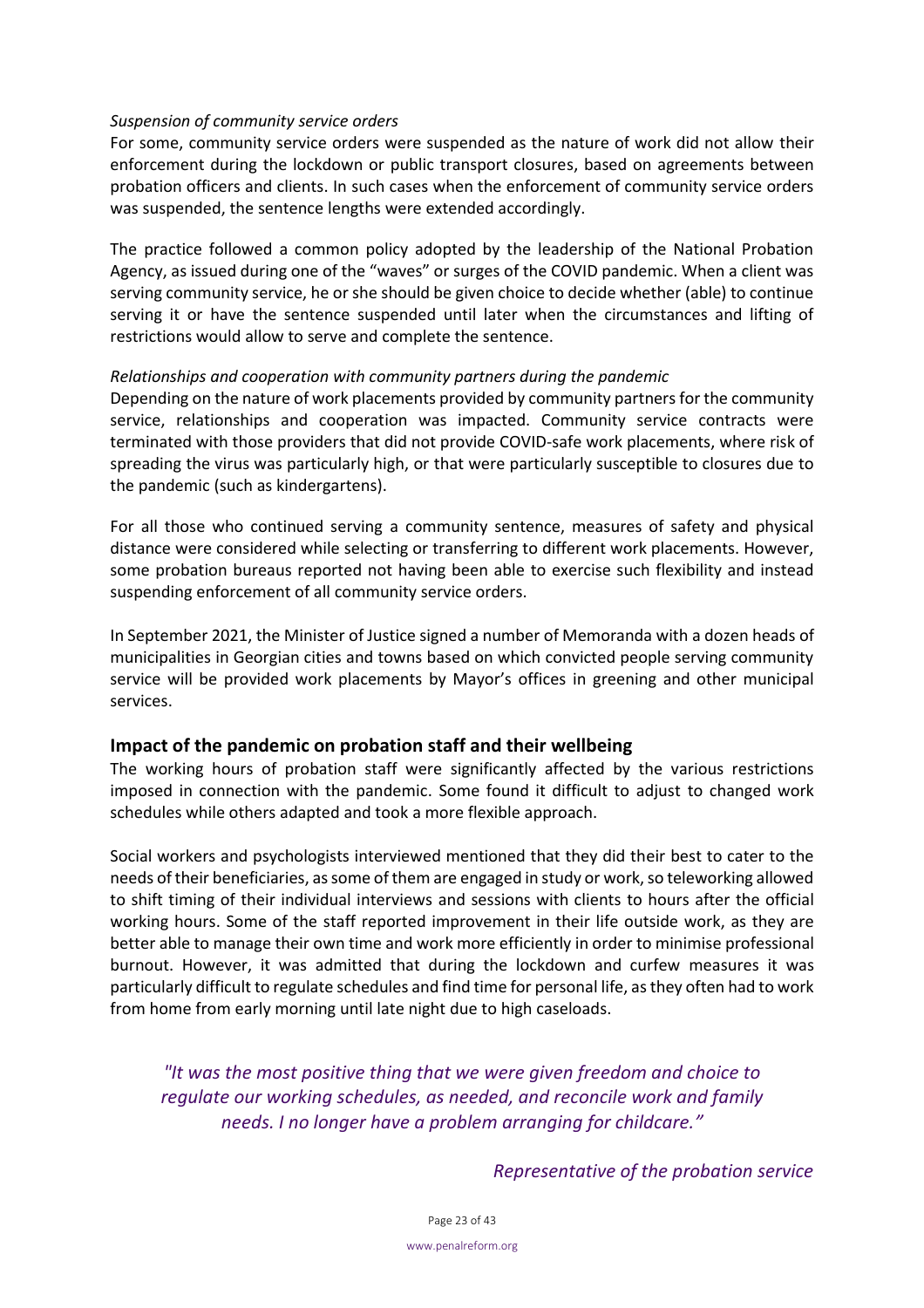Staff with young children were affected by temporary periodic closures of kindergartens and childcare facilities during lockdowns. However, the flexibility in working hours, allowed by the management of the National Probation Agency, helped them arrange for alternative childcare. Staff of Tbilisi bureau was not affected in terms of movement restrictions, as the Agency provided vehicles and drivers who transported social workers to courts, prosecutor's offices, official meetings and home visits to beneficiaries.

During the lockdown when curfew was imposed, there were some late hour meetings at the probation bureau, and the management of the Agency obtained special official passes for staff to be able to attend them.

*"At first of course, all this caused a great deal of uncertainty, as no one had the experience of working remotely, we were in shock. We thought about how a social worker could conduct an interview, or a session, generally any kind of meeting, or assessment remotely. No one expected the pandemic to*  last so long, we all thought we would be back at work in 2 weeks. From late *April to May, at the end of each month, we thought we would be called back to work again."*

#### *Representative of the Probation Service*

For the initial two weeks after staff were called off regular office work, there was a great deal of confusion as there was no prior experience of teleworking and staff waited for instructions on how to proceed with a relatively passive approach. All the work of specialists (social workers and psychologists) was stalled, including interviews, assessments, etc., although specialist staff continued to benefit from regular professional supervision from their line managers on individual cases requiring particular urgency of action or in general regarding methods and approaches to be undertaken to assessment and rehabilitation functions they perform. At this initial stage, staff worked to identify beneficiaries who were to be immediately assessed (for pre-trial reports to be sent to courts, prosecutors, needs of juvenile clients), and planning could proceed based on these efforts. Gradually, work resumed on different fronts starting with diversion and mediation of juvenile probationers later including the resumption of pre-trial report preparations once courts resumed their work, and lastly social workers continuing their work with adult probationers.

The staff followed instructions as they were received from leadership of the Agency. According to the respondents working at the probation service, they receive clear written communication from their line managers, almost on weekly basis, and are immediately informed when public authorities impose new restrictions or regulations that result in a need to shift to a different mode of operation. This takes place across all the bureaus so there is seemingly no disparity between central and territorial bodies in terms of their awareness.

As previously noted, staff had to switch to fully remote working and maintaining online or phone communication with clients during pandemic surges and lockdowns, only responding to crises cases through home visits and face-to-face meetings. Later as the pandemic situation stabilised, the staff started working in shifts – a practices that continues to this day. Thus, for instance social workers go to work two days a week, or more often as needed. Some of the rehabilitation work is undertaken as usual (involving face-to-face communication with beneficiaries while providing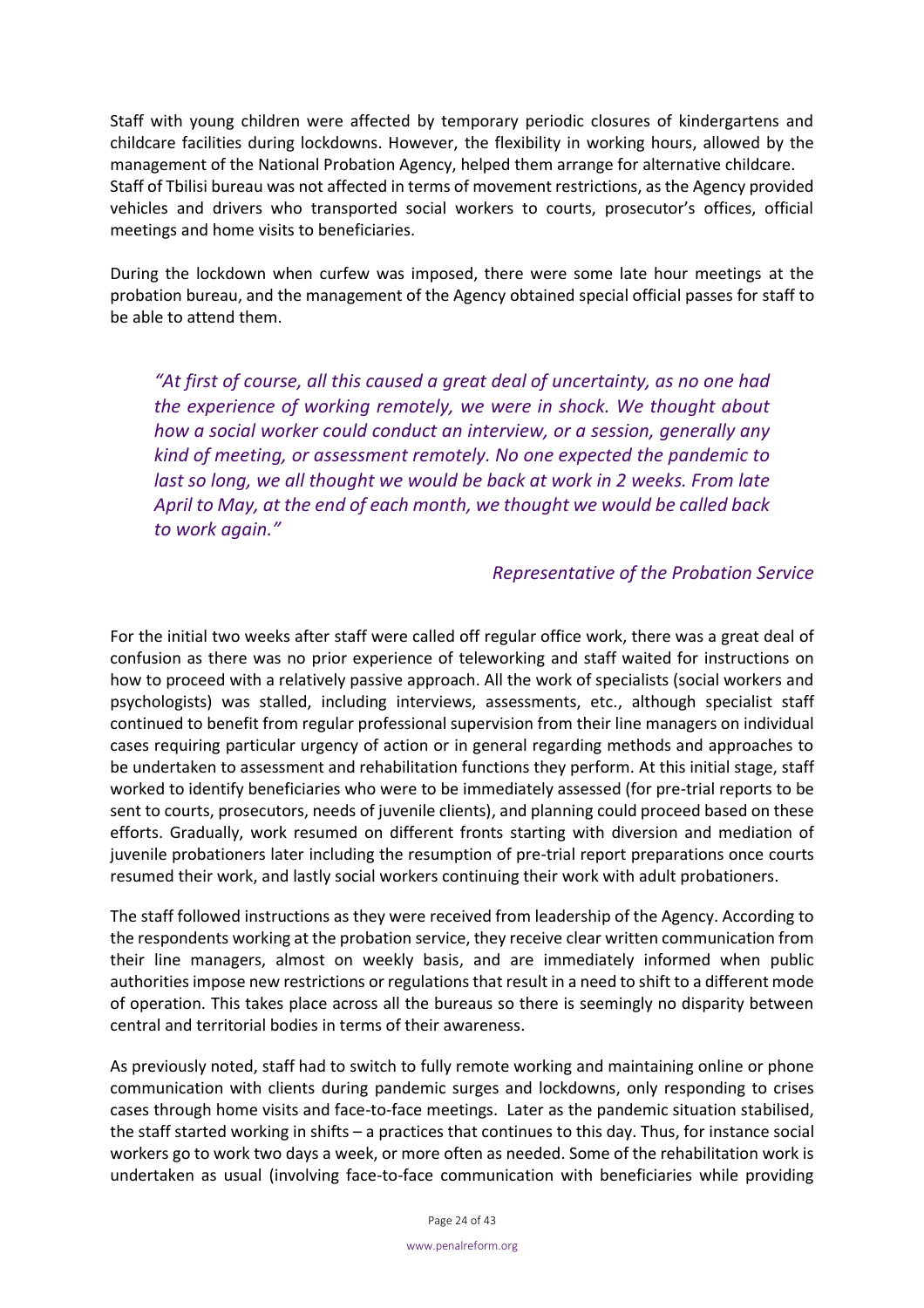support services to them), however some other pieces of work (such as participation in parole board sessions, or assessment of family environment of potential parolees) continues to be done through online interviews and assessments. Home visits to families of parolees and probationers have resumed.

*"This adaptation continues to this day and is dynamic. We adjust to the government regulations for COVID-19."*

*Representative of the National Probation Agency*

## <span id="page-24-0"></span>Provision of PPE to staff

Most of the respondents working at the probation service said they are sufficiently supplied with masks and sanitizing liquids for safe delivery of their work. During particular surges of the virus infection, probation staff were encouraged to wear gloves and face shields when face-to-face work with clients (interviews, home visits, etc.) was necessary. A protocol is in place to outline rules and measures to be observed in terms of hygiene, safe physical distancing, greeting (e.g., no handshaking with clients) in probation bureaus as well as during home visits to beneficiaries' households.

## <span id="page-24-1"></span>Challenges associated with shift to digital means of work

Initially, as teleworking was new, some of the staff faced challenges in terms of technical means. Not all staff had access to laptops to work from home, as probation bureaus have desktop computers only, and some did not have smartphones to allow for Zoom or Viber video conferencing in this way. Relevant skills were also lacking. Gradually all these problems were overcome, as some staff purchased smartphones or laptops, and the Agency also allowed work computers to be taken home for temporary periods. Skills were acquired for using different digital applications for communication and conferencing.

In some regions of Georgia, disruptions in the Internet service presented occasional problems, as they interrupted work and training sessions.

Similar problems were also faced by probation clients. Probation staff had to communicate by phone with those beneficiaries who did not have computers or smartphones or access to the internet. If probation clients did not have phones, neighbours rendered help providing access to their computers or phones at the fixed time. If technical means allowed, video conferencing was used to conduct online assessment interviews or online sessions of rehabilitation and support services with clients.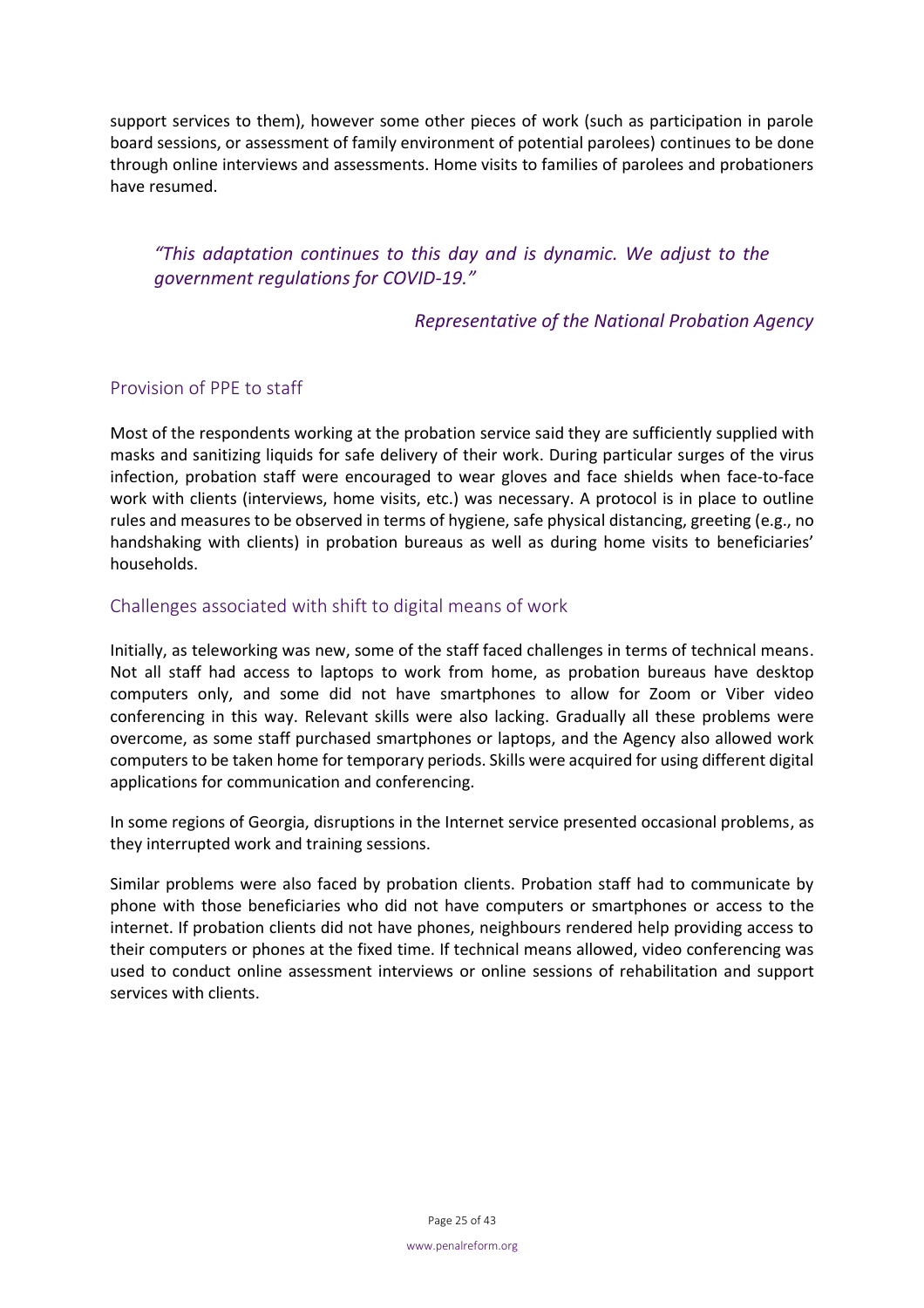*"It is difficult to open up a person during online communication. It hampers trust-building, there are technical glitches, the Internet shuts off occasionally. The beneficiary is trying to tell you something important but suddenly the connection breaks up and then he or she is no longer willing to talk about this. Before the pandemic, one hour was needed to conduct a session for six people, whereas now I need to conduct individual sessions for each of them."*

#### *Representative of a probation service*

## <span id="page-25-0"></span>*COVID-19 impact on caseloads*

At the onset of the pandemic social workers were overloaded with cases, as they mentioned during interviews, and the transition to a relatively relaxed mode of work due to restrictions on in-person services initially helped them to take a break. Some respondents reported having over 100 cases when they had to switch to teleworking in March 2020. As courts and prosecutor's offices also took a break during transitioning to lockdown measures, there were less cases received by the Agency, which gave staff some breathing space. However, a new RNA system was introduced in late 2020, which shifted the responsibility of assessing medium or high risk from probation officers to case managers (social workers), leading to a significant increase in cases referred to social workers. This increased caseload and referral of high number of beneficiaries was taken into account by the leadership of the National Probation Agency, and additional staff, including 17 social workers and seven psychologists, were recruited to the Resocialisation and Rehabilitation Department.

Currently each social worker has roughly over 150 cases, leading to a need for additional staff especially in Tbilisi. According to the new RNA system, social workers take a more active role in the assessment of beneficiaries and have to refer cases to probation officers and psychologists, as needed. The provision of services online also required more time and flexibility on staff's part as individual sessions had to often be provided to beneficiaries, instead of group sessions, as usual. While extra flexibility was called for in order to accommodate probation clients' limited availability during regular working hours, social workers were also responsible for time-consuming case management work, including the processing and preparation of a great deal of documentation.

The new system also increased the workload for psychologists. This was not in specific connection with the pandemic, respondents explain, but with the fact that transitioning to the new work methodology coincided with the pandemic.

Probation officers also reported an increase in workloads after an initial period of reduced work. While officers continue to work in shift, alternating between teleworking and office work, the officers who go to probation bureaus for face-to-face work with clients also have to deal with cases of other officers (e.g. registering clients, helping to write applications, etc). Those who work remotely have limited possibility of engaging with and supervising their clients as the main means of communication is through phone calls. According to the available official statistics, the caseloads of probation officers decreased in 2021 whereas they were consistent largely for most of 2020 (Official statistics from National Statistics Office of Georgia, see Appendix).

The workloads of probation staff also increased following the amnesty law, as many prisoners were released to probation supervision. Staff turnover which coincided with the pandemic had its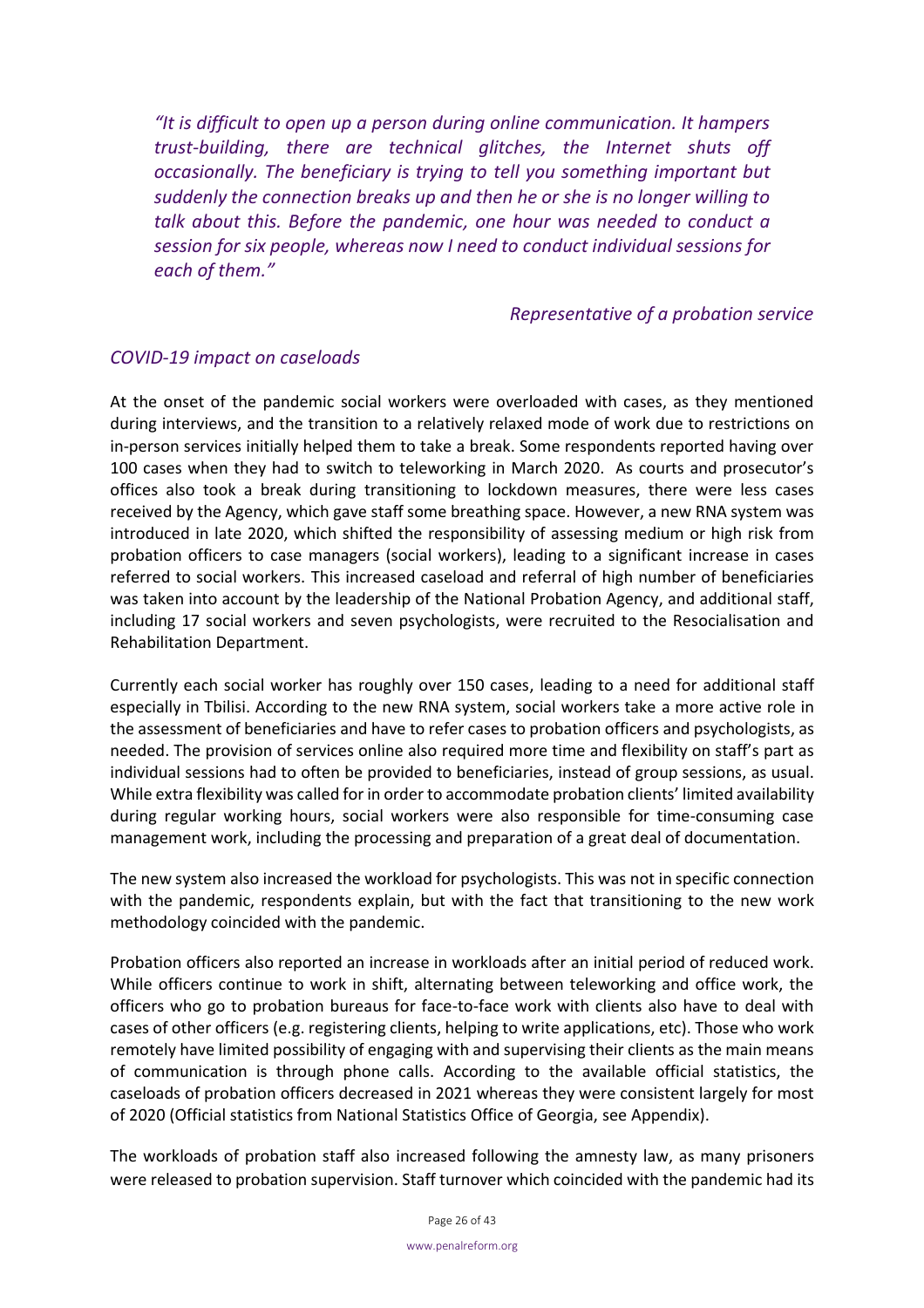own impact on workloads, as cases from departing staff had to be taken up by remaining staff members. The increased workload rendered frequent communication with every client difficult, particularly in light of the shifting nature of work throughout the pandemic, and probation staff had to prioritise certain groups of beneficiaries and work more intensively with them.

## <span id="page-26-0"></span>Impact on delivering supervision and other aspects of the job

The pandemic-related restrictions somewhat complicated the implementation of the supervision function and some other aspects of probation work. During exclusive teleworking all communication was done through digital means, which significantly limited the possibility of immediate contact and supervision of clients. Staff also had an obligation to provide documentation by digital means, which was sometimes challenging due to technical limitations. At other times, when meeting with probationers was allowed in open spaces, officers met them in groups of three or four, in which case it is not possible to ensure privacy of conversation on sensitive topics. To make up, officers had to follow up with individual clients over the phone. This duplication of efforts naturally impacted the workload of staff.

## <span id="page-26-1"></span>Impact of public transport closure on probation staff

During particular surges of COVID-19 and consequent lockdowns public transport was closed several times affecting a lot of people, including probation staff and clients. Staff members who were commuting to work by public transport were particularly affected by the pandemic, as closures restricted their ability to come to work, while it was rather difficult to observe safe physical distance on buses were crowded when transportation was available. In the absence of public transport, staff had to resort to more expensive private transport means such as taxis having to pay for it. Those who could walk to work due to a short distance from their place of residence were left relatively unaffected in this regard.

## <span id="page-26-2"></span>Management support to staff during the pandemic

In general, the respondents reported line managers at the National Probation Agency allowing flexibility to the staff and being considerate of their family caring responsibilities and the resulting needs for flexible hours. Those who belonged to risk groups due to their health status were allowed to keep working remotely.

When childcare and educational institutions (kindergartens and schools) are closed for a few months (during surges in COVID-19) those staff members of the probation who are parents face difficulties arranging for childcare or having to juggle work and caring responsibilities while working from home. This significantly increases their stress levels.

Psychologists and social workers were particularly appreciative of professional supervision and support received from their supervisors and line managers at the Rehabilitation Department of Convicts and Former Prisoners, which helped them make necessary adaptations and adjustments in their work and develop necessary skills for teleworking. They found a guide on teleworking, developed by the leadership of the Rehabilitation Department and Child Referral Centre of the National Probation Agency, particularly helpful. Training workshops, working meetings, supervision meetings and detailed written guidelines provided by UNICEF and the local NGO Initiative for Social Change, developed in cooperation with the National Probation Agency, were also meaningful in offering guidance and information on the particulars of teleworking and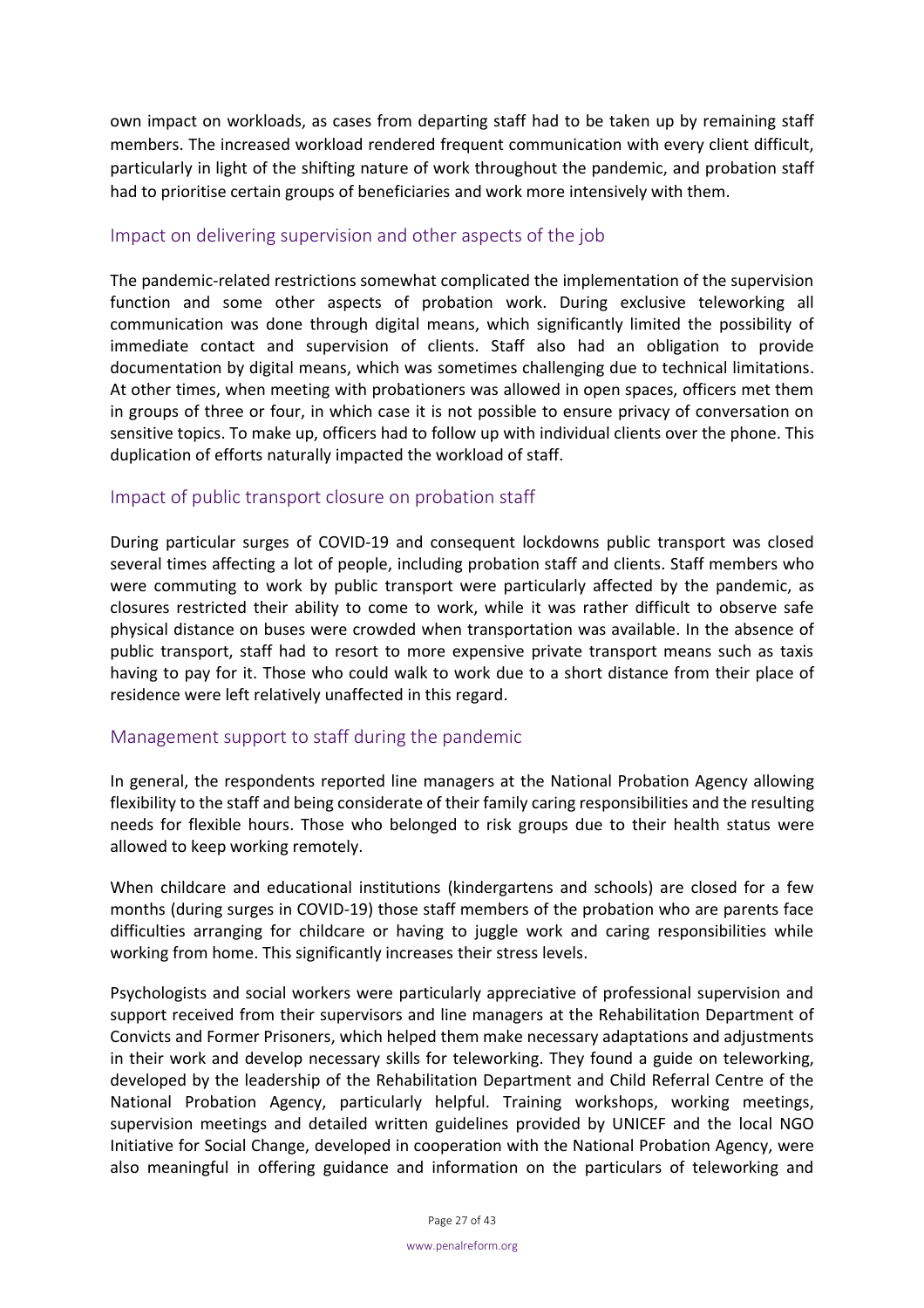providing support services to beneficiaries, conducting online assessment interviews, identifying the most vulnerable groups in terms of violence, ensuring privacy of communication with clients while using methods of distance communication, the importance of professional supervision for social workers in this process and many other useful details. The specialist staff of social workers and psychologists also enjoyed and benefitted from a workshop on preventing professional burnout, provided by external experts. The noted guidelines were developed based on a needs assessment and reflected best practices of social work case management during emergencies and in their aftermath.

*"What services we were able to offer prior to the pandemic we are still able to offer now."*

#### *Representative of the Probation Agency*

#### <span id="page-27-0"></span>Access to services used and needed by beneficiaries

The probation service runs rehabilitation programmes in which beneficiaries are engaged based on a needs assessment (including anger management courses, communication development, etc). Social workers have been able to largely sustain the provision of their services, and the interviewed staff asserted quite confidently that the pandemic did not considerably impact services provided in-house by the specialist probation staff. One notable exception was the negative impact on sessions that involved group counselling, which had to be held individually or, in some instances, smaller groups.

The Agency does not run any healthcare programmes and is thus unable to offer health services, relying on referrals to existing external services.

Some respondents noted a deterioration in ensuring quality of services during the pandemic, as many had to be delivered online or even through phone communication at worst. Besides technical glitches and barriers associated with online or phone communication, they also noted the difficulties in establishing trust with their beneficiaries and maintaining rapport during interrupted connection. Some probation clients did not have a possibility to access online platforms and to receive services remotely, in which case consultations and rehabilitation services were provided over the phone.

*"There are problems with the lack of services across the country because there is neither a state nor a non-governmental entity that can provide for all the various needs of all beneficiaries. You do an assessment, identify the need and then you have to search for appropriate services. Then you have to justify to the line managers the necessity of allocating budget to purchase services as particular beneficiary needs it."*

*Representative of the probation service*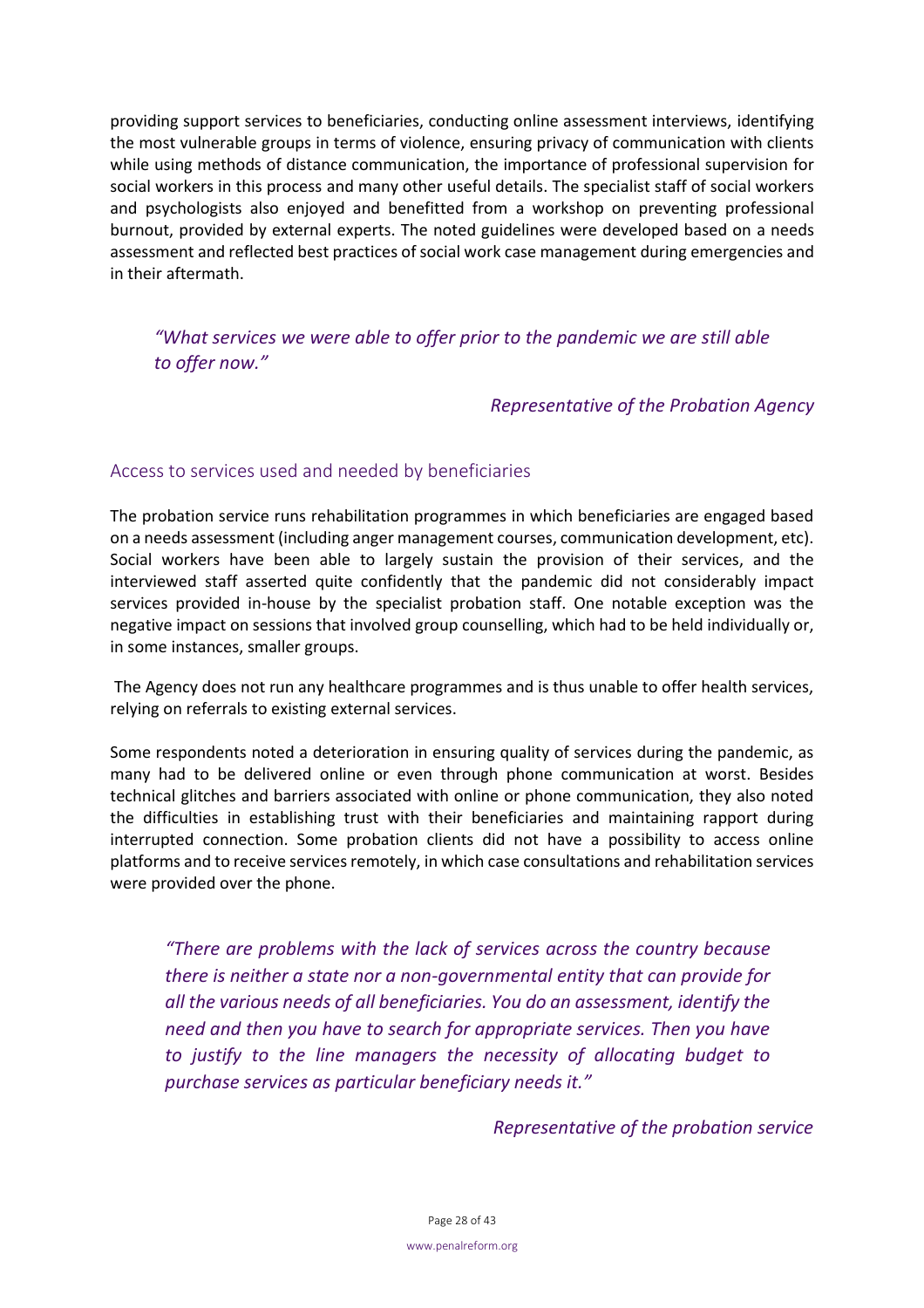## <span id="page-28-0"></span>Availability of external services

According to the staff of the probation service, the pandemic created a shortage of external services as the restrictions imposed during the pandemic left many services unavailable. Many of the free services which used to be provided by NGOs prior to the pandemic either stopped due to lack of funding in connection with the pandemic or had transferred to exclusively online format (such as legal counselling, vocational training, support with employment or small grants seed money). This created gaps in the availability and access. It is worth mentioning, however, that some probation clients were able to benefit from continued training on life and work skills, as Women in Business NGO continued this opportunity despite the pandemic.

Some others noted the general lack of state-run or non-governmental services catering to the particular needs of their beneficiaries. They said they do assessments, identify needs, and then have to search for needed services which they cannot locate. Then they have to ask for budget allocation in order to purchase this from private service-providers.

## <span id="page-28-1"></span>**Impact of the pandemic on probation clients**

## <span id="page-28-2"></span>Services and support for people on probation or those released from prison

In terms of receiving pandemic-related support while serving a non-custodial sentence or probation measures, the experiences of interviewed or surveyed beneficiaries differed. The responses ranged from not receiving any support during the pandemic to receiving humanitarian aid (as a crisis aid in the form of food products and sanitary hygiene means) from the Probation Service.

Some clients participated in training workshops delivered by the National Probation Service or by NGOs based on referrals (including training on jobs skills and labour rights, job search support, vocational training courses) under donor funding. Some clients, women in particular, were supported with shelter and basic subsistence costs and provided with masks and hand sanitizers by NGOs. Out of the interviewed or surveyed beneficiaries, those who had been released from prison after serving a full prison sentence seemed to be the least supported, compared to those who were subject to post-release probation measures or serving an alternative sanction. Interviewed women probationers with domestic violence experience reported receiving psychological counselling support for their trauma – a service not related to the pandemic, but importantly continuously available during the restrictive measures and limited operation. Out of the 32 beneficiaries interviewed, a third said they did not receive any support during the pandemic.

Beneficiaries considered the provided support insufficient, explaining that they have no access to needed social services and their financial situation is difficult. Some said that while they are getting some social benefits, this is not sufficient given their circumstances (e.g. single parenthood, ill health and inability to get employed despite several offers) – particularly during the increased uncertainty and limited opportunities during the pandemic.

Women on probation expressed their gratitude to NGOs for their services, including the shelter that provided valuable support during the challenging times by offering a roof over their heads and assistance with the resettlement. Others indicated that having no obligation to report to the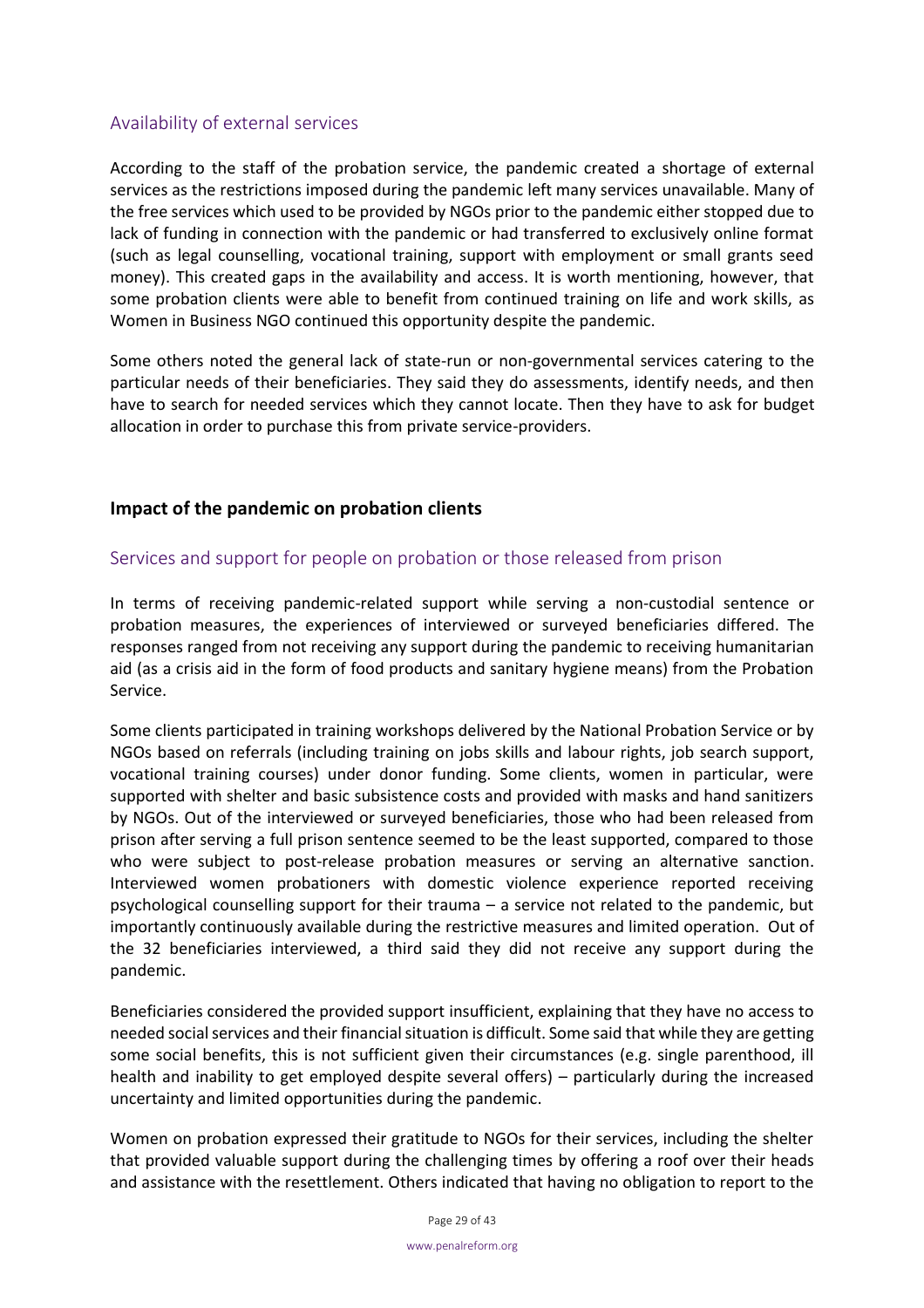probation service while the public transport was not running was already quite an advantage for them, as they did not have to incur additional costs for alternative transportation.

Some beneficiaries openly admitted that the received support was not enough for their reintegration assistance as they required more substantial support. Those who said that provided support was insufficient tended to have unmet healthcare needs, as medical care is expensive, and they could not afford to pay for it on their own. Some reported relying on kind support from their friends or relatives for re-socialisation and reintegration into society. Those clients who had received psychological care and counselling from the probation service very much appreciated this service as catering to their needs, however, they also emphasised that they needed more help, especially with job search and employment, which is consistent with the official statistics (according to the data from 2020-2021, around 80% of individuals convicted were unemployed, as demonstrated in Table 4 in the Appendix).

It was mentioned that probation bureaus had only a few support services to offer which did not meet clients' complex needs. Some beneficiaries emphasised, however, that the emotional support received from their probation officers and the attention they received were very valuable to them.

#### <span id="page-29-0"></span>Services and support impacted by the pandemic

Some respondents said they could not partake in online training courses and other services provided virtually as they have no (free) access to the Internet and a computer, and also do not possess relevant skills.

*"Unfortunately, I cannot take part in online-training courses [offered by the Probation Service or others], as I do not have access to free Internet and computer."* 

#### *Probation client*

Some respondents, particularly women on probation who live in an NGO-run shelter for homeless ex-prisoners, were able to receive training by the NGO (including vocational courses, stylists, felt, sewing, business training and support with job search). Some beneficiaries said they did not have access to any social service during the pandemic, except for ambulance, as needed.

Those respondents who were employed in some production or repair shops, said they needed assistance with acquiring relevant instruments and tools. Some mentioned their access to medical services was limited requiring costly procedures for examinations (e.g., CT scan).

*"It would be very helpful if medical services were provided, as it is very expensive to see a doctor, to receive medical examinations, and the prices on medications increase every day."*

*Probation client*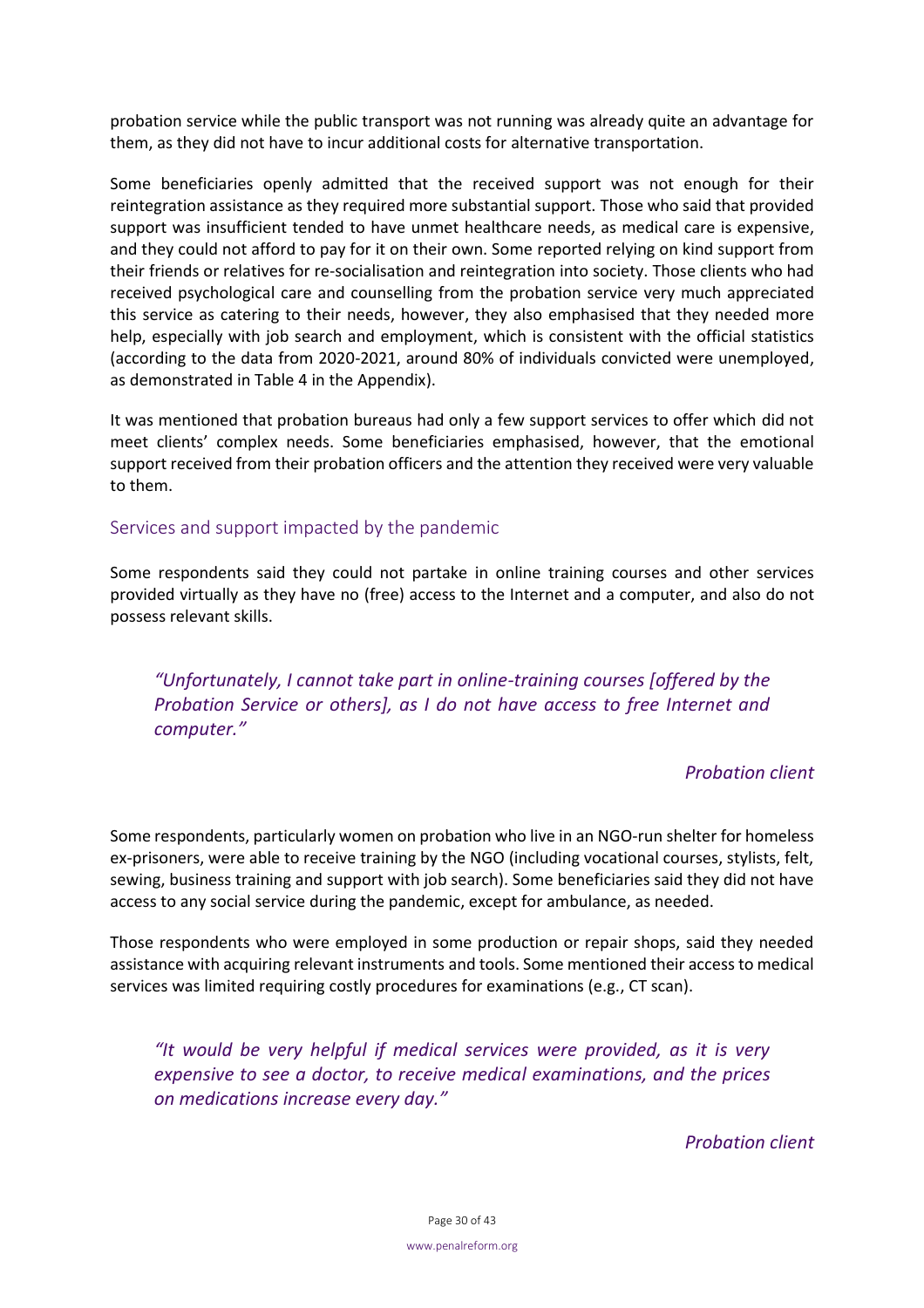Beneficiaries noted that some training courses in which they were due to participate did not take place as planned due to the pandemic. A woman on probation with domestic violence experience said that she received psychological counselling and attended a training on domestic and genderbased violence, however courses on other topics were cancelled.

*"I was informed by my probation officer about some planned training workshops to be conducted. However, due to the deterioration of the pandemic situation and the public transport closure, these training courses were not delivered. No other services were offered."*

## *Probation client*

#### <span id="page-30-0"></span>Impact of public transport closure on probation beneficiaries

During the public transport closure, probation clients were affected like anybody else. A majority of the interviewed beneficiaries said the lack of public transport affected them negatively, as they could not move around and access services or training courses on offer by NGOs or the Probation Service because alternative transport means (such as taxi) were unaffordable.

Many respondent beneficiaries also noted that when public transport runs, it is quite impossible to observe physical distancing, while others thought it was still possible to do so. Some said they try to observe all the regulations including physical distancing. The closure of public transport was a challenge for many respondents, who said they wished the government would have increased the number of buses instead of stopping them from running, as the public transport closure complicated their lives and made access to some services difficult if not impossible.

## <span id="page-30-1"></span>Beneficiaries' views on the measures currently in place vis-a-vis challenges presented by the COVID-19 pandemic

There was recognition among the respondent beneficiaries of the government efforts to tackle the pandemic. However, some felt that the government is only partially coping with the current situation, and many considered the measures currently in place insufficient to address the challenges presented by the pandemic. Some beneficiaries noted that not enough measures are in place to help them realise their social and economic rights in terms of employment support, gaining access to healthcare services and medications, etc. Only five out of 32 interviewed beneficiaries felt that the measures in place sufficiently meet their needs, with limited access to social services leading many to rely on family and friends for support. Additional support needs that were noted included assistance with further skills building and training (some had taken courses while serving a prison sentence and were looking to follow up with booster/refresher training that was unavailable) as well as material support in terms of tools or instruments needed to start a vocation.

*"Measures that are in place do not suffice. I have not been able to find a job due to societal stigma and am facing grave financial difficulties."*

*Female probation client*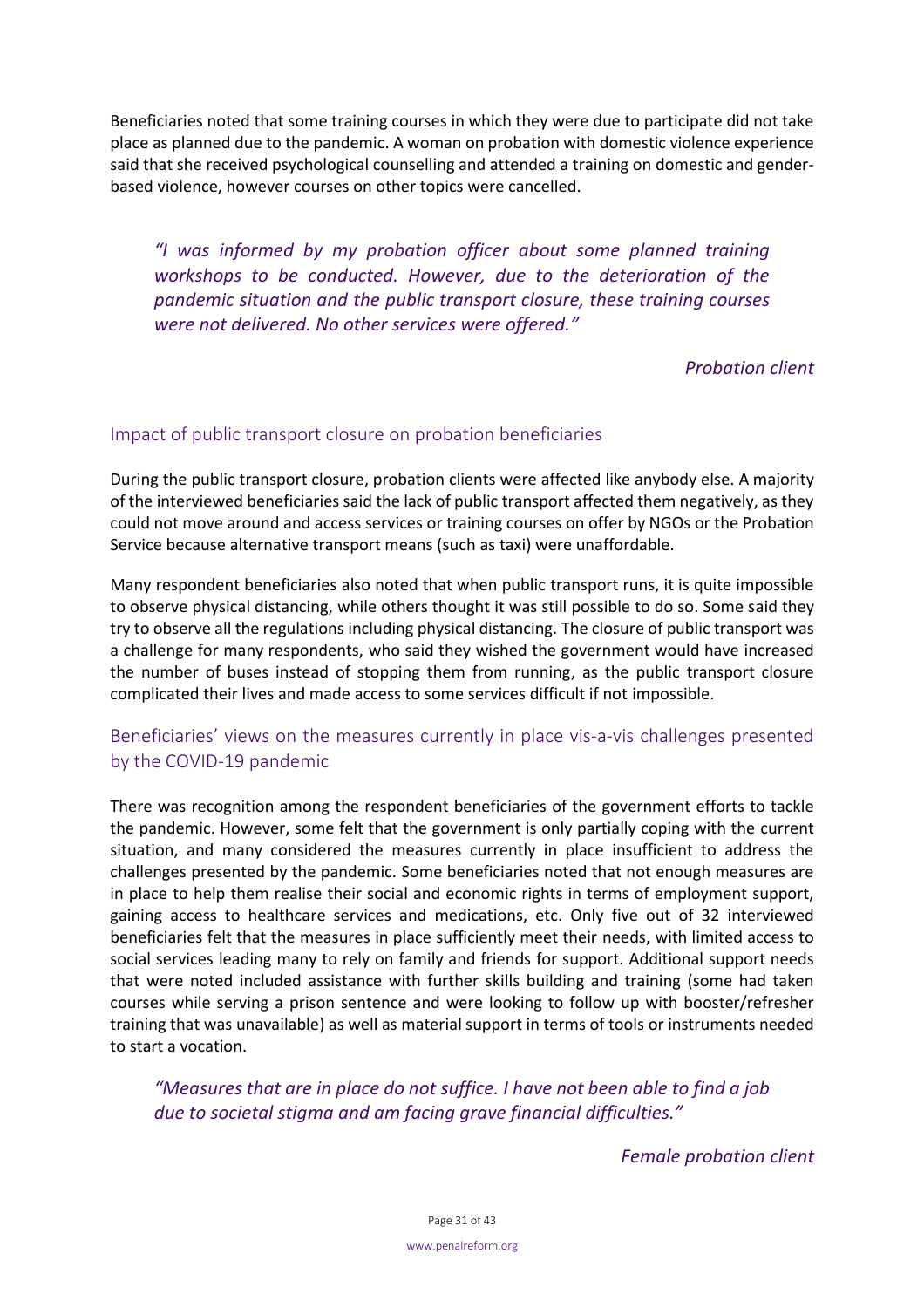At the time of conducting interviews and surveys with the beneficiaries in August and September 2021, the pandemic situation in Georgia was particularly grave, with unusually high mortality and high infection rates due to COVID-19. There was also criticism of the government's decision to halt public transport, which created problems for many. The inability of the government to exert control over the observance of imposed regulations was also criticised, and the beneficiaries further blamed the public for not observing the regulations in terms of wearing masks, observing social distancing guidelines and organising large-scale gatherings (weddings, funeral wakes, and other sorts of gatherings, etc).

The beneficiaries also noted a significant increase in prices of medications and food products which, combined with the loss of employment by many, lead to a worsening of the social conditions at large. Money earned with hard labour is not enough to cover necessary costs, some stressed. They mentioned that at the outset of the pandemic the management was more effective and the social benefits which the state used to provide (to cover the utility costs for instance) were quite helpful for those in need. The most significant issue of concern, however, was the dramatic increase in infection and mortality rates due to COVID-19, leading some respondents to conclude that the government could have provided more assistance to people in need.

*"I am financially very desperate. My wish is to start a job but I have no occupation. Am at the mercy of kind people. When people hear that I am on probation, they become suspicious. I am aware that I did a bad thing, but I too have a right to live. It would be great if there were some vocational training courses which I could participate in."* 

## *Woman on probation with domestic violence experience*

One woman on probation who is a single mother noted that she has to deal with existing adversities and challenges and that her circumstances are not considered. Those living in the shelter run by the NGO Georgian Association Women in Business, however, noted that measures were taken to consider their needs. The beneficiaries emphasized that they desired their rights to be upheld to a greater extent by duty holders than they currently are. Hence, more measures were required to be undertaken by authorities to lift them out of economic hardship, they said.

Some noted that during the pandemic the use of parole and house arrest as alternatives to imprisonment was activated. Some beneficiaries mentioned that they would appreciate if they had to report to the Probation Service less often (for instance, once every two weeks, instead of a weekly appearance) as they have to incur travel costs and they already have no financial means, whereas a failure to report will result in a fine.

One woman on probation (from a socially vulnerable family) noted that she likes the reporting frequency, but what she is not so happy about is having to stand in a queue with men while she waits for her turn at the fingerprint check feeling rather uneasy. She would appreciate a different form of reporting.

The majority of interviewed beneficiaries noted that the pandemic did not have any positive impact on their experience of probation or non-custodial sanctions. They stated that it was rather the opposite. The only two positive experiences they appreciated were that some beneficiaries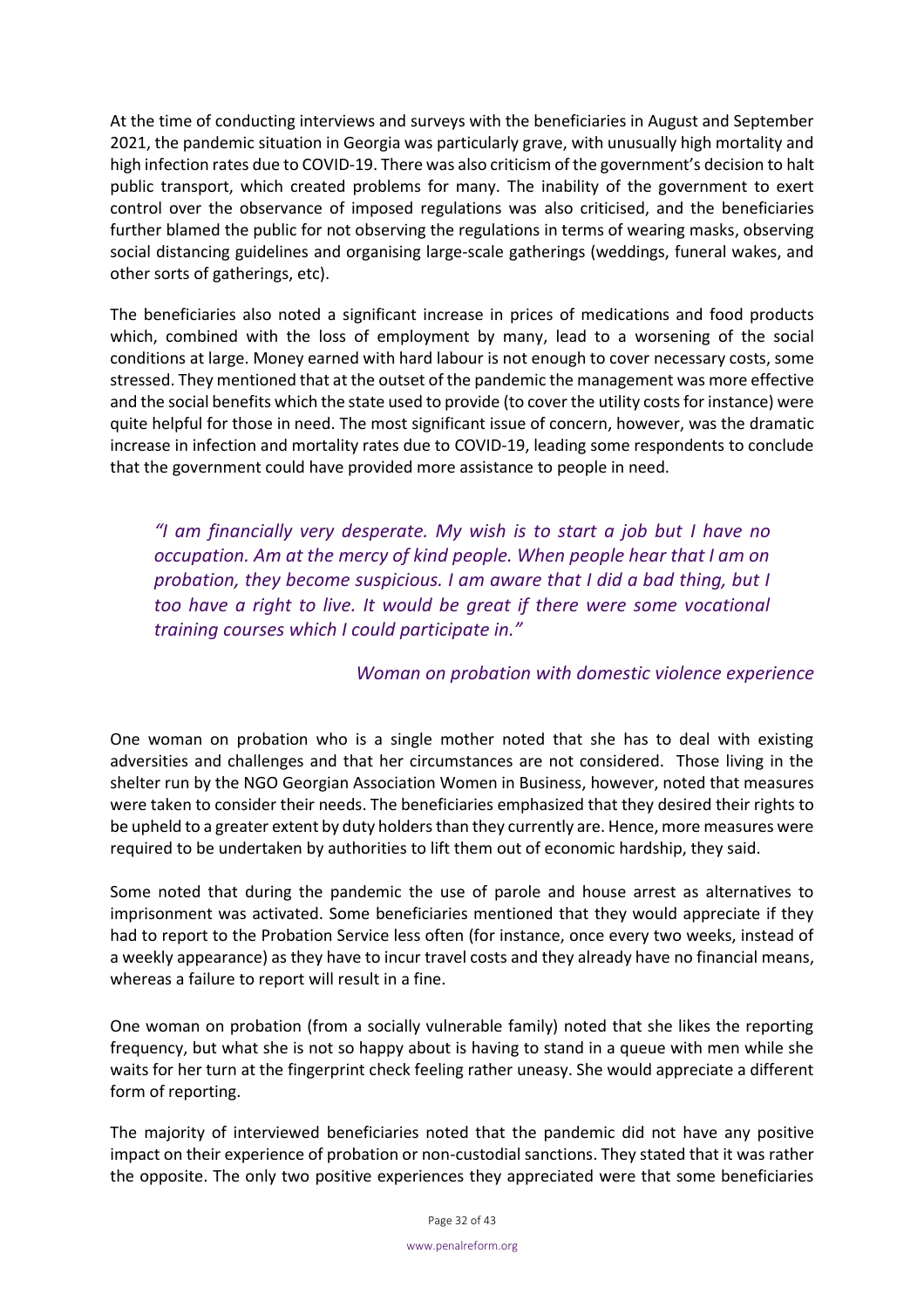were pardoned and released from prison due to the pandemic and that during the transport lockdown those on probation did not have to go to a probation bureau for s fingerprint check.

*"During the pandemic for certain periods of time I did not have to report to the Probation Service which was good as I did not have to spend money on travel due to the restriction on the running of public transport. This would have been an additional burden for me as I'm jobless."*

*Probation client*

## <span id="page-32-0"></span>Beneficiary groups disproportionately impacted by the pandemic

In terms of individuals disproportionately impacted by the pandemic, interviewed respondents particularly mentioned those **clients who had lost jobs during the crisis** period and were facing difficult financial circumstances. Some work was done by social workers to refer them to existing vacancies in their database.

Another group of individuals mentioned as particularly vulnerable were **beneficiaries with drug dependence problems**. This group of people was put under increased risk by the reduced availability of treatment and rehabilitation services as some NGOs lost their funding during the pandemic (either projects ended, or new funding was not possible) and were unable to provide their free services. The service shortage was further deepened by the repurposing of some clinics that used to offer detox and other services as COVID clinics.

Psychologists also mentioned **clients with mental health needs** as specifically vulnerable during the pandemic, the general shortage of available support and counselling services was highlighted during the pandemic, when service delivery was particularly challenging.

Some respondents from the probation service thought that the pandemic did not have relevance to the groups of clients ranking generally in specific vulnerable categories and did not affect them differently. Although, some of them mentioned that many of their beneficiaries had lost jobs and livelihoods during the pandemic, sustaining particular adverse effects. To alleviate these effects, those probation clients who were on social benefits were provided with humanitarian assistance in the form of food products, hygiene items, and formula and baby food for families with babies or young children. Money was raised through donations by probation staff.

Throughout the pandemic, probation staff took particular account of the **health status and advanced age** of some of their clients and reduced their reporting frequency to mitigate risks of infection.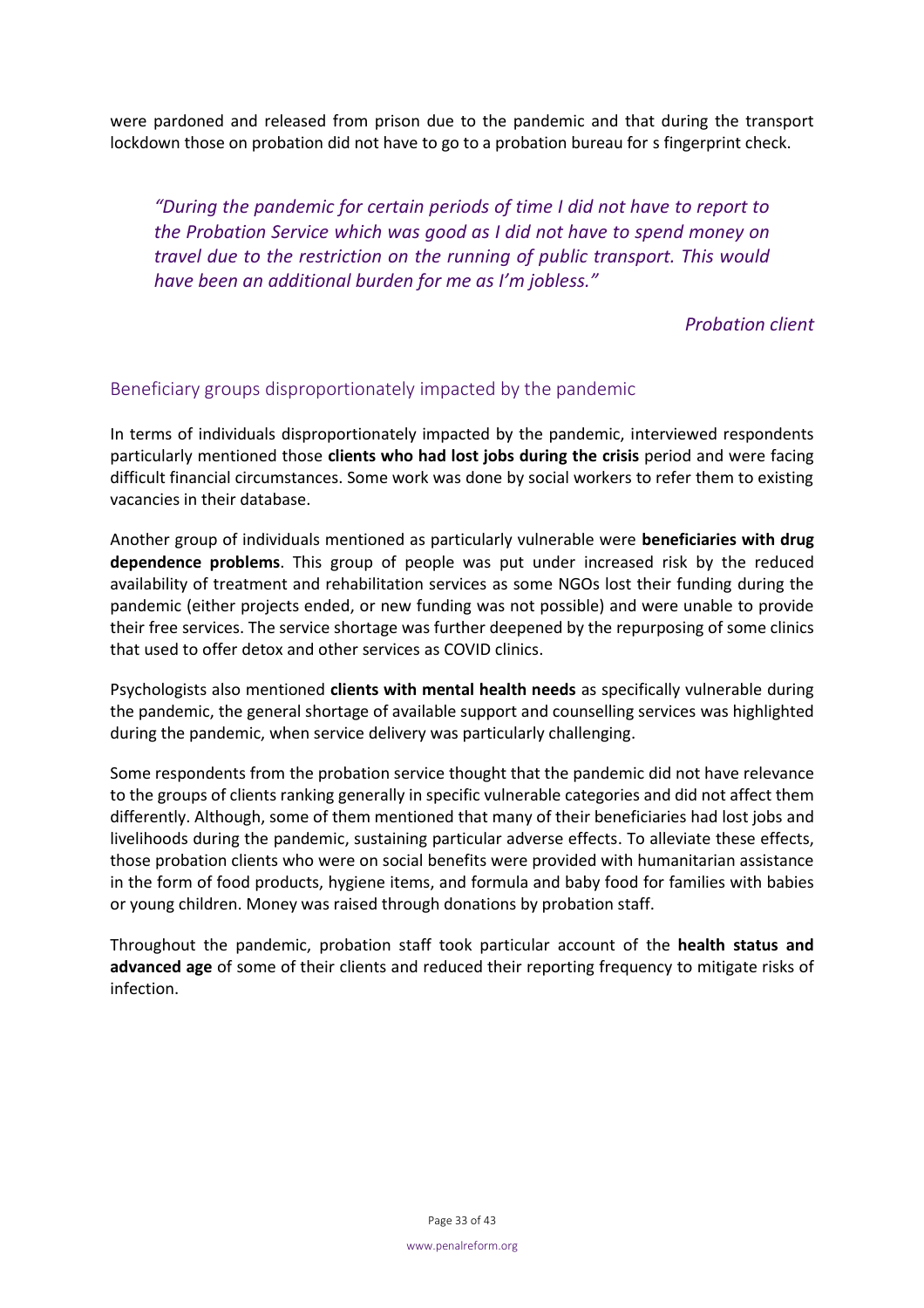## <span id="page-33-0"></span>Receptiveness of beneficiaries to adjustments

Despite some technical difficulties, especially at the outset of the transition to online communication, almost all client groups found remote contact and service provision comfortable as they did not have to travel to receive support services from social workers or psychologists. As such, providing some rehabilitation services in online mode should remain as one of the alternative means in the process of working with probationers beyond the period impacted by the ongoing pandemic.

#### <span id="page-33-1"></span>**Impact of the pandemic on the future of non-custodial sanctions**

Interviewed probation officers found it hard to think of positive effects of the pandemic on the implementation of non-custodial sanctions and probation as they thought the situation had negatively affected possibilities of supervising probation clients.

On the other hand, psychologists and social workers thought there was some positive in the teleworking and ability to provide additional services online or conduct online assessment interviews with prisoners to save time and travel hassle. They thought that after the pandemic some online sessions should be maintained as additional services.

The online mode of working with probation clients has been sustained through surges of infection and during relatively safer periods, as the effectiveness of rehabilitation services did not diminish and in some aspects even improved outcomes, also saving material resources (transportation costs on intercity travel), as reported by some respondents from the probation service. Social workers and psychologists also seemed appreciative of maintaining electronic communication as an auxiliary mode for their work with clients, differing from probation officers who tended to see remote communication as insufficient and unfit for the needs of their job.

In August 2021 it was announced that the Ministry of Justice plans to introduce a novel, technology-based mechanism allowing for control of probationers.<sup>20</sup> The *Probbox* system, based on modern IT technology, will register and control probation clients without them having to report to bureaus in specific municipal locations. It will have video recording and finger-check functions and will be able to provide basic services related to providing different pieces of documents. The Ministry hopes that this electronic system will help save human resources, and it would undoubtedly work to support the delivery of probation services as the pandemic continues. Reportedly, the roll-out of this novelty was expedited in connection with the pandemic. While this novel mechanism can address some of the routine tasks of the probation service, however human rights and value of human contact with probation staff, as well as privacy and proportionality of obligations should not be underrated when it comes to rolling out such an electronic monitoring.

Interviewed probation staff were not aware of the broader public opinions regarding probation, or community alternatives. According to one respondent, there were some active advocacy groups demanding amnesty of prisoners in the given situation of pandemic. However, they mentioned that probation clients and their family members seemed content that a more lenient

<sup>20</sup>[https://report.ge/en/society/ministry-of-justice-introducing-innovative-mechanism-for-controlling](https://report.ge/en/society/ministry-of-justice-introducing-innovative-mechanism-for-controlling-probationers/)[probationers/](https://report.ge/en/society/ministry-of-justice-introducing-innovative-mechanism-for-controlling-probationers/) , see also<https://fb.watch/8JobgLdYRa/>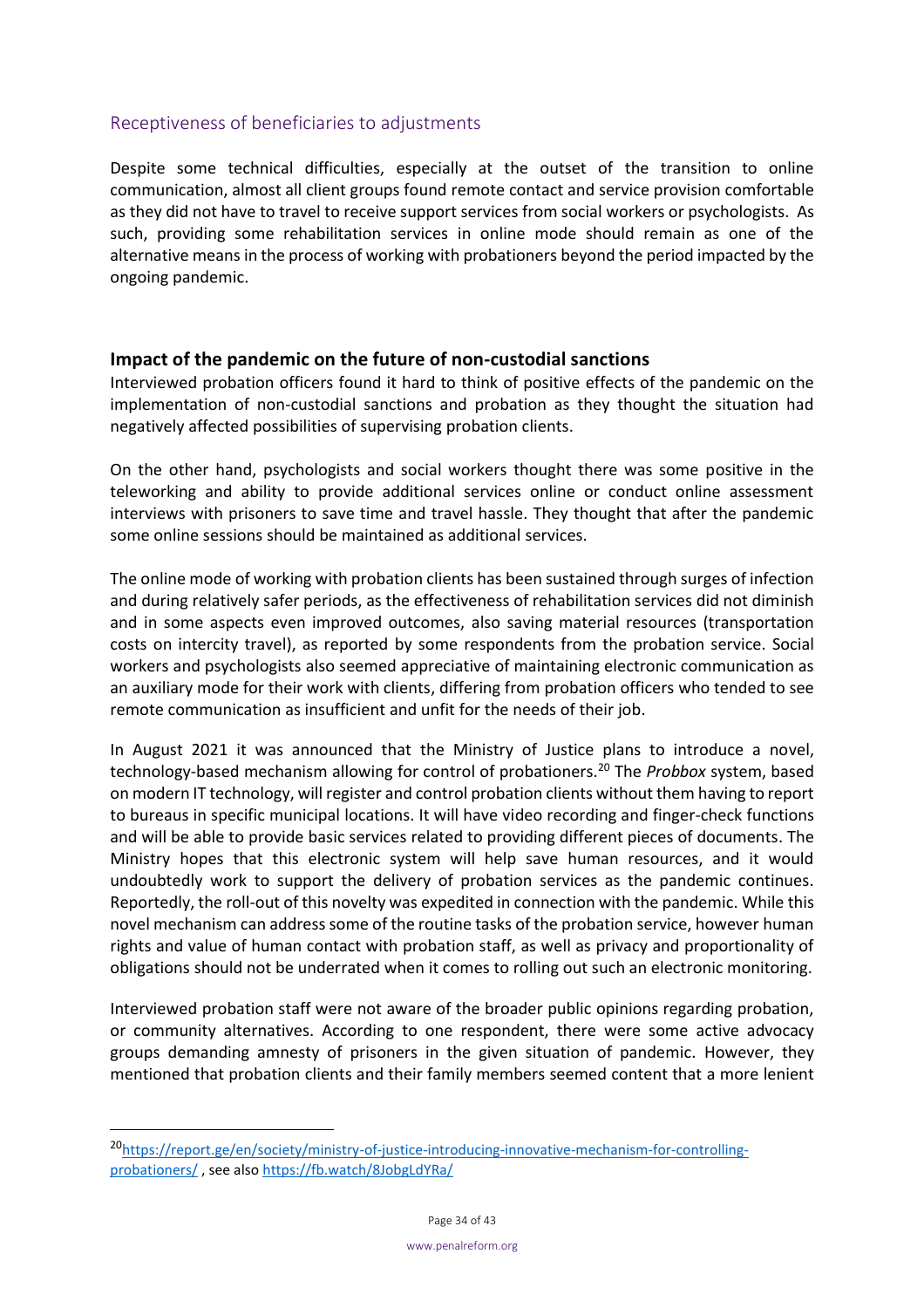regime of reporting to probation bureaus was established for probationers and during surges of epidemic they could stay home and did not have to go to probation offices.

Rather than what changes or measures they would like to see continued beyond the pandemic, some of the beneficiaries described what change they would like to see after the pandemic:

- They would like to have their probation sentence removed or at least become more lenient;
- They would like to enjoy better support for addressing economic hardships and social issues, improved care and support including post-release resettlement assistance;
- One person on probation noted that it would be good if after the pandemic probationers are given the possibility to go or report to any probation bureau within a given region, rather than a specific one, as they might be in a different municipality on the day of reporting due to work or other reasons.

## <span id="page-34-0"></span>**Conclusions and lessons learnt**

A number of conclusions can be drawn on the basis of the conducted research activities, providing insight into the many ways in which the provision and experience of probation services and noncustodial measures at large was impacted by the ongoing COVID-19 pandemic.

Despite initial difficulties associated with confusion and inexperience of teleworking, as well as the technical problems and shortages that impacted the use of telecommunication means, National Probation Agency management and staff were able to make necessary adaptations to transition towards teleworking in the first phase of the pandemic responses and during consequent restrictions, later working in a hybrid format.

Some of the problems encountered by both probation staff and those subject to their supervision included a lack of technical equipment and skills required to use digital means of communication.

After an initial passive phase there was a surge of cases for probation staff once courts and prosecutors returned to work and started sentencing and referring cases to probation.

National Probation Agency and its bureaus were able to continue providing most of the in-house rehabilitation services, either face-to-face or, during surges of the pandemic, remotely (through online or phone counselling and training). However, external services were significantly affected by the pandemic as service providers (such as NGOs, private clinics) had to either transfer to online service-provision or encountered problems as a result of lacking funding or requirements to transform their work, thus either no longer able to provide regular services or able to offer them to a lesser extent.

Even though not a replacement of face-to-face meetings and interviews, remote communication and online sessions can offer an effective, supplementary means of data collection and service provision if technology is available and allows uninterrupted communication.

Those probation clients who face particular vulnerabilities due to the pandemic, in terms of unemployment and social deprivation, as well as those with medical or drug rehabilitation needs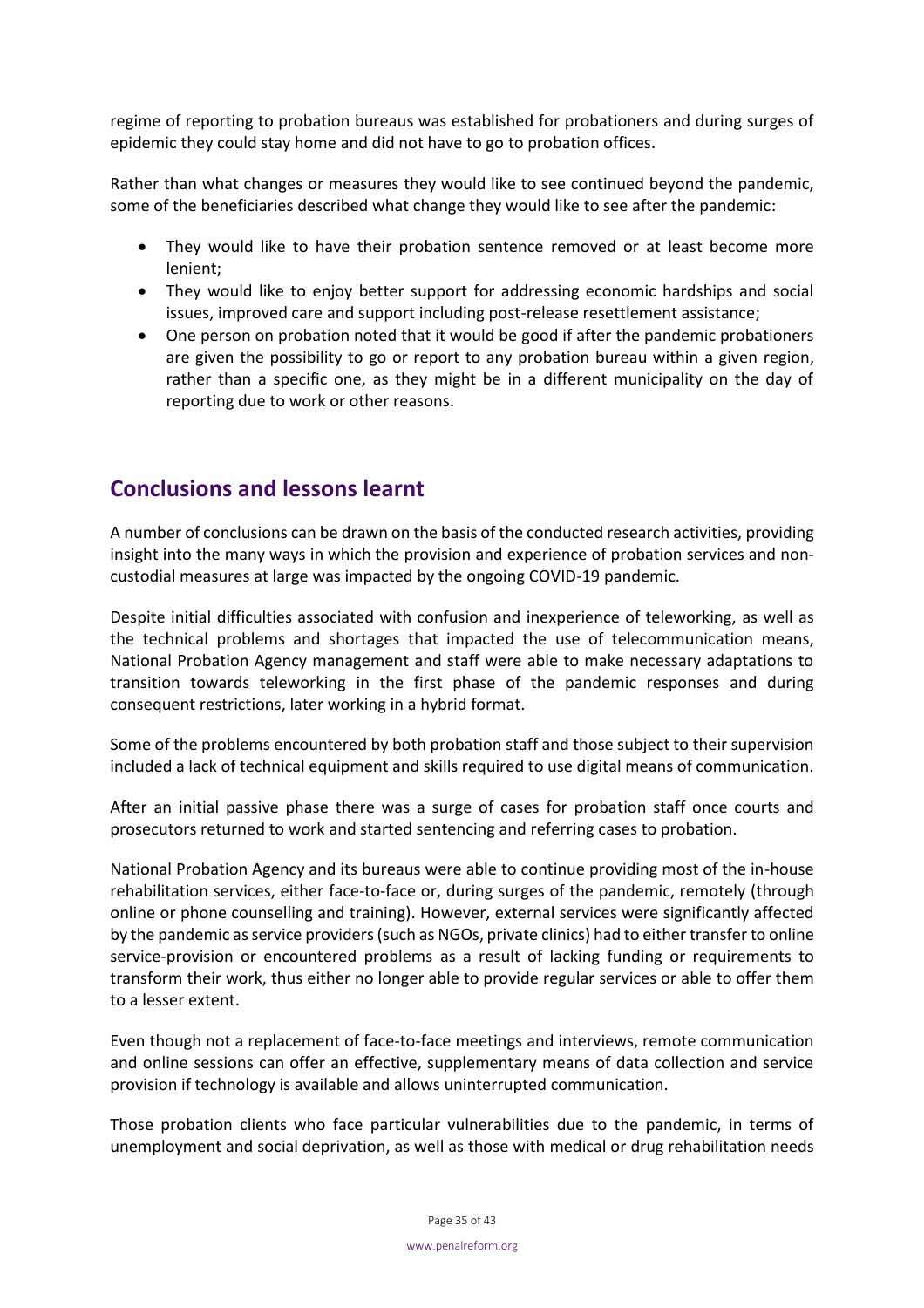(due to lack of services) required prioritisation and special arrangements to address their needs and vulnerabilities during the pandemic.

#### <span id="page-35-0"></span>**Recommendations**

In order to make the system of non-custodial sanctions and measures in Georgia more resilient and better prepared in the event of future crises, such as the ongoing COVID-19 pandemic, a number of recommendations based on lessons from the conducted research as well as international experience and guidance are put forth.

#### **RECOMMENDATIONS**

- 1. In view of increased workload of staff interfering with coverage and quality of supervision and support, the National Probation Agency should consider recruiting more staff, where needed.
- 2. Given the pandemic persists and in view of any future crises and added need for adaptability in probation work – the Agency should provide training on teleworking for its staff, developing their skills and capacity of using digital means. This can also support future flexibility in services.
- 3. The Agency should consider upgrading its technical equipment, so the computers allow using software and applications needed for digital communication.
- 4. The Agency should consider installing plexiglass dividers and improving ventilation of rooms where face-to-face meetings are held with a limited number of clients.
- 5. Face-to-face contact should be used in cases where persons in conflict with the law do not have access to telephone or Internet applications, and in these cases, all necessary and recommended means of protection against the virus should be put in place.
- 6. The Agency should consider developing official online courses for probation clients based on their support needs to offer increased flexibility in the provision of services and improve accessibility of rehabilitation and reintegration programming.
- 7. It is advisable to develop an instruction for the enforcement of community service by the relevant working group for the period of the pandemic so that there is uniform practice across bureaus. To support uniform practice across regions and bureaus and make adaptations easier in the event of future crises or other need for adjustments clear contingency plans and procedures should be developed and communicated to all staff.
- 8. The Agency should identify and keep a database of open-air work placements which municipal bodies and other stakeholders can provide for serving community service orders.
- 9. The provision of employment support to those beneficiaries who are looking for jobs should be increased. The Agency should also examine the possibility of approaching community service providers for paid jobs, too. If the Agency has limited capacity, new or strengthened partnerships could help realise the necessary level of support.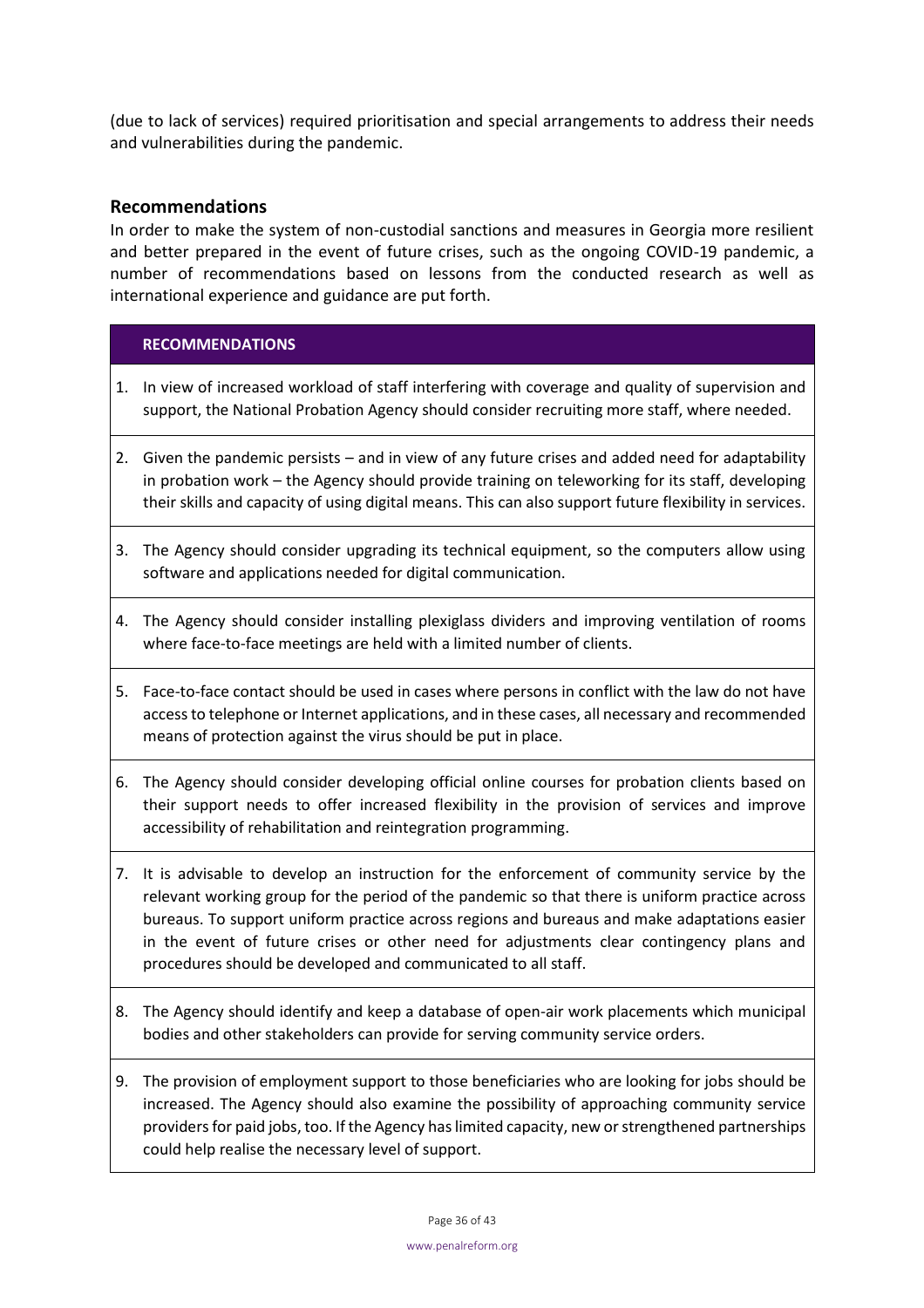- 10. Where free external services are not available for probation clients, the Agency should have budget to purchase from private service providers. Another option would be for the Ministry of Justice to increase its budget for small grants to NGOs who provide rehabilitation support services to probation beneficiaries (e.g., vocational training courses, job skills development, drug dependence treatment, shelter support for the homeless, medical services, to name a few). There should also be an official fund allocated from the budget to meet crisis needs of beneficiaries.
- 11. Good cooperation should be maintained with the Social Services under the Ministry of Healthcare to assist those clients who require social benefit support due to extreme poverty and social exclusion.
- 12. Probation clients who are at risk of facing particular vulnerabilities due to the pandemic or during future crises – including those faced with unemployment, social deprivation and individuals with drug rehabilitation needs, should be identified, prioritised, and special arrangements should be made to address their needs and vulnerabilities timely and appropriately.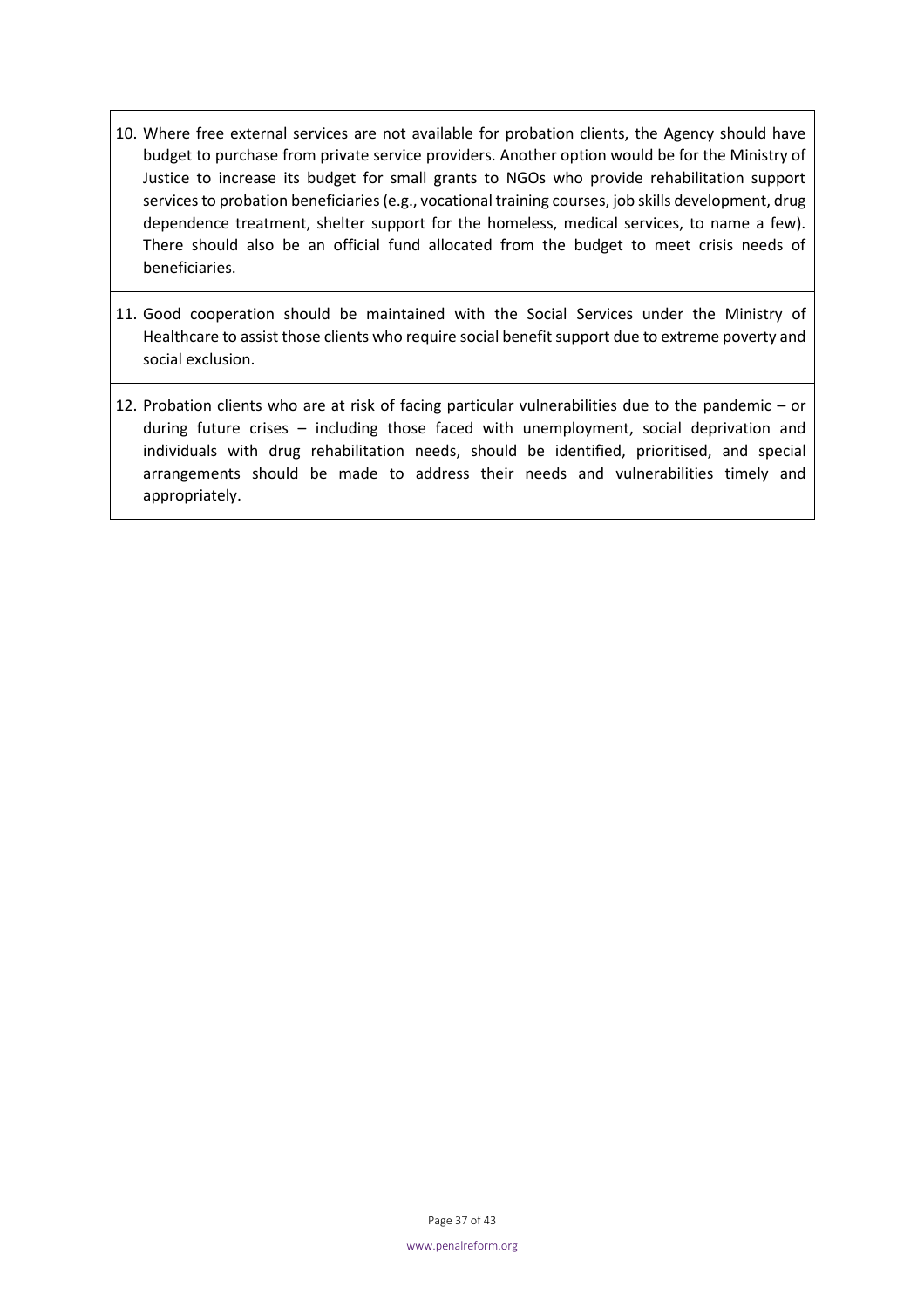## <span id="page-37-0"></span>**Annex: Official statistics**

The following data is provided by the Georgian National Statistics Office [\(www.geostat.ge\)](http://www.geostat.ge/).

|                                       |                              | Jan                | Feb                | Nar                | Apr                | Vie                | Jun                | $\equiv$           | Aug                 | Sept               | <b>Oct</b>    | $\frac{8}{2}$ | Dec          |
|---------------------------------------|------------------------------|--------------------|--------------------|--------------------|--------------------|--------------------|--------------------|--------------------|---------------------|--------------------|---------------|---------------|--------------|
| Number of<br>convicted<br>individuals | 2020                         | 1138               | 1455               | 810                | 432                | 1212               | 1351               | 1676               | 830                 | 1201               | 1086          | 930           | 1074         |
|                                       | 2021                         | 462                | 1060               | 1293               | 1390               | 1072               | 1688               |                    |                     |                    |               |               |              |
| Deprivation of<br>liberty 27.         | 2020                         | 242 (32,3%)        | 292 (20,1%)        | 227 (28,0%)        | 133 (30,8%)        | 440<br>36,3%       | 343<br>$(25, 4\%)$ | 378<br>22,6%       | <b>151</b><br>18,2% | 314<br>26,1%       | 316<br>29,1%- | 282<br>30,0%- | 30,1%        |
|                                       | 2021                         | 92 (19,9%)         | 281 (26,5%)        | 301 (23,3%)        | 301 (23,3%)        | 232 (21,6%)        | 383 (22,7%)        |                    |                     |                    |               |               |              |
| Conditional<br>sentence               | 2020                         | 476 (41,8%)        | 733 (50,4%)        | 386 (47,7%)        | 217 (50,2%)        | 544<br>(44,9%)     | 717 (53,1%)        | 875<br>$(52, 2\%)$ | 488<br>$(58, 8\%)$  | 619<br>$(51, 5\%)$ | 552<br>50,8%- | 47,4%-        | 51147,46%-   |
|                                       | 2021                         | 270<br>$(58, 4\%)$ | 582<br>$(54, 9\%)$ | 703<br>$(54, 4\%)$ | 703<br>$(54, 4\%)$ | 592<br>$(55, 2\%)$ | 913<br>54,1%)      |                    |                     |                    |               |               |              |
| Fine                                  | 2020                         | 225 (29,8%)        | 290 (19,9%)        | 141 (17,4%)        | 58 (13,4%)         | 172<br>$(14, 2\%)$ | 218 (16,1%)        | 302<br>18,0%       | 127<br>15,3%        | 190<br>15,8%-      | 148<br>13,6%  | 129<br>13,9%- | 164<br>15,3% |
|                                       | 2021                         | 99<br>$(14, 3\%)$  | 120<br>$(11, 3\%)$ | 169<br>$(13, 1\%)$ | 169<br>$(13, 1\%)$ | 164<br>$(15, 3\%)$ | 288<br>$(17, 1\%)$ |                    |                     |                    |               |               |              |
| Community<br>service                  | $\overline{a}$<br><b>202</b> | 109<br>(9,6%)      | 138<br>(9,5%)      | 55<br>(6,8%)       | $(5,3\%)$          | 53<br>(4,4%)       | 73 (5,4%)          | 120<br>(7,2%)      | 63<br>7,6%.         | 76<br>(6,3%)       | 65 (6,0%)     | 75<br>8,1%;   | 7,1%.        |
|                                       | 2021                         | 30 (6,5%)          | 57 (5,4%)          | 111 (8,6%)         | 111 (8,6%)         | 80 (7,5%)          | 90 (5,3%)          |                    |                     |                    |               |               |              |

Table 1. Use of custodial vs. non-custodial sanctions in 2020-2021 (June)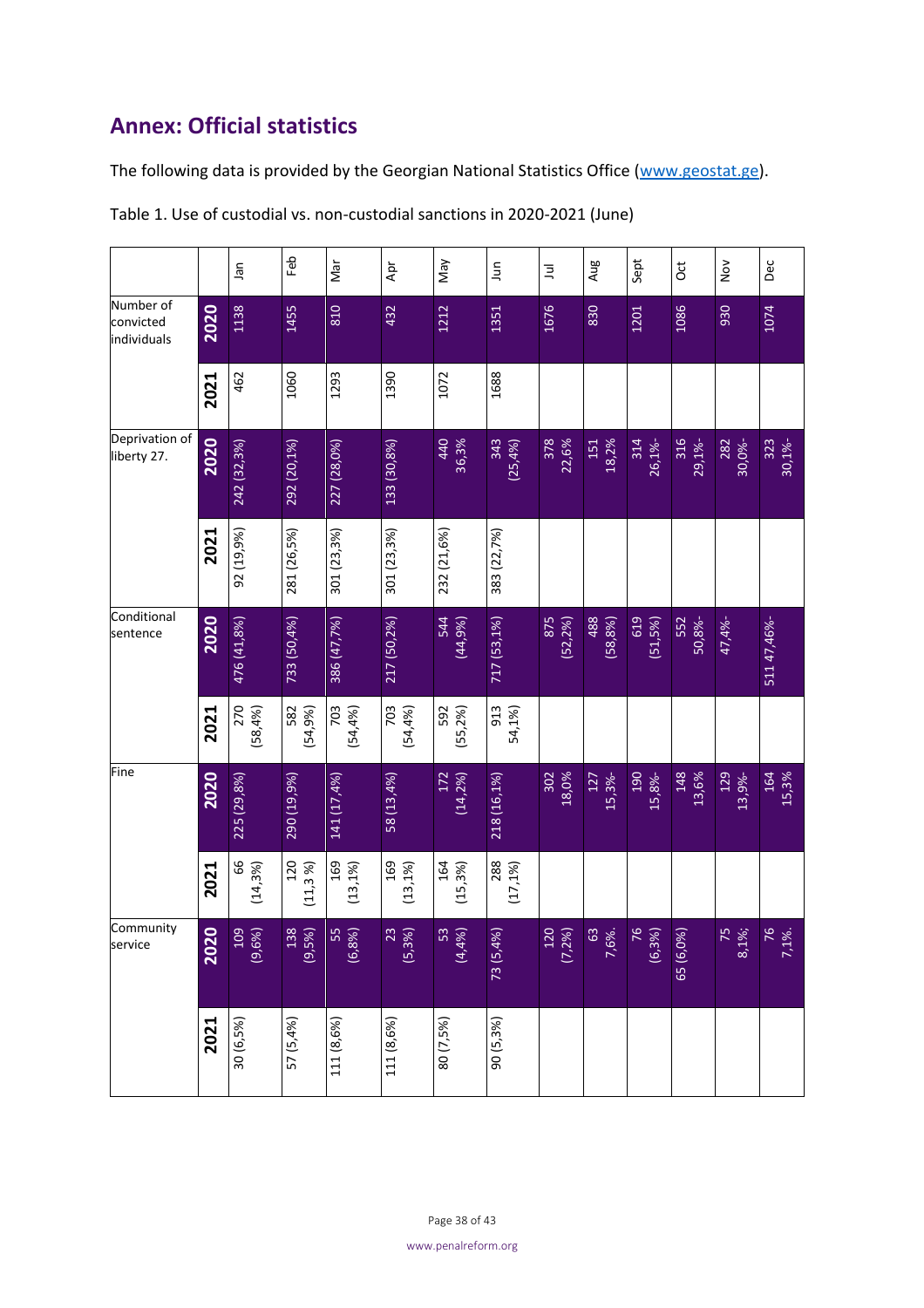|                               |        | Jan | Feb | Mar | Apr | May | Jun | Jul | Aug | Sept | Oct | <b>Nov</b> | <b>Dec</b> |
|-------------------------------|--------|-----|-----|-----|-----|-----|-----|-----|-----|------|-----|------------|------------|
| 2020                          |        |     |     |     |     |     |     |     |     |      |     |            |            |
| By<br>(sentencing)            | court  | 15  | 17  | 16  | 15  | 15  | 12  | 10  | 12  | 12   | 12  | 13         | 13         |
| By<br>boards<br>(commutation) | parole | 191 | 217 | 249 | 316 | 349 | 395 | 404 | 406 | 395  | 395 | 416        | 426        |
| 2021                          |        |     |     |     |     |     |     |     |     |      |     |            |            |
| By<br>(sentencing)            | court  | 16  | 19  | 23  | 23  | 21  | 22  |     |     |      |     |            |            |
| By<br>boards<br>(commutation) | parole | 412 | 363 | 363 | 369 | 379 | 354 |     |     |      |     |            |            |

Table 2. Use of House arrest as a front and back-end sanction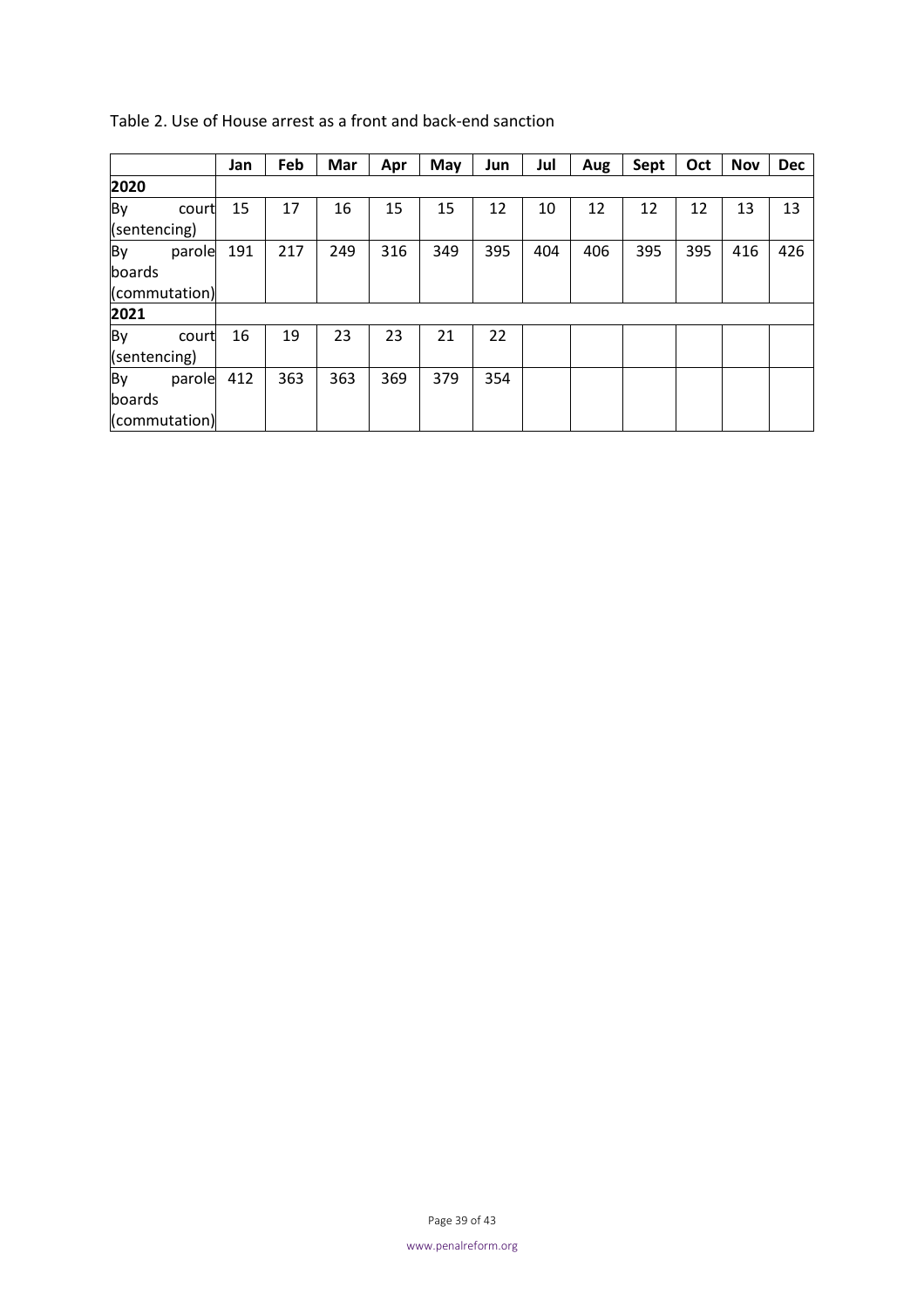| 2020      | Number of probation clients registered | Structure of probation and non-custodial sentences imposed                |
|-----------|----------------------------------------|---------------------------------------------------------------------------|
| January   | 20 677 probation clients               | Conditional sentence - 82.4% (17 043);                                    |
|           |                                        | Post-prison probation (13.1% (2710);                                      |
|           |                                        | parole - 2.0% (407);                                                      |
|           |                                        | community service - 1.6% (326);                                           |
|           |                                        | suspended sentence - 0.1% (11)                                            |
| February  | 20719                                  | Conditional sentence - 82.3% (17 052);                                    |
|           |                                        | post-prison probation - 13.1% (2722);                                     |
|           |                                        | parole - 2.0% (410);                                                      |
|           |                                        | community service - 1.6% (336)                                            |
|           |                                        | suspended sentence $-0.1$ % (11)                                          |
| March     | 20 938                                 | Conditional sentence - 82.5% (17 268);                                    |
|           |                                        | post-prison probation - 12.7% (2 666);                                    |
|           |                                        | parole - 2.0% (414);                                                      |
|           |                                        | community service - 1.9% (393)                                            |
|           |                                        | suspended sentence - 0,04 % (10)                                          |
| April     | 20783                                  | Conditional sentence - 82.6% (17 177);                                    |
|           |                                        | post-prison probation - 12.1% (2 525);                                    |
|           |                                        | parole - 2.1% (446);                                                      |
|           |                                        | community service - 2.1% (437)                                            |
|           |                                        | suspended sentence - 0,05% (10)                                           |
| May       | 20731                                  | Conditional sentence - 82.6% (17 129);                                    |
|           |                                        | post-prison probation - 12.1% (2 511);                                    |
|           |                                        | Community service - 2.2% (461);                                           |
|           |                                        | parole - 2.2% (447)                                                       |
|           |                                        | suspended sentence - 0,04 (8)                                             |
| June      | 20 641                                 | Conditional sentence - 82.5% (17 019);                                    |
|           |                                        | post-prison probation - 12.0% (2 468);                                    |
|           |                                        | Community service - 2.4% (492);                                           |
|           |                                        | parole - 2.3% (482)                                                       |
|           |                                        | suspended sentence - 0%                                                   |
| July      | 20 5 96                                | Conditional sentence - 82.5% (16 985);                                    |
|           |                                        | post-prison probation - 12.1% (2 501);<br>Community service - 2.3% (474); |
|           |                                        | parole - 2.2% (458)                                                       |
|           |                                        | suspended sentence - 0,03 % (7)                                           |
| August    | 20 699                                 | Conditional sentence - 83.0% (17 184),                                    |
|           |                                        | post-prison probation - 12.0% (2 491);                                    |
|           |                                        | parole - 2.1% (433);                                                      |
|           |                                        | Community service - 2.0% (404)                                            |
|           |                                        | Suspended sentence - 0,03 % (7)                                           |
| September | 20 379                                 | Community service - 83.1% (16 935);                                       |
|           |                                        | post-prison probation - 12.1% (2 471);                                    |
|           |                                        | parole - 2.0% (416);                                                      |
|           |                                        | community service - 1.8% (376)                                            |
|           |                                        | Suspended sentence - 0,03 % (6)                                           |
| October   | 20 180                                 | Conditional sentence - 82.7% (16 680);                                    |
|           |                                        | post-prison probation - 12.4% (2 498);                                    |
|           |                                        | parole - 2.1% (418);                                                      |
|           |                                        | Community service - 2.0% (395)                                            |
|           |                                        | Suspended sentence - 0,03 % (6)                                           |
| November  | 20 007                                 | Conditional sentence - 82.8% (16 557);                                    |
|           |                                        | post-prison probation - 12.4% (2 489);                                    |
|           |                                        | parole - 2.0% (394) ;                                                     |
|           |                                        | Community service - 1.9% (378)                                            |
|           |                                        | Suspended sentence - 0,03 % (6)                                           |
| December  | 19 995                                 | Conditional sentence - 82.7% (16 543);                                    |
|           |                                        | post-prison probation - 12.4% (2 486);<br>parole - 1.9% (387);            |
|           |                                        | Community service - 1.9% (385)                                            |
|           |                                        | Suspended sentence - 0,03 % (6)                                           |
|           |                                        |                                                                           |

#### Table 3. Probation clients and the distribution between sanctions in 2020-2021

Page 40 of 43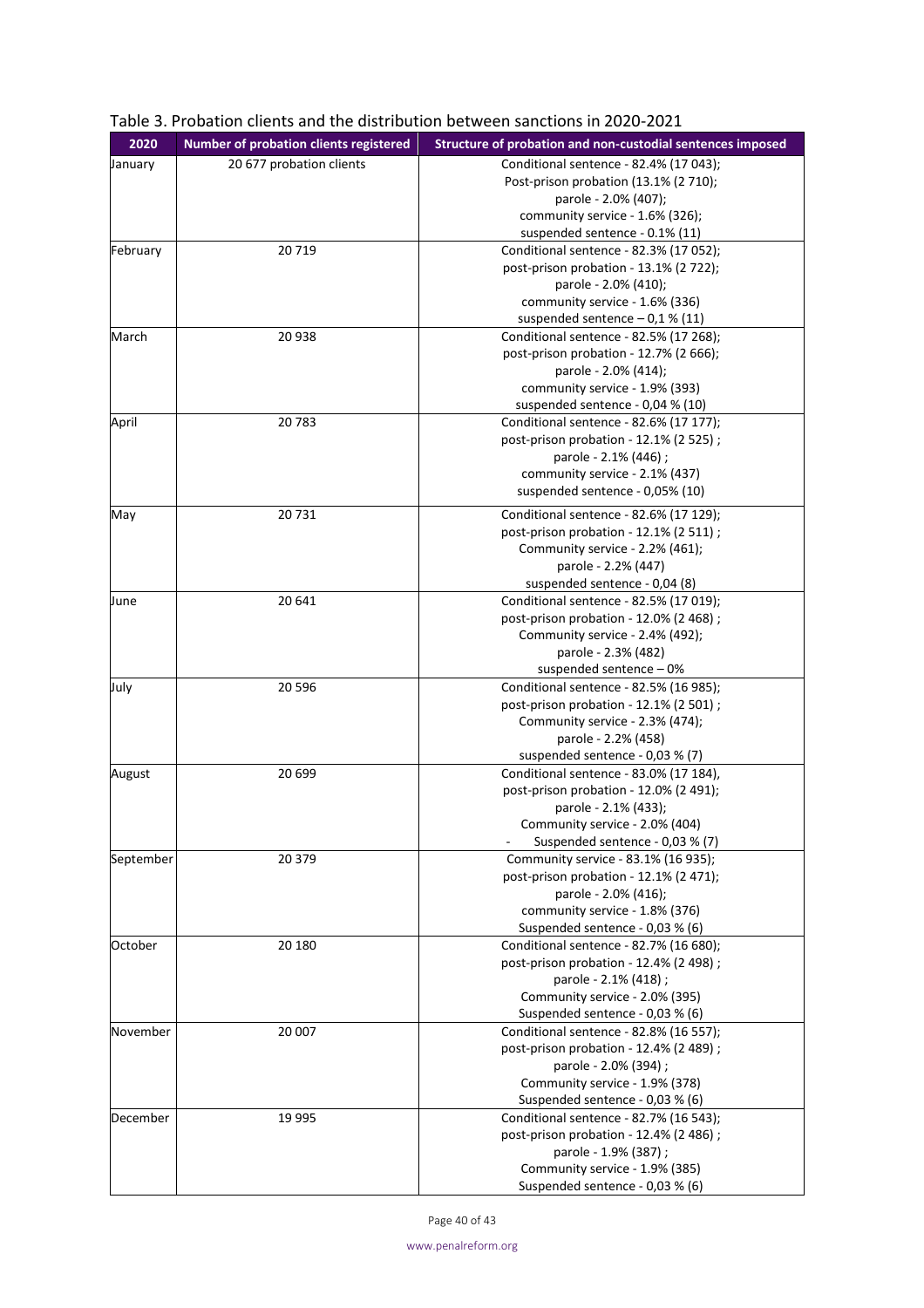| 2021     | Number of probation clients registered | Structure of probation and non-custodial sentences imposed |
|----------|----------------------------------------|------------------------------------------------------------|
| January  | 19 7 17                                | Conditional sentence - 82.9% (16 344);                     |
|          |                                        | post-prison probation - 12.5% (2 455);                     |
|          |                                        | community service - 1.9% (378);                            |
|          |                                        | parole - 1.8% (352)                                        |
|          |                                        | Suspended sentence $-0.03(6)$                              |
| February | 17752                                  | Conditional sentence -82.4% (14 622);                      |
|          |                                        | post-prison probation - 13.2% (2 339);                     |
|          |                                        | community service - 1.8% (320);                            |
|          |                                        | parole - 1.6% (287)                                        |
|          |                                        | Suspended sentence - 0,005% (2%)                           |
| March    | 17 2 20                                | Conditional sentence - 82.1% (14 130);                     |
|          |                                        | post-prison probation - 13.1% (2 263);                     |
|          |                                        | community service - 2.0% (347);                            |
|          |                                        | parole - 1.7% (301)                                        |
|          |                                        | Suspended sentence $-0.005\%$ (1)                          |
| April    | 17052                                  | Conditional sentence - 82.0% (13 979);                     |
|          |                                        | post-prison probation - 12.9% (2 197);                     |
|          |                                        | community service - 2.2% (376);                            |
|          |                                        | parole - 1.9% (324)                                        |
|          |                                        | Suspended sentence - 0, 005 %(1)                           |
| May      | 17 105                                 | Conditional sentence -82.0% (14 030);                      |
|          |                                        | post-prison probation - 12.7% (2 165);                     |
|          |                                        | Community service - 2.4% (406);                            |
|          |                                        | parole - 1.9% (317)                                        |
|          |                                        | Suspended sentence $-0.03$ %(5)                            |
| June     | 17 295                                 | Conditional sentence - 82.3% (14 234);                     |
|          |                                        | post-prison probation - 12.7% (2 204);                     |
|          |                                        | community service - 2.1% (365);                            |
|          |                                        | parole - 1.7% (290)                                        |
|          |                                        | Suspended sentence - 1 (0,2 %)                             |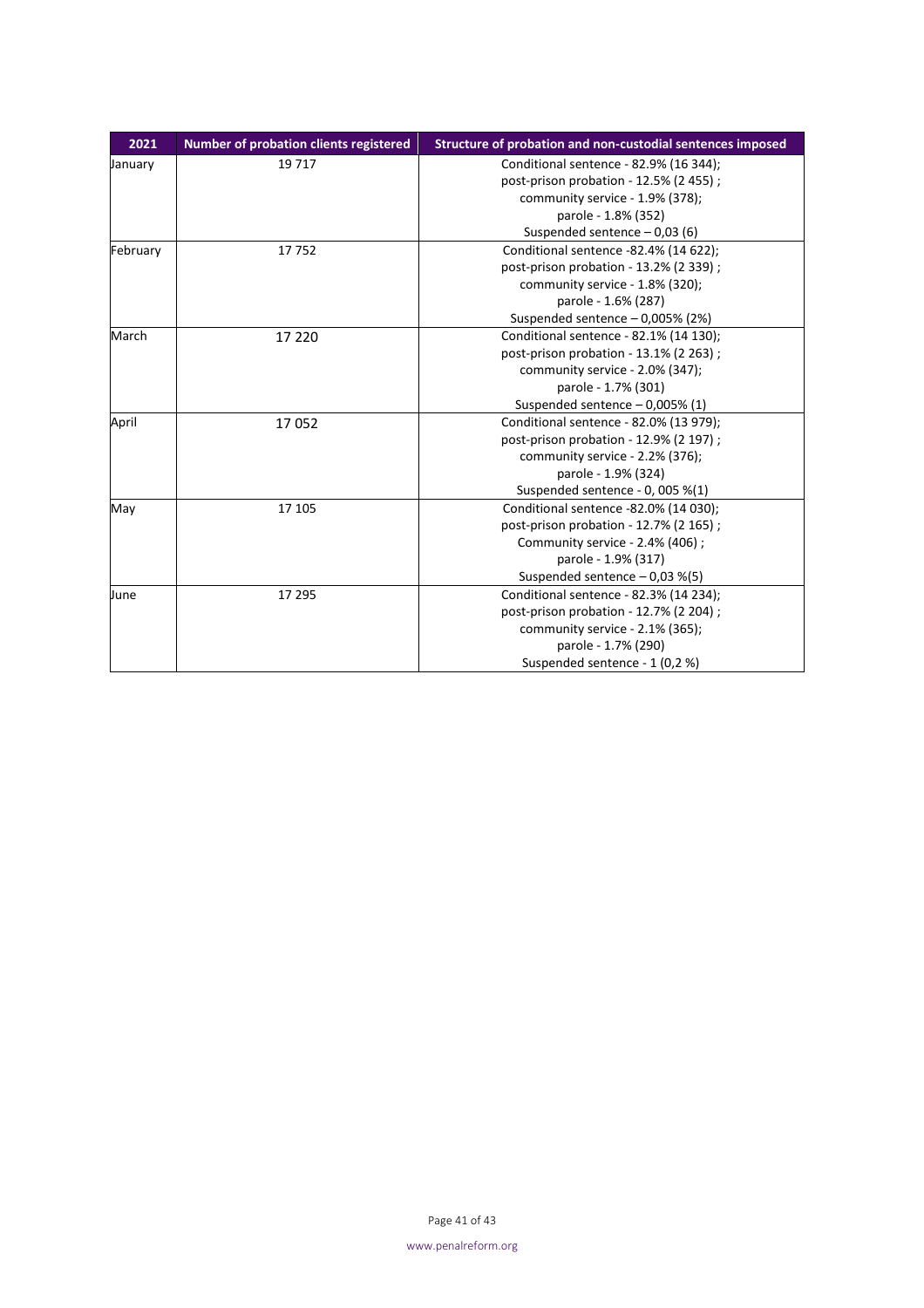Table 4. Proportion of unemployed among those convicted of crimes – 2020 – 2021 (June)

| 2020      | <b>Number of convicted</b><br>people | <b>Unemployed</b> |  |  |  |
|-----------|--------------------------------------|-------------------|--|--|--|
| January   | 1138                                 | 923 (81,1%)       |  |  |  |
| February  | 1455                                 | 1189 (81,7%)      |  |  |  |
| March     | 810                                  | 647 (79,9%)       |  |  |  |
| April     | 810                                  | 367 (85,0%)       |  |  |  |
| May       | 869                                  | 722 (83, 1%)      |  |  |  |
| June      | 1350                                 | 1094 (81, 0%      |  |  |  |
| July      | 1676                                 | 1354 (80,8%)      |  |  |  |
| August    | 830                                  | 686 (82,7%)       |  |  |  |
| September | 1201                                 | 950 (79,1%)       |  |  |  |
| October   | 1086                                 | 900 (82,9%)       |  |  |  |
| November  | 930                                  | 760 (81,7%)       |  |  |  |
| December  | 1074                                 | 884 (82,3%)       |  |  |  |
| 2021      |                                      |                   |  |  |  |
| January   | 462                                  | 396 (85,7%)       |  |  |  |
| February  | 1060                                 | 888 (83,8%)       |  |  |  |
| March     | 1293                                 | 1081 (83,6%)      |  |  |  |
| April     | 1390                                 | 1149 (82,7%)      |  |  |  |
| May       | 1072                                 | 881 (82,2%)       |  |  |  |
| June      | 1688                                 | 1332 (78,9%)      |  |  |  |

Table 5. Number of individuals granted amnesty in January, 2021

| <b>Number of amnestied individuals 2021</b> |                |  |  |  |  |  |  |  |
|---------------------------------------------|----------------|--|--|--|--|--|--|--|
| January                                     | 147            |  |  |  |  |  |  |  |
| February                                    | 76             |  |  |  |  |  |  |  |
| March                                       | 13             |  |  |  |  |  |  |  |
| April                                       | 9              |  |  |  |  |  |  |  |
| May                                         | 2              |  |  |  |  |  |  |  |
| June                                        | 5              |  |  |  |  |  |  |  |
| July                                        | $\mathfrak{p}$ |  |  |  |  |  |  |  |
| Total                                       | 254            |  |  |  |  |  |  |  |